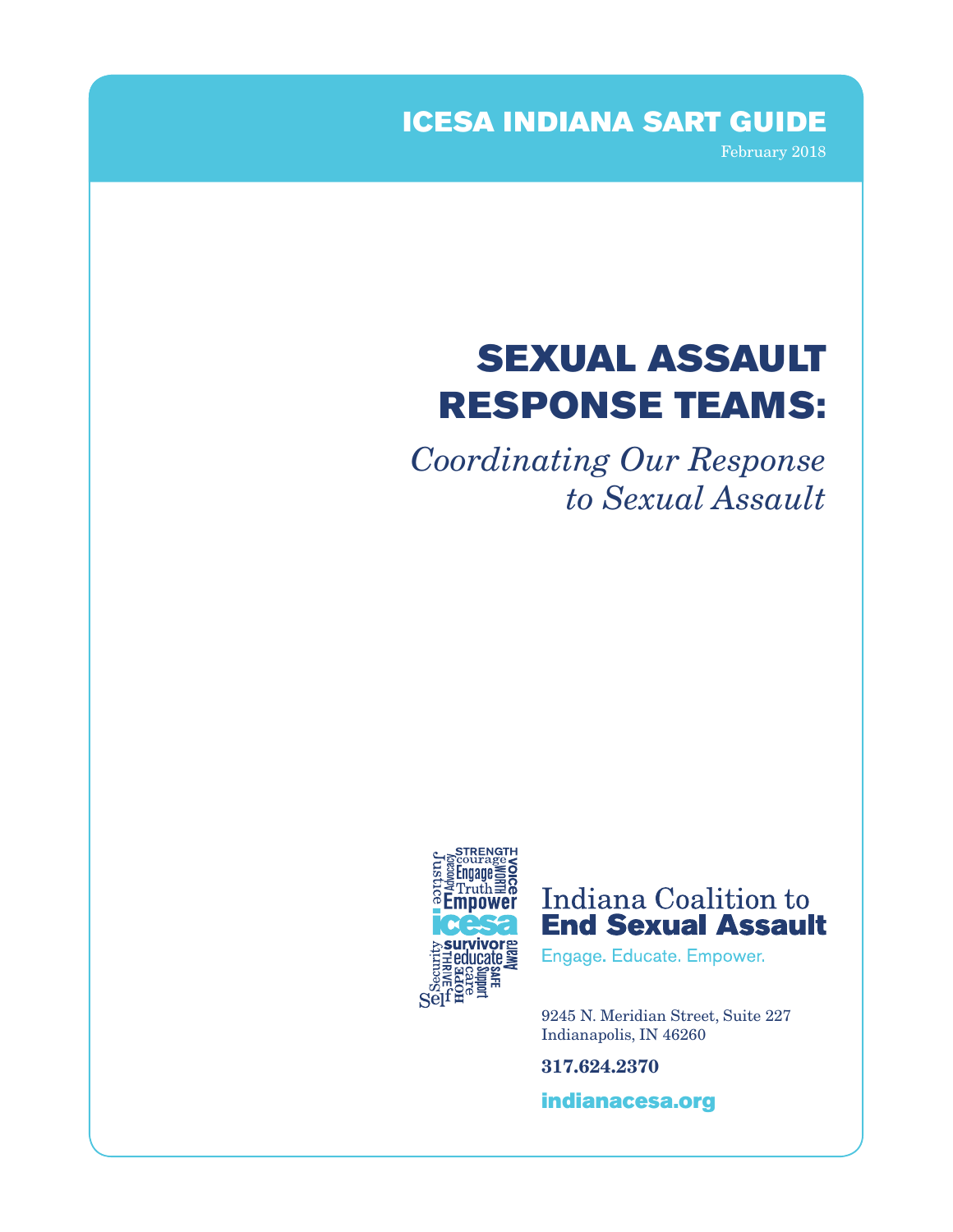# **CONTENTS**

# Indiana SARTs:

*A Guide for Indiana Sexual Assault Response Teams*

| 2. Benefits of a Coordinated Response to Sexual Assault  5 |
|------------------------------------------------------------|
|                                                            |
|                                                            |
|                                                            |
|                                                            |
|                                                            |
|                                                            |
| a.                                                         |
| b.                                                         |
| Pediatric Medical Forensic Exams 11<br>C.                  |
| d.                                                         |
| е.                                                         |
| f.                                                         |
| g.                                                         |
| h.                                                         |
| i.                                                         |
|                                                            |
|                                                            |
| b. Prison Rape Elimination Act (PREA) 14                   |
| c. Military Sexual Assault Response15                      |
|                                                            |
|                                                            |
|                                                            |
| i.                                                         |
| ii.                                                        |
| iii.                                                       |
| İV.                                                        |
|                                                            |
| i.                                                         |
| Nonreporting Victim Notification49<br>ii.                  |
| iii.                                                       |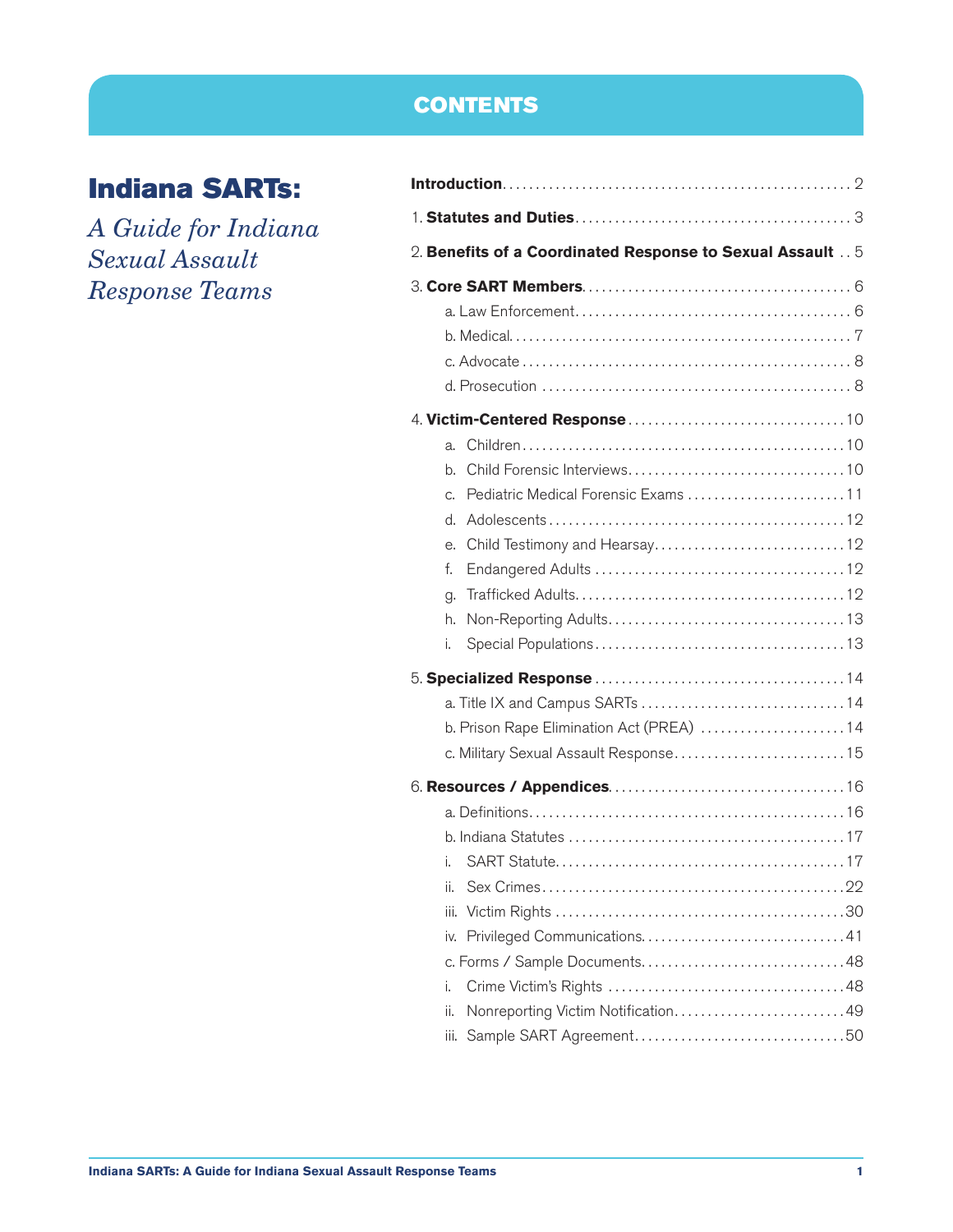# INTRODUCTION

<span id="page-2-0"></span>A Sexual Assault Response Team (SART) is a multidisciplinary partnership to provide a consistent, coordinated, competent and compassionate response to sexual assault that makes victim needs a priority, promotes public safety, and holds offenders accountable. Core members include advocates, law enforcement, Sexual Assault Nurse Examiners (SANEs), and prosecutors. The team may also include crime labs and anyone from the community who provides services in response to sexual assault.

There are many online resources available. For an overview of SARTs, how to develop a SART, the importance of a victim-centered, traumainformed approach, and innovative practices and tools, visit the Office of Justice Program's SART Toolkit:<https://ovc.ncjrs.gov/sartkit/>.

This guide has been prepared by the Indiana Coalition to End Sexual Assault (ICESA) with input from the Indiana Statewide SART Advisory Council and the Indiana Prosecuting Attorneys Council (IPAC) to create a useful reference for Indiana SARTs that will be updated annually.

For more information, technical support, and trainings contact ICESA's Statewide SART Coordinator:

#### **Laurie A. Gray Statewide SART Coordinator**

Indiana Coalition to End Sexual Assault 9245 N. Meridian St., Suite 227 Indianapolis, IN 46260 (260) 750-6715 [Laurie@IndianaCESA.org](mailto:Laurie%40IndianaCESA.org?subject=)

Prosecutors are also encouraged to contact:

#### **Shaunestte N. Terrell DV/SA Resource Prosecutor**

Indiana Prosecuting Attorneys Council 302 W. Washington St., Room 205 Indianapolis, IN 46204 (317) 232-1836 [SNTerrell@ipac.in.gov](mailto:SNTerrell%40ipac.in.gov?subject=)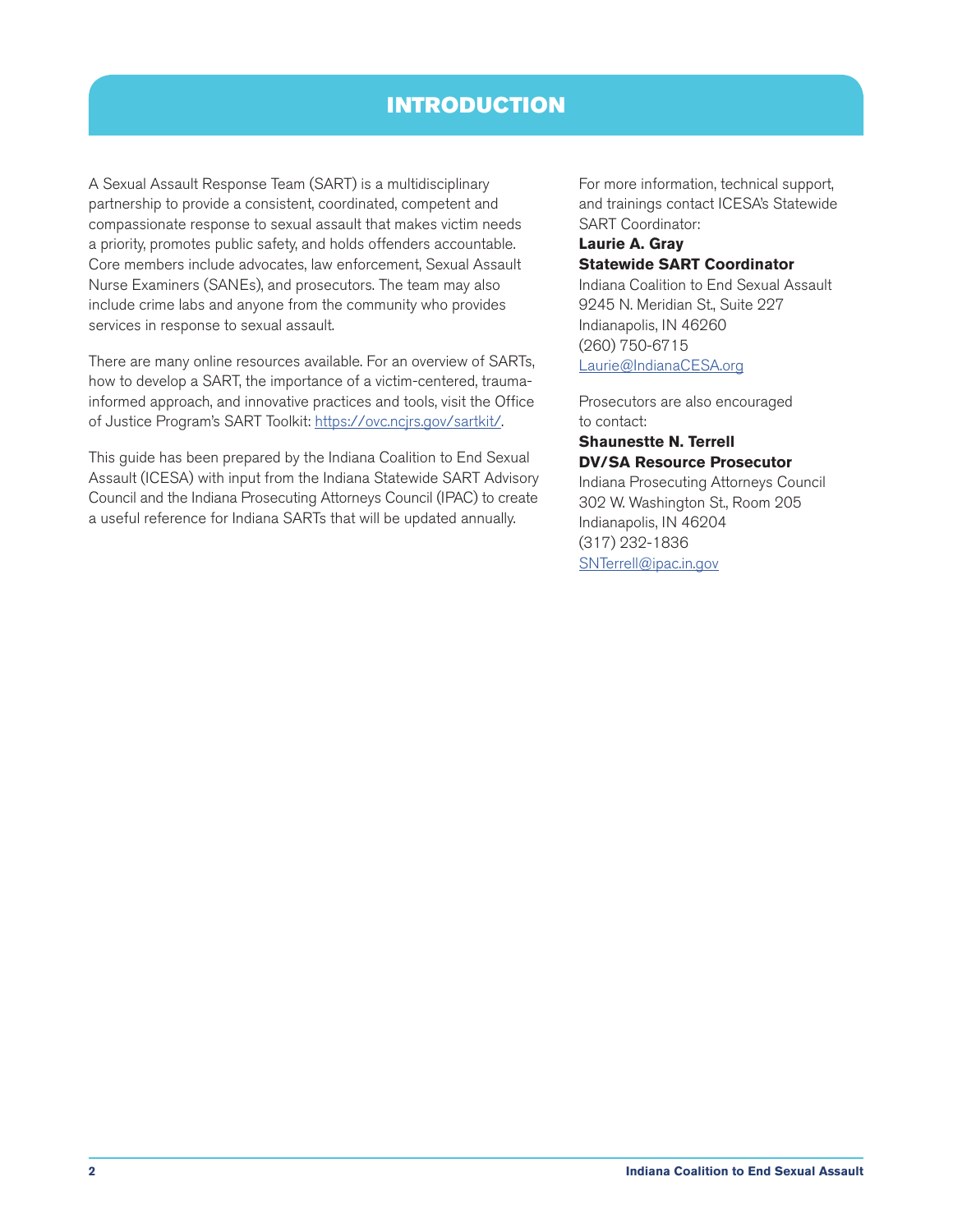# STATUTES AND DUTIES

<span id="page-3-0"></span>In 2007, the Indiana General Assembly passed a law requiring all counties to have a SART or participate in a regional SART under Title 16 (Health), Article 21 (Hospitals), Chapter 8 (Emergency Services to Crime Victims). That SART statute (IC 16-21-8) is included in its entirety in Appendix B . Hospitals must provide forensic medical examinations and additional services to victims of sex crimes, regardless of whether the victim reports the crime to law enforcement or cooperates with law enforcement. IC 16-21-8-1(a). Hospitals (and other providers) must provide these examinations and services at no charge to victims. IC 16-21-8-6(a). Payment for services must be processed by the Victim Services Division of the Indiana Criminal Justice Institute (ICJI). IC 16-21-8-1(c).

The following crimes are considered sex crimes for purposes of the SART statute: Rape, Criminal deviate conduct (repealed), Child molesting, Vicarious sexual gratification, Sexual battery, Sexual misconduct with a minor, Child solicitation, Child seduction, and Incest. IC 16-21-8-1(b).

#### **Duty of Prosecutor**

If a SART has not been established in a county, the prosecuting attorney must appoint a SART in that county or join or create a regional SART team. IC 16-21-8-1.5.

#### **Duty of Law Enforcement**

Law enforcement must pick up evidence collected by a medical provider within 48 hours and transport it to secured storage. IC 16-21-8-10(a). Law enforcement must keep the evidence in secured storage for at least one year (IC 21-8-10(b)) or until the applicable statute of limitations has run (IC 16-21-8-2(b)(7)).

#### **Duties of Medical Forensic Provider**

Medical Forensic Examinations and additional forensic services require patient consent IC 16-21-8-3. If the patient is incapable of providing consent and the provider has a reasonable suspicion that the patient may be a victim of a sex crime, a provider may conduct a medical forensic examination without consent. IC 16-21-8-3.

To the extent practicable, providers are to use a sexual assault kit (SAK) to conduct forensic exams and provide forensic services. IC 16-21-8-1(a).

Prior to discharging the patient, providers must require the patient to sign a notification of victim rights form, provide a copy of the signed form to the patient, and inform law enforcement that the evidence is available. IC 16-21-8-9.

# **Duties of Sexual Assault Response Teams (SART)**

Each SART must develop a plan that establishes the protocol for victim response and treatment, including the collection, preservation, secured storage and destruction of the evidence collected from medical forensic examinations. IC 16-21-8-2(a). This plan must include a plan for adult victims who choose NOT to report the crime to law enforcement (anonymous or "Jane Doe" cases), including a method of maintaining the confidentiality of the nonreporting victim and developing victim rights and victim notification forms. IC 16-21-8-2(b).

Exactly how long an anonymous SAK should be maintained is unclear. IC 16-21-8-2(b)(7) suggests the evidence for nonreporting victims cannot be destroyed until after the applicable statute of limitations has run. IC 6-21-8-10 says evidence must be maintained in secured storage for at least one (1) year or until the victim reports the crime to law enforcement and the SAK is sent to the crime lab for testing. There is no statute of limitations for level 1 or 2 felony sex crimes. IC 35-41-4-2(c). The applicable statute of limitations for level 3, 4, 5, or 6 felony sex crimes is five (5) years. IC 35-41-4-2(a). BUT…charges may be filed within one (1) year after the state discovers or should have discovered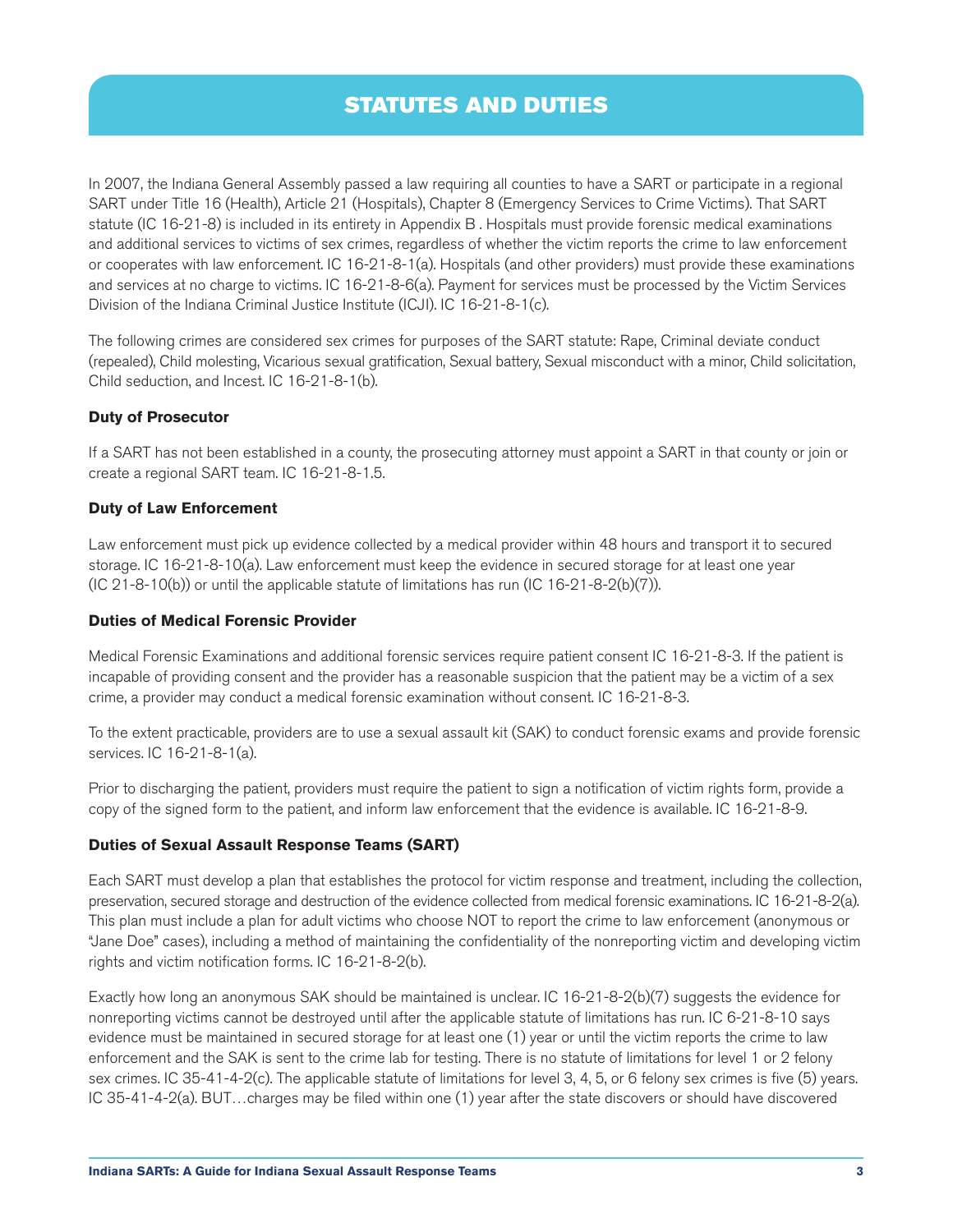evidence through DNA analysis. IC 35-41-4-2(b). Also, a prosecution for rape as a level 3 felony may be commenced within five (5) years after the discovery or DNA evidence or recorded evidence or a confession. IC 35-41-4-2(n).

# **Indiana Criminal Justice Institute Duties**

The Indiana Criminal Justice Institute (ICJI) must adopt rules for payment of medical forensic examinations and additional forensic services. IC 16-21-8-1(c). ICJI is to assist in the development and operation of programs that provide medical forensic exams and additional forensic services and to provide grants for this purpose as needed. IC 16-21-8-4.

ICJI must award compensation and reimbursement for all reported sex crimes occurring in Indiana and for unreported sex crimes occurring in Indiana where the victim is at least eighteen (18) years of age.

Six (6) months and thirty (30) days before evidence may be removed from secure storage and destroyed, ICJI victim services division must notify anonymous victims by first class mail and electronic mail. IC 16-21-8-10(c).

# **Indiana State Police Duties**

The Indiana State Police must establish and distribute a standard sexual assault kit (SAK) to hospitals and other health care providers who provide medical forensic examinations. IC 10-11-2-33.

Indiana currently relies upon the four (4) Indiana State Police labs in Lowell, Fort Wayne, Evansville, and Indianapolis to test SAKs from 91 counties. Marion County SAKs are tested by the Indianapolis-Marion County Forensic Services Agency.

# **Testing and Tracking Sexual Assault Kits (SAKs)**

Nationwide, there is a movement to test all SAKs. Large numbers of old untested SAKs have been discovered and federal funding obtained to test all of them. The benefit of testing all kits is to identify serial offenders and to honor victims who report and submit to the collection of forensic evidence from their person. In January 2017, the U.S. Department of Justice/ Office on Violence against Women (DOJ/OVW) issued a white paper entitled "Sexual Assault Kit Testing Initiatives and Non-Investigative Kits" which is available online at <https://www.justice.gov/ovw/page/file/928236/download>. OVW encourages SARTs to make decisions about testing SAKs in a way that honors victims' rights, needs, and preferences. OVW's position is that non-investigative SAKS (also known as anonymous, unreported or "Jane Doe" SAKs) should not be tested without the victim's consent.

In August 2017, the U.S. Department of Justice / Office of Justice Programs (DOJ/OJP) National Institute of Justice published the "National Best Practices for Sexual Assault Kits: A Multidisciplinary Approach" with research-based recommendations for collecting and processing DNA evidence in sexual assault cases. That document is also available online at<https://www.ncjrs.gov/pdffiles1/nij/250384.pdf>. The DOJ/OJP recommends a collaborative, multidisciplinary approach to sexual assault using victim-centered and trauma-informed practices that involve victim advocates early in the process and intentionally include voices from underserved or vulnerable populations.

Other states are beginning to pass laws requiring that all SAKs (except non-investigative SAKS) be submitted for testing and that all SAKs (including non-investigative SAKS) be tracked to ensure compliance. Indiana currently has no laws requiring any SAKs be tested or tracked. In the absence of any laws, ICESA urges SARTs to refrain from testing all anonymous SAKs without the victim's consent. All SAKs where reporting victims cannot identify the suspect should be immediately submitted for testing and any suspect profiles obtained should be immediately entered into CODIS. All other SAKS where the victim has identified the suspect and reported the case to law enforcement should be reviewed by the prosecuting attorney and the SAKs should be tested prior to the investigation being closed and/or charges declined. Prosecutors should have the discretion to test or not test SAKs in all cases where felony charges are filed.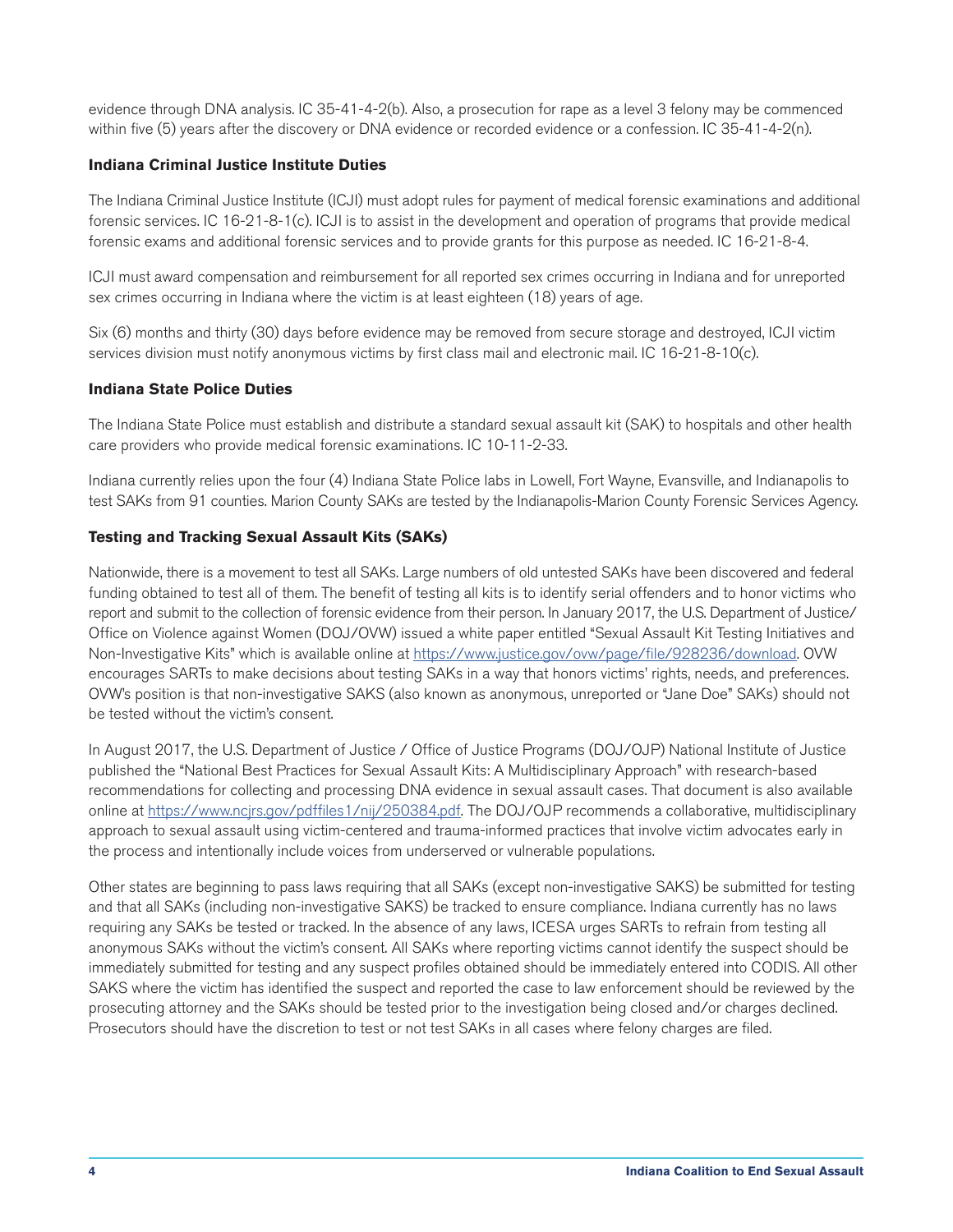# <span id="page-5-0"></span>BENEFITS OF A COORDINATED RESPONSE TO SEXUAL ASSAULT

A multidisciplinary sexual assault response team is greater than the sum of its parts on any given day. A team of professionals will include individuals with varying levels of experience. It is unlikely that everyone on the team will be

brand new or having a bad day. The team approach is the only way to ensure a more consistent response to sexual assault throughout the state of Indiana regardless of the time and place the crime occurs.

Sexual assault is a crime that deeply affects a victim psychologically and emotionally. Whether or not there are any physical injuries, victims may experience long-term health consequences. In 2013, the American Psychiatric Association added actual or threatened sexual violence to the criteria for Post-Traumatic Stress Disorder (PTSD) in its Diagnostic and Statistical Manual of Mental Disorders, 5th Edition: DSM-5. Sexual assault often produces trauma comparable to death, threatened death,

*The team approach is the only way to ensure a more consistent response to sexual assault throughout the state of Indiana regardless of the time and place the crime occurs.* 

and actual or threatened serious bodily injury. Victims may be unable to recall important details of the traumatic event, may blame themselves, or respond in very different and unexpected ways to the trauma. It takes a team of competent and compassionate professionals to investigate the reported crime and minimize additional trauma to the victims.

Sexual predators choose their targets carefully and also get to choose the time, place, and circumstances of the assault. The vast majority choose someone they know and can manipulate, making the use of significant physical force the exception rather than the rule. Historically, sexual assault by serial offenders unknown to the victim have been the most likely to be thoroughly investigated and successfully prosecuted, especially with the development of DNA analysis and the CODIS system for identifying unknown perpetrators. This has created the false impression in communities that "real rapes" are those by strangers who use physical force and/or threat of deadly force to perpetrate their crimes. On the contrary, most sexual assaults are perpetrated by someone the victim knows and does not initially perceive to be a threat. SARTs can educate communities and juries, helping them understand the realities of sexual assault and move beyond the myths.

The trauma to victims who know their assailant is frequently compounded by the relationship itself. Sexual assault overlaps significantly with domestic and interpersonal violence, prostitution, and human trafficking. In the same way a child who is groomed by a trusted adult has difficulty knowing when to shout "STOP!" and run for help, an adult who is sexually assaulted by someone they initially trusted may delay reporting, questioning themselves and their perception of the abuse. A victim who is assaulted by a stranger immediately has the support of friends, family, and professionals. Victims who are assaulted by someone they know risk dividing their friends and family when they report and may also face what feels like impossible questioning from professionals who must establish force or threat of force for the assault to be a crime whenever the victim is legally capable of consent.

A coordinated response to sexual assault increases public safety and holds more offenders accountable. Neither of

*For victims, justice comes in the hours, days and weeks after the assault occurs through being treated with dignity by every professional they encounter and being connected to services designed to meet their physical, mental, and spiritual needs and help them move from victim to survivor.* 

these positive aspects of a SART are enough to feel like justice for most victims of sexual assault. For victims, justice comes in the hours, days and weeks after the assault occurs through being treated with dignity by every professional they encounter and being connected to services designed to meet their physical, mental, and spiritual needs and help them move from victim to survivor. Survivors are more likely to show up for depositions and trials and better able to testify accurately and credibly to the facts of their assault.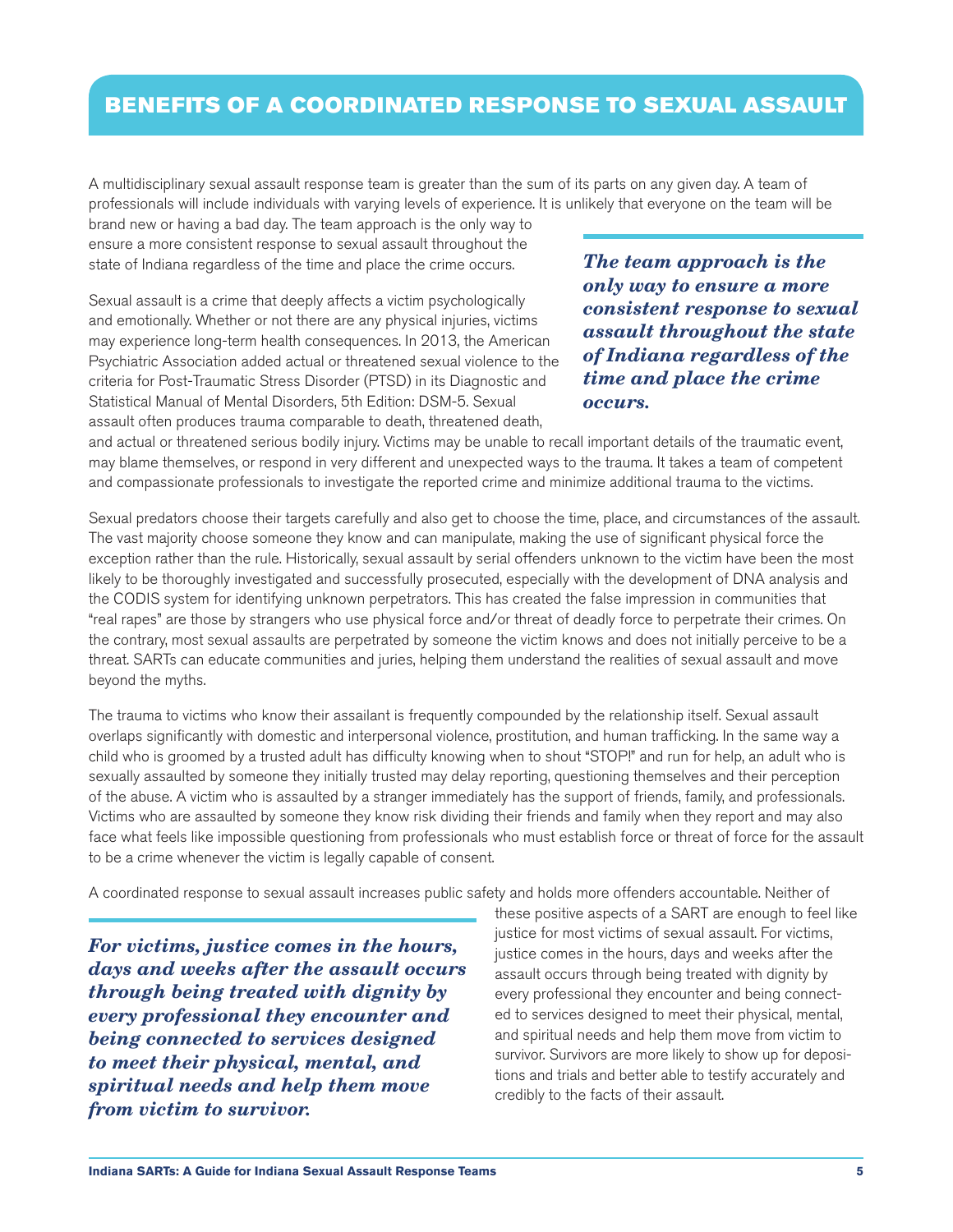# <span id="page-6-0"></span>CORE SEXUAL ASSAULT RESPONSE TEAM (SART) MEMBERS

Communities have different resources available, so teams and responses will vary. The most effective SARTs include those who regularly participate in the investigation of sexual assaults or provide services to victims of sexual assault. National research and standards require four core components in the initial team response to sexual assault: Law Enforcement, Medical, Advocates, and Prosecution.

Teams need a written memorandum of understanding (MOU), agreement, plan, or protocol to ensure that each component understands its role and works cooperatively with other team members. It is important that leaders from all four core components participate in the development of the document, commit to the implementation of policies, and sign the document. Documents that act as a guide and reflect actual practice are the most useful to promote professional discretion on a case-by-case basis and improve consistency as individual professionals come and go from the SART. The document should be reviewed annually to ensure that all team members

*National research and standards require four core components in the initial team response to sexual assault: Law Enforcement, Medical, Advocates, and Prosecution.* 

understand and agree to the policy. If written policies no longer reflect actual practices, the team must decide whether to change policies to conform with current practices or change practices to conform to the agreed-upon policies.

In addition to professional training for each discipline, all SART members should be cross-trained regularly to ensure that each recognizes how the duties, best practices, and ethical obligations of other professionals on the team might differ from their own and to promote a more coordinated response to sexual assault in the community.

# *Communication is the key to coordination.*

Communication is the key to coordination. Every SART needs a Coordinator to provide administrative leadership, schedule activities, and keep the team motivated and focused. The SART Coordinator acts as the contact person to coordinate meetings and trainings and to make sure all SART members have a copy of the written SART agreement. The Coordinator may also act as a contact point for community members

and agencies who would like to learn more about the SART.

#### **Law Enforcement**

Police officers provide emergency assistance, ensure public safety, and conduct criminal investigations. Anyone, anytime and anywhere in Indiana can pick up a phone, dial 911 and get an emergency response from the police. Law enforcement may be the first SART member to meet with the victim and is responsible for interviewing both victims and suspects, arranging necessary medical and forensic examinations, identifying, and arresting suspects, writing reports that accurately reflect the facts of the case, and testifying in court proceedings.

*Police officers provide emergency assistance, ensure public safety, and conduct criminal investigations.*

Because our criminal code and statutes refer to those who have been sexually assaulted as victims, law enforcement refers to them as victims. Because our constitutions, both state and federal, presume a person is innocent until proven guilty in a court of law, law enforcement refers to these people as suspects. Terms like "alleged" and "accused" have historically been used pervasively in the investigation of sex crimes. These terms suggest that victims fabricate reports of sexual assault more often than any other crime (which is statistically untrue) and reverse the roles of victim and suspect by suggesting that the reported crime is based upon the victim's action with the suspect's role as passive. The terms "alleged" and "accused" for "reported" and "suspect" are to be avoided in all written reports to reflect the facts of a sexual assault investigation more accurately.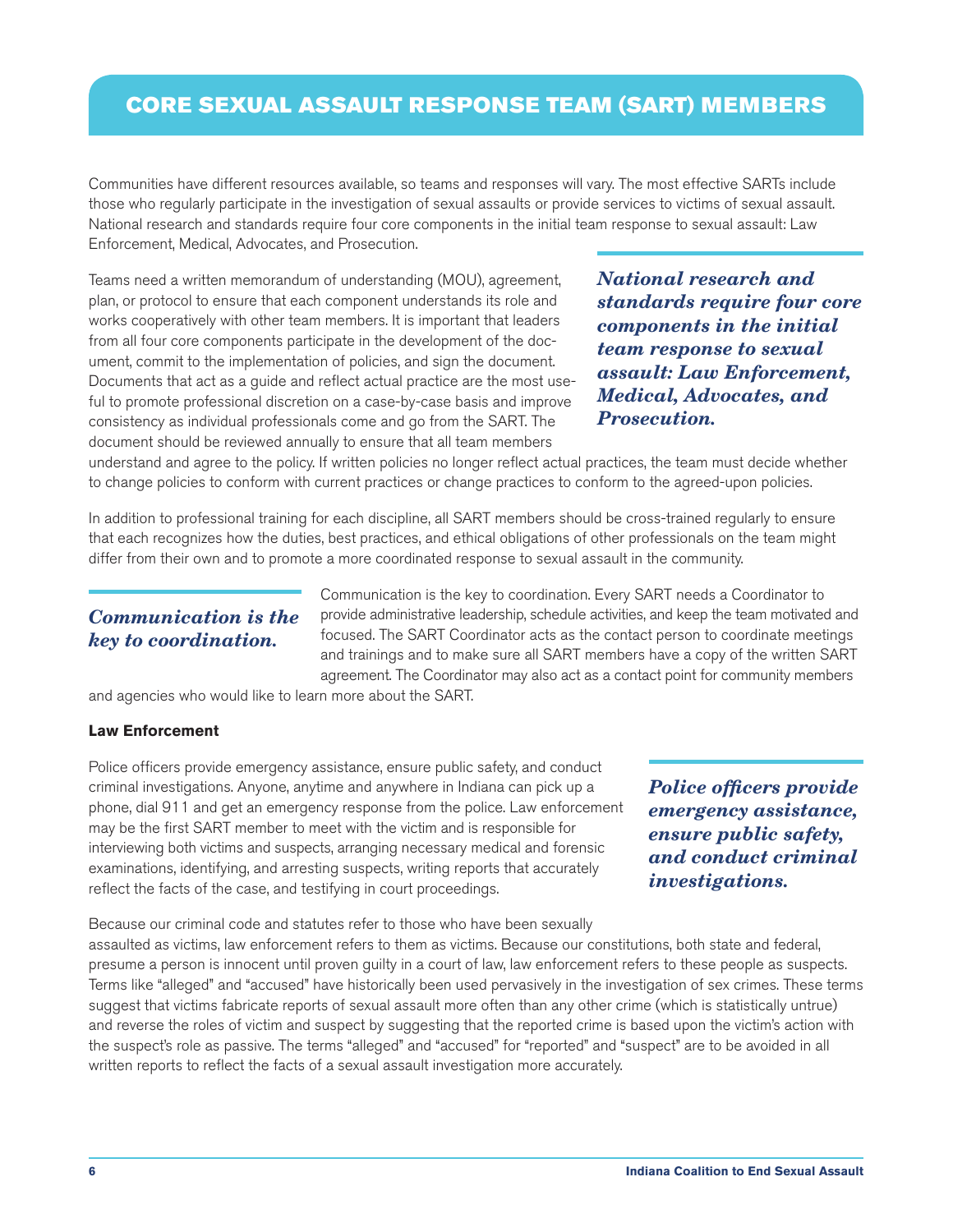<span id="page-7-0"></span>A victim of sexual assault who reports the crime within 120 hours (5 days) of the assault is both a witness to the crime and a living, breathing crime scene. A health care professional is required to document injuries and collect forensic evidence from the victim's body. Some counties use 72 hours or 96 hours (3 or 4 days). These time frames provide general guidance. The actual presence of forensic evidence will vary depending upon the facts of the case, the extent of injuries sustained, and the location of potential DNA evidence.

When the victim identifies the suspect, law enforcement may also arrange for the suspect's body to be examined for forensic evidence and any injuries consistent with the victim's account of the assault. If the suspect does not consent to a forensic examination or the collection of other evidence, then prosecution may be called to assist in obtaining a search warrant.

Detectives with special training in sexual assault should keep an updated curriculum vitae (CV) in case they are called upon to testify as an expert witness based on their knowledge, skill, experience, training and/or education under Indiana Rule of Evidence 702 or as a skilled witness pursuant to *Zanders v. State,* 73 N.E.2d 178, 188 (Ind. 2017) Detectives can assist juries in understanding how the investigation was conducted and why certain types of evidence may or may not be available in a specific case.

#### **Medical**

A victim of sexual assault who seeks medical evaluation and treatment is a patient first. However, when a patient presents within 120 hours of the assault, the medical provider can offer the patient evidence collection and work to meet the needs of the criminal justice system in a patient-centered, trauma-informed manner. A patient's immediate medical and forensic needs are best served by a specially trained Sexual Assault Forensic Examiner

# *A victim of sexual assault who seeks medical evaluation and treatment is a patient first.*

(SAFE). Nationally, the trend has been to train Registered Nurses (RNs) as Sexual Assault Nurse Examiners (SANEs). SANEs may be certified nationally or by their state to examine adults and adolescent patients, and/or pediatric patients. In Indiana, the International Association of Forensic Nurses (IAFN) certifies Sexual Assault Nurse examiners as either SANE-A for adults and adolescents or SANE-P for pediatric patients.

*SANEs are trained to be a part of the SART, to meet the unique medical and forensic needs of sexual assault victims, and to provide reliable testimony at trial.* 

SANEs are trained to be a part of the SART, to meet the unique medical and forensic needs of sexual assault victims, and to provide reliable testimony at trial. Physicians and nurses trained in emergency medicine and working in the emergency department of a hospital are unlikely to have the training, experience, and time needed to provide a comprehensive medical-forensic examination and testify in a way that educates attorneys and juries about their medical and forensic findings. Health care professionals should refer to those who have been sexually assaulted as patients rather than victims.

SANEs may testify as both fact witnesses based upon their personal observations of the patient during the medical forensic examination and expert witnesses under Indiana Rule of Evidence 702 based upon their knowledge, skill, experience, training, and/or education. SANEs take a medical history to treat and diagnose their patients. Statements made for treatment or diagnosis are admissible in court under the Medical Hearsay Exception, Indiana Rule of Evidence 803(4). In every case involving injury to the female sex organ or penetration of the female sex organ or anus, it is helpful to have a SANE testify. It is also beneficial to have a SANE testify in cases where there is no physical injury observed. SANEs may educate the jury on the relevant anatomy and why no injuries are observed even in most cases of confirmed sexual assault where there is video or a confession. A SANE who takes the patient's medical history and examines the patient's body can testify in the form of an opinion whether or not the injuries observed (or lack of injuries observed) are consistent with the history given by the patient.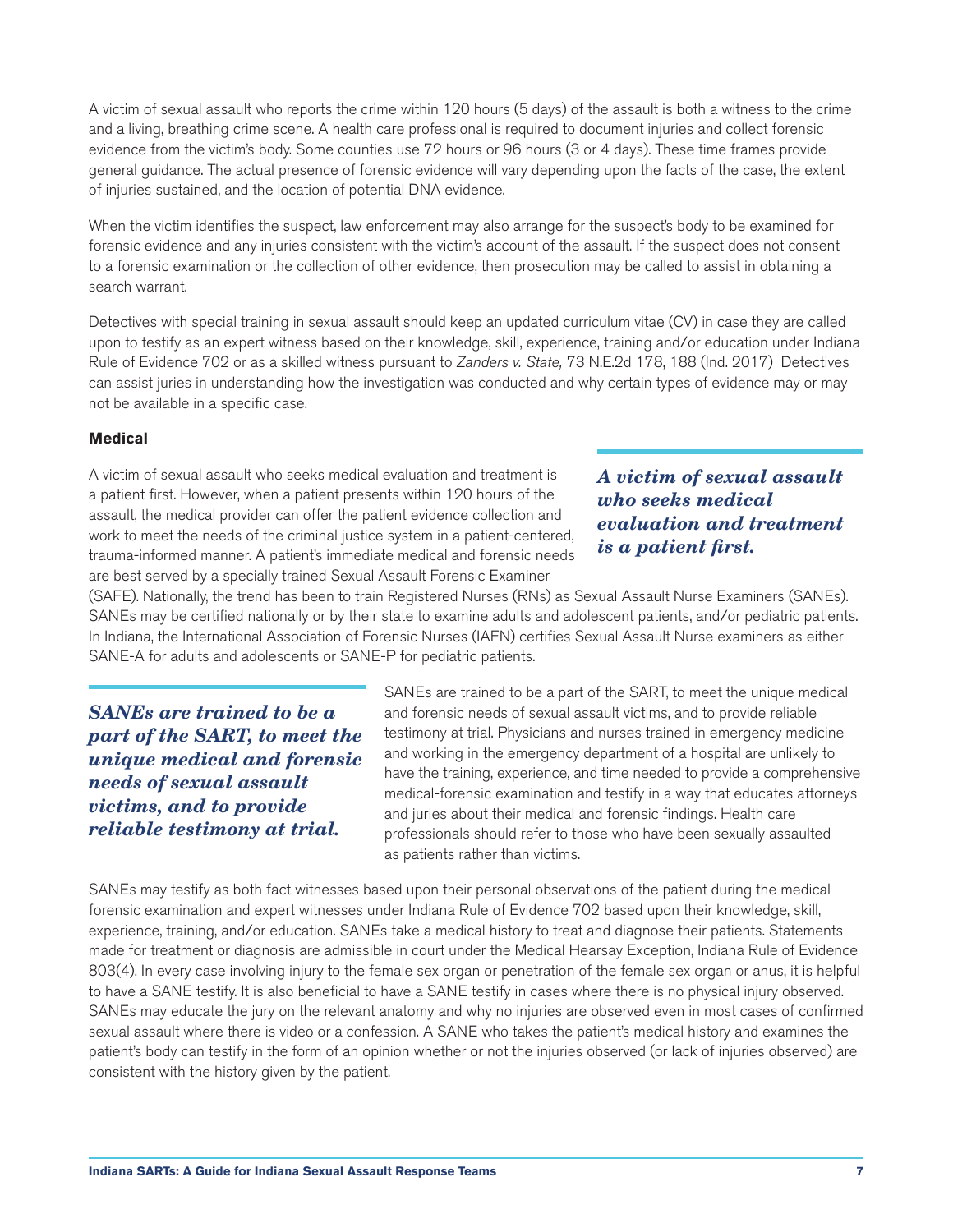<span id="page-8-0"></span>There are National Protocols for SANE-P (2016) and SANE-A (2013) medical forensic examinations. These are available online:

<https://www.justice.gov/ovw/file/846856/download> [https://www.ncjrs.gov/pdffiles1/ovw/241903.pdf](https://www.ncjrs.gov/pdffiles1/ovw/241903.pdf ) 

The IAFN National Standards for becoming accredited as a SANE-A or SANE-P (2015) are also available online: http://c.ymcdn.com/sites/www.forensicnurses.org/resource/resmgr/2015\_SANE\_ED\_GUIDELINES.pdf

The Emergency Nurses Association – Indiana State Council (ENA-IN) hosts a Forensic Nursing webpage that provides valuable information to increase awareness related to SANE training, continuing education, and legislative issues: [http://www.indianaena.org/forensic-home/](http://www.indianaena.org/forensic-home/ ) 

Indiana currently has SANEs available 24/7 to provide medical forensic examinations in some counties, but not in most. The goal is to have SANEs available 24/7 for every county in Indiana so that victims of sexual assault receive the same quality medical response no matter where or when they are assaulted.

# **Advocates**

Sexual assault victim advocates provide emotional support, information, and referrals to victims during the initial crisis and throughout the healing process and the criminal justice process when the crime is reported to law enforcement. Advocates seek to ensure the ongoing safety of victims, answer their questions, and serve as a liaison when needed. Advocates do not investigate or gather evidence. Instead, they are a reliable and compassionate source of information and support for victims, making sure they understand their rights and the process. Advocates help teams provide

*Advocates seek to ensure the ongoing safety of victims, answer their questions, and serve as a liaison when needed.*

a more victim-centered and trauma-informed response. Advocates may be present during any portion of the investigation at the victim's request but should not provide opinions on the merits of the case or participate in conducting interviews or examinations. Advocates generally will not testify in court unless called upon to provide general expert or skilled witness testimony on relevant sexual assault issues.

IC 35-37-6-9 creates a victim advocate privilege for confidential communications between the advocate and the victim. This privilege does not apply to victim assistance specialists or advocates employed by law enforcement or prosecution.

Indiana has no professional certification standards for sexual assault victim advocates. ICESA offers a week-long CORE-40 training course for advocates two times per year in various locations throughout the state. For more information on advocate training, visit ICESA's Trainings and Events page at www.IndianaCESA.org.

Indiana currently has sexual assault victim advocates available 24/7 to support victims of sexual assault in some counties, but not in most. The goal is to have trained sexual assault victim advocates available 24/7 in every county in Indiana so that victims receive the same competent, compassionate support no matter where or when they are assaulted.

# **Prosecution**

Prosecutors work with law enforcement to obtain search warrants and ensure that evidence is collected in a manner that conforms with a suspect's constitutional rights. Prosecutors also have the responsibility of assuring and maintaining victim rights. Indiana Constitution Article 1, §13(b) gives all victims of crimes the right to be treated with fairness, dignity, and respect throughout the criminal justice process, to be informed of and

*Prosecutors work with law enforcement to obtain search warrants and ensure that evidence is collected in a manner that conforms with a suspect's constitutional rights.*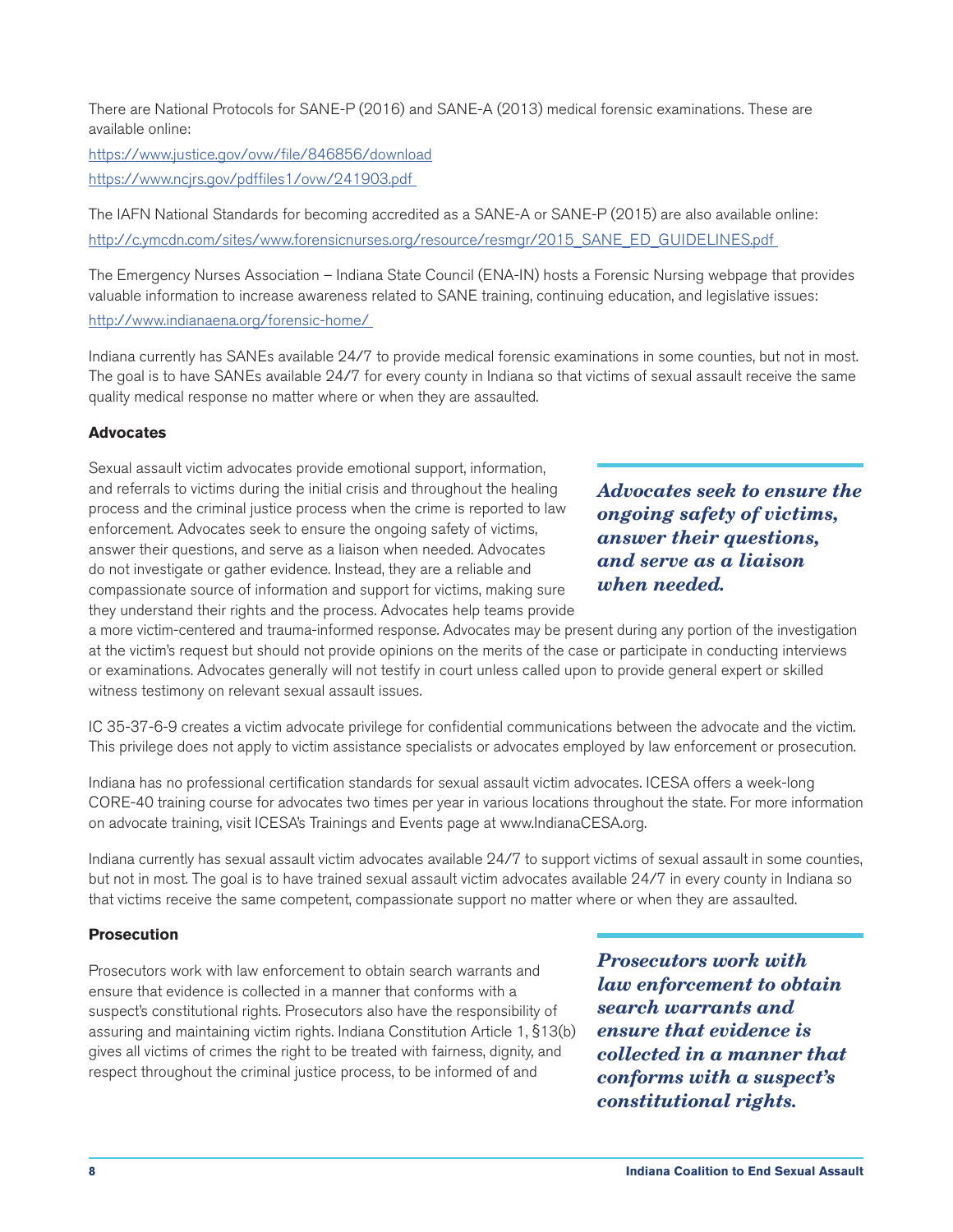present during public hearings and to confer with prosecution to the extent that exercising these rights does not infringe on the suspect's constitutional rights. IC 35-40 enumerates the specific rights that victims have in criminal proceedings.

Prosecutors assess the evidence and determine what formal criminal charges, if any, will be filed. Adult victims may choose whether to report their assault to law enforcement, but once a crime is reported, the prosecutor alone has the discretion to file charges, offer a plea recommendation, or take the case to trial. Clear communication with all SART members throughout the investigation improves the team's ability to respond to victims' rights and needs and to hold offenders accountable.

*Clear communication with all SART members throughout the investigation improves the team's ability to respond to victims' rights and needs and to hold offenders accountable.* 

If a county has no SART, IC 16-21-8-1.5 requires the prosecuting attorney to appoint a SART in that county or join a regional SART.

When criminal charges are filed, it is critical that the prosecutor trying the case meet with SART members who are witnesses and prepare them to testify in depositions and at trial.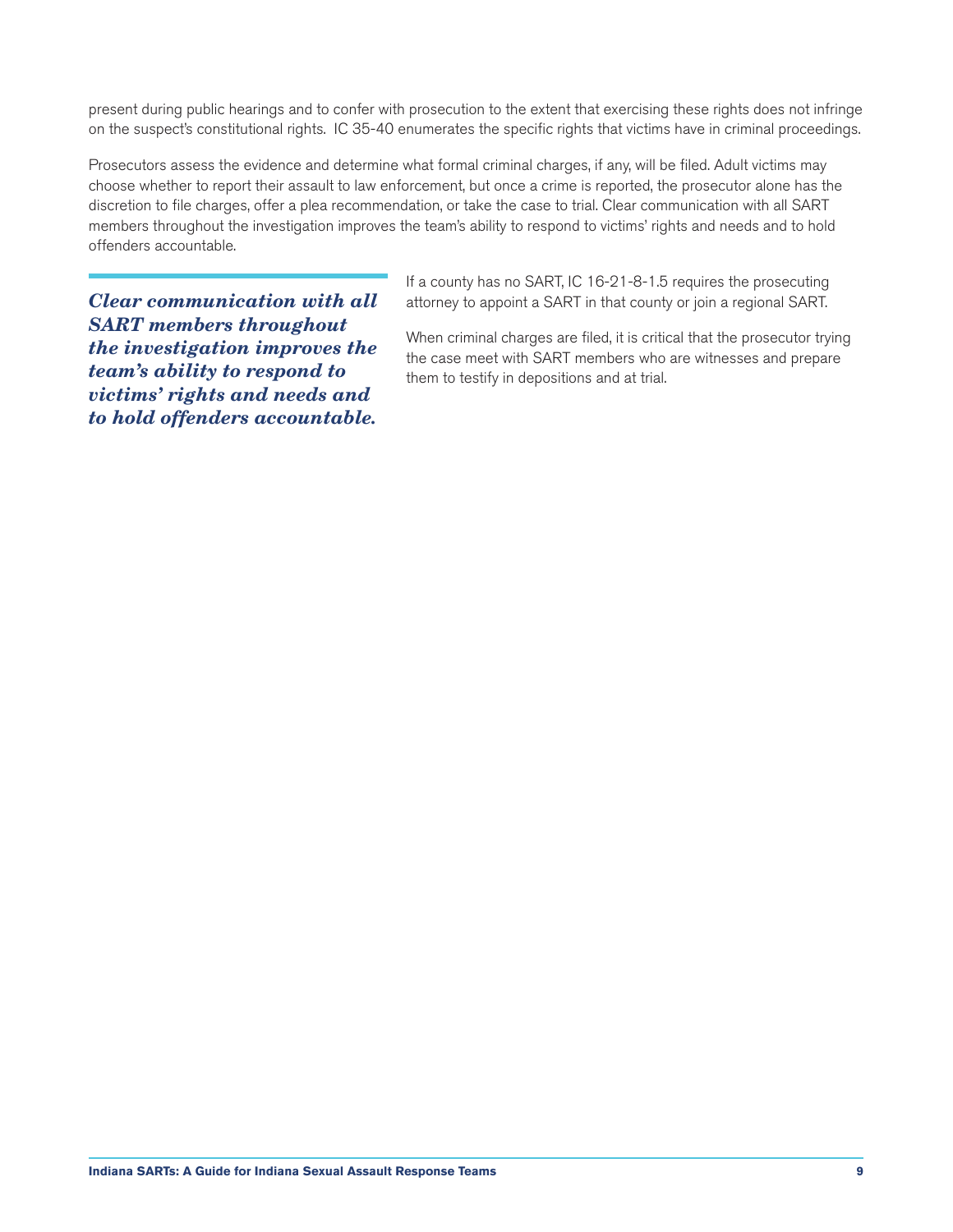# <span id="page-10-0"></span>**Children**

The legal definition of child does not correspond perfectly to the medical definition of child. Under Indiana law all minor children ages 0-17 who have not been emancipated are children. Any time a child is sexually assaulted, the crime must be reported to law enforcement and/or DCS. Any sexual contact (even "consensual") involving a child age 13 or younger is Child Molesting (IC 35-42-4-3). Children ages 14-17 may be victims of Sexual Misconduct with a Minor (IC 35-42-4-9) or Child Seduction (IC 35-42-4-7). Any child age 0-17 may also be the victim of Rape (IC 35-42-4-1), Sexual

*Every SART should have a procedure in place to handle interviewing and providing medical forensic examinations for children.*

Battery (IC 35-42-4-8), and Incest (IC 35-46-1-3). All these crimes must also be reported to law enforcement and/or DCS. Failure to report suspected child abuse is a B misdemeanor (IC 31-33-22-1).

Many counties now have Child Advocacy Centers to coordinate a multidisciplinary response to child sexual assault. The National Children's Alliance has developed minimum standards for accreditation of a child advocacy center (CAC) and a guide for implementing those standards. Both publications are available online at <http://www.nationalchildrensalliance.org/ncas-standards-accredited-members>. These standards are evidencesupported but are minimum standards and should not be viewed as best practice standards. All standards evolve over time and require revision as research progresses.

The core child multi-disciplinary team (MDT) is comprised of representatives from law enforcement, child protective services, prosecution, medical, mental health, and victim advocacy, together with CAC staff. Generally, a coordinated, MDT approach facilitates efficient interagency communication and information sharing, ongoing involvement of key individuals, and support for children and families. Each agency gains the benefit of a broadened knowledge base from which decisions are made, thorough and shared information, and improved and timely evidence gathering. Involvement of the prosecutor from the beginning stages of the case may also contribute to a more successful criminal justice outcome. MDT interventions in a neutral, child-focused CAC setting are associated with less anxiety, fewer interviews, and more appropriate and timely referrals for needed services. An MDT response fosters needed education, support, and treatment for children and families that may enhance their willingness to participate in the criminal justice system as effective witnesses. In addition, parents and other caregivers are empowered to protect and support their child throughout the investigation and prosecution and beyond.

Every SART should have a procedure in place to handle interviewing and providing medical forensic examinations for children.

# **Child Forensic Interviews**

Forensic interviews are the foundation for multiple CAC/MDT functions including child abuse investigation, prosecution, child protection, and implementation of appropriate services, and may also be the beginning of the road toward healing for many children and families. The manner in which a child is treated during the initial forensic interview may significantly impact the child's understanding of, and ability to respond to, the intervention process and/or criminal justice system.

The purpose of a child forensic interview is to obtain information from a child about abuse allegations that will support accurate and fair decision making by the MDT within the criminal justice, child protection, and service delivery systems. Forensic interviews are conducted in a manner that is developmentally and culturally sensitive, unbiased, fact-finding, and legally sound. When a child is unable or unwilling to provide information regarding any concern about abuse, other interventions to assess the child's experience and safety are required.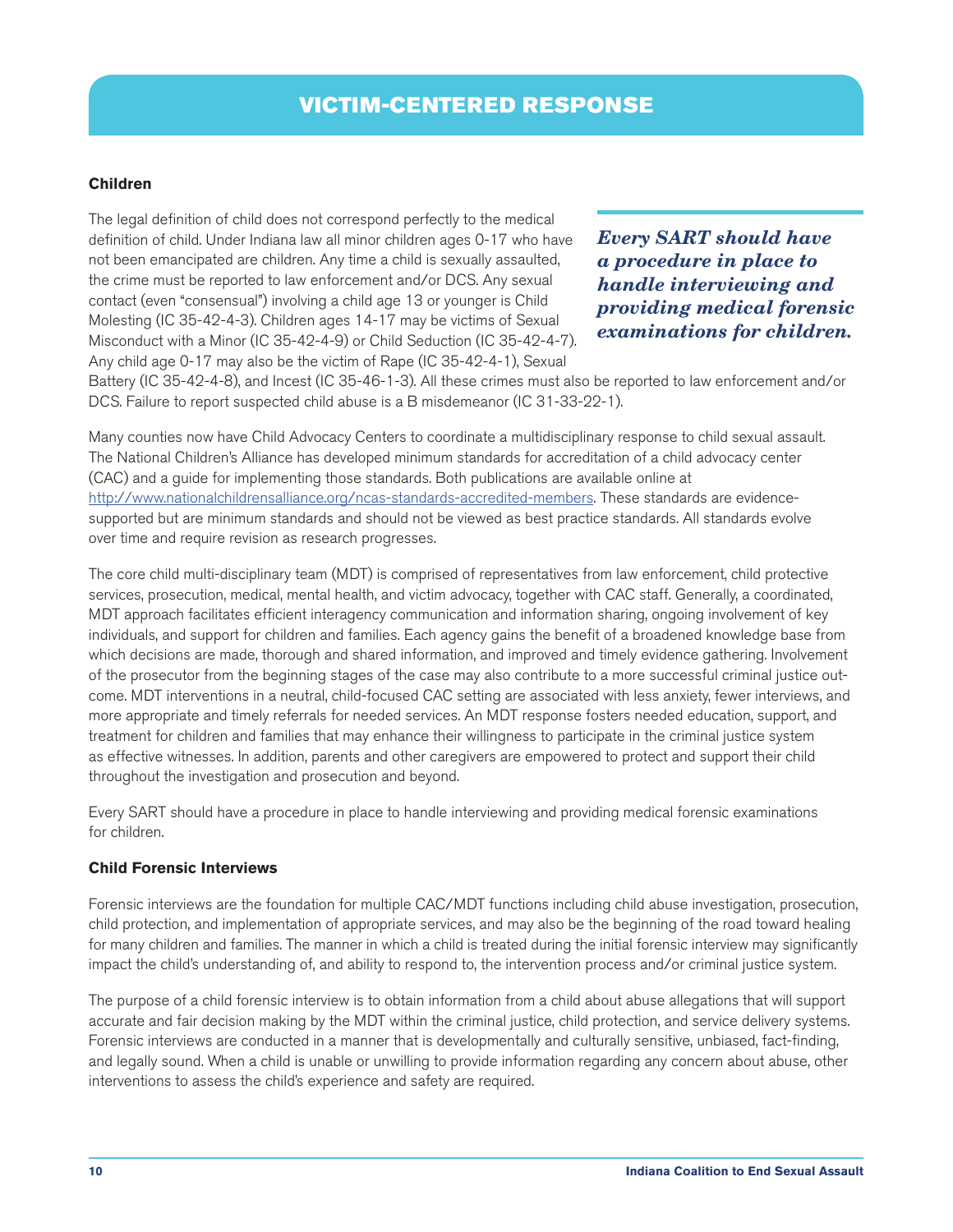<span id="page-11-0"></span>The CAC/MDT must adhere to research-based forensic interview guidelines that create an interview environment that enhances free recall, minimizes interviewer influence, and gathers information needed by all the MDT members to avoid duplication of the interview process. MDT protocols and practices need to be congruent. The CAC/MDT must monitor these guidelines over time to ensure that they reflect current practice.

# **Pediatric Medical Forensic Examinations**

The medical definition of child is based upon physical development rather than chronological age and may include infants and children through their teen years and young adulthood. Pediatricians treat children ages 0-21. When it comes to medical forensic examinations, prepubescent children must be examined and treated differently than pubescent children. Generally, in Indiana, based upon the child molesting statute applying to all children through age 13, examination by a SANE-P is preferred for children ages 0-13 and examination by a SANE-A is preferred for adolescents and adults ages 14 and older.

All children who are suspected victims of child sexual abuse are entitled to a medical evaluation by a provider with specialized training. The collection and documentation of possible forensically significant findings are vital. However, the referral of children for medical examinations should NOT be limited to those for which forensically significant information is anticipated. Medical evaluations should be prioritized as emergent, urgent, and non-urgent based on the specific screening criteria in the table below. Criteria must be developed by specially trained and skilled medical providers or by local multidisciplinary teams that include qualified medical representation. Some children also benefit from follow-up examinations to re-assess findings and conduct further testing.

| Timing of Medical Examinations <sup>1</sup> |                                                                                            |                                                                                                                                                                                                                                                                                                                                                                                                                                                                 |  |  |
|---------------------------------------------|--------------------------------------------------------------------------------------------|-----------------------------------------------------------------------------------------------------------------------------------------------------------------------------------------------------------------------------------------------------------------------------------------------------------------------------------------------------------------------------------------------------------------------------------------------------------------|--|--|
|                                             | <b>Timing of Exam</b>                                                                      | <b>Medical Indications</b>                                                                                                                                                                                                                                                                                                                                                                                                                                      |  |  |
| Indications for<br>emergency<br>evaluation  | Exam scheduled<br>without delay                                                            | • Medical, psychological or safety concerns such as acute pain or bleeding, suicidal ideation or<br>suspected human trafficing<br>. Alleged assault that may have occurred within the previous 72 hours (or other state-mandated time<br>interval) necessitating collection of trace evidence for later forensic analysis<br>. Need emergency contraception<br>• Need for post-exposure prophylaxis (PEP) for STIs including Human Immunodeficiency Virus (HIV) |  |  |
| Indications for<br>urgent<br>evaluation     | Exam scheduled as soon<br>as possible with qualified<br>provider                           | • Suspected or reported sexual contact occurring within the previous 2 weeks, without emergency<br>medical, pschological or safety needs identified                                                                                                                                                                                                                                                                                                             |  |  |
| Indications for<br>non-urgent<br>evaluation | Exam scheduled at<br>convenience of family and<br>provider but ideally within<br>1-2 weeks | . Disclosure of abuse by child, sexualized behaviors, sexual abuse suspected by MDT, or family concern<br>for sexual abuse, but contact occurred more than 2 weeks prior without emergency medical,<br>psychological or safety needs identified                                                                                                                                                                                                                 |  |  |
| Indications for<br>follow-up<br>evaluation  | As determined by<br>qualified provider                                                     | • Findings on the initial examination are unclear or questionable necessitating reevaluation<br>. Further testing for STIs not identified or treated during the initial examination<br>. Documentation of healing/resolution of acute findings<br>• Confirmation of initial examination findings, when initial examination was performed by an examiner<br>who had conducted fewer than 100 such evaluations                                                    |  |  |

<sup>1</sup> Adams JA, Kellogg ND, Farst KJ, Harper NS, Palusci VJ, Frasier LD, Levitt CJ, Shapiro RA, Moles RL, Starling SP, Updated Guidelines for the Medical Assessment and Care of Children Who May Have Been Sexually Abused, Journal of Pediatric and Adolescent Gynecology (2015), doi:10.1016/j.jpag.2015.01.007.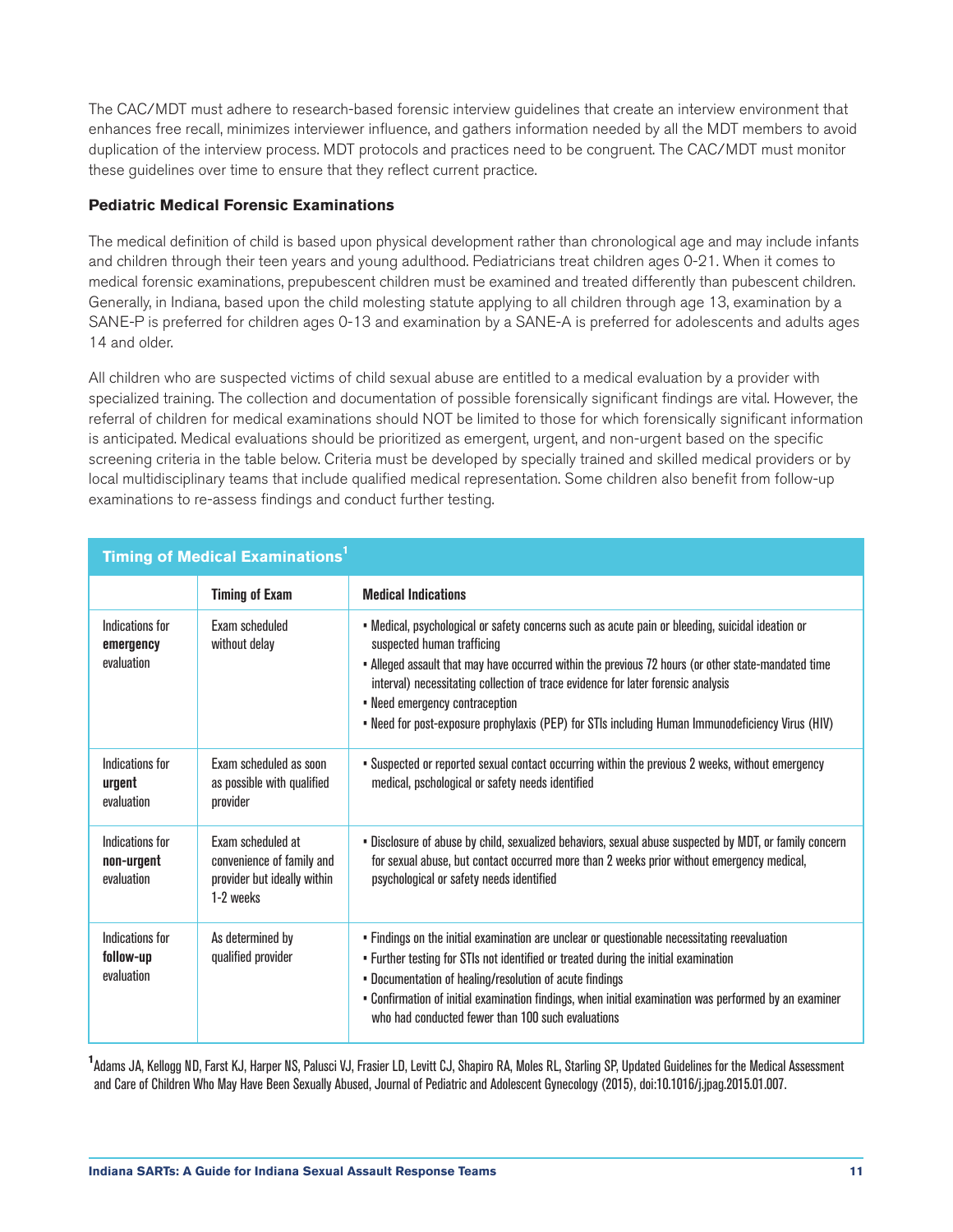# <span id="page-12-0"></span>**Adolescents**

No one under the age of 14 can legally consent to sexual activity. Adolescents ages 14-17 can legally engage in consensual sexual activity with each other. Absent a suspicion that the adolescent is being abused or neglected, consensual sexual activity among adolescents ages 14-17 should not be reported to law

*No one under the age of 14 can legally consent to sexual activity.* 

enforcement or DCS. The "Romeo Defense" protects 17-year-olds engaged in consensual sexual relations with 14 and 15-year-olds from prosecution if they turn 18 before their partner turns 16. (IC 35-42-4-9(e)). Adolescents who are 16 and 17 can consent to sexual activity with most adults, but not with people in a position of power or authority over them such as step-parents, school employees, counselors, and military recruiters (See IC 35-42-4-7 Child Seduction for a complete list). Anytime an adolescent age 14-17 is sexually assaulted, that crime must be reported to law enforcement and/or DCS. Failure to report suspected sexual assault of a minor is a B misdemeanor (IC 31-33-22-1).

Adolescents ages 14-17 are children whose cases of sexual assault must be investigated by DCS. The National Children's Alliance minimum CAC standards apply to adolescents. Practices vary from county to county on which adolescents receive a medical forensic examination in non-emergency cases and whether the victim interview is done by DCS, law enforcement or a child forensic interviewer.

#### **Child Testimony and Hearsay**

For information on Indiana's Protected Person Statute (IC 35-37-4-6) and updates on the admissibility of child hearsay statements to other witnesses, please contact ICESA's Statewide SART Coordinator or IPAC's DV/SA Resource Person.

#### **Endangered Adults**

Indiana defines endangered adults as persons 18 years or older who are incapable of managing their property or selfcare due to mental illness, intellectual disability, dementia, or other incapacity. Indiana law requires everyone to report all cases of suspected abuse, neglect, or exploitation to either the nearest Adult Protective Services (APS) office or to law enforcement. (IC 12-10-3-9). Reports may also be made online [\(https://ddrsprovider.fssa.in.gov/APSOnlineReporting\)](https://ddrsprovider.fssa.in.gov/APSOnlineReporting) or by calling the state hotline (1-800-992-6978). Failure to report suspected sexual abuse of an endangered adult is a B misdemeanor (IC 35-46-1-13).

#### **Trafficked Adults**

Victims of human trafficking may not be treated as criminals. IC 35-42- 3.5-4 states that victims may not be jailed, fined, detained in a facility that is inappropriate for victims or otherwise penalized. Law enforcement agencies have an affirmative duty to protect the victim's safety and also to protect the victim's family members from intimidation or reprisal by human trafficking offenders.

*Victims of human trafficking may not be treated as criminals.* 

However, in practice, this often is not the case. According to Polaris, the leading national authority on human trafficking in the United States, law enforcement interactions with trafficking victims include, "victims being arrested and/or charged for crimes committed while being trafficked, apprehension by immigration officials, assistance after being victimized by another crime (such as theft or assault), or extraction from their trafficking situation" [\(http://polarisproject.org/sites/default/files/2016-Statistics.pdf](http://polarisproject.org/sites/default/files/2016-Statistics.pdf)). Criminalization of human trafficking victims should not be the outcome, but it often is. Connecting adult victims of trafficking with a specialized victim advocate or actual attorney is an imperative first step to ensure their victim status is acknowledged, respected, and protected throughout their interactions with system associated personnel.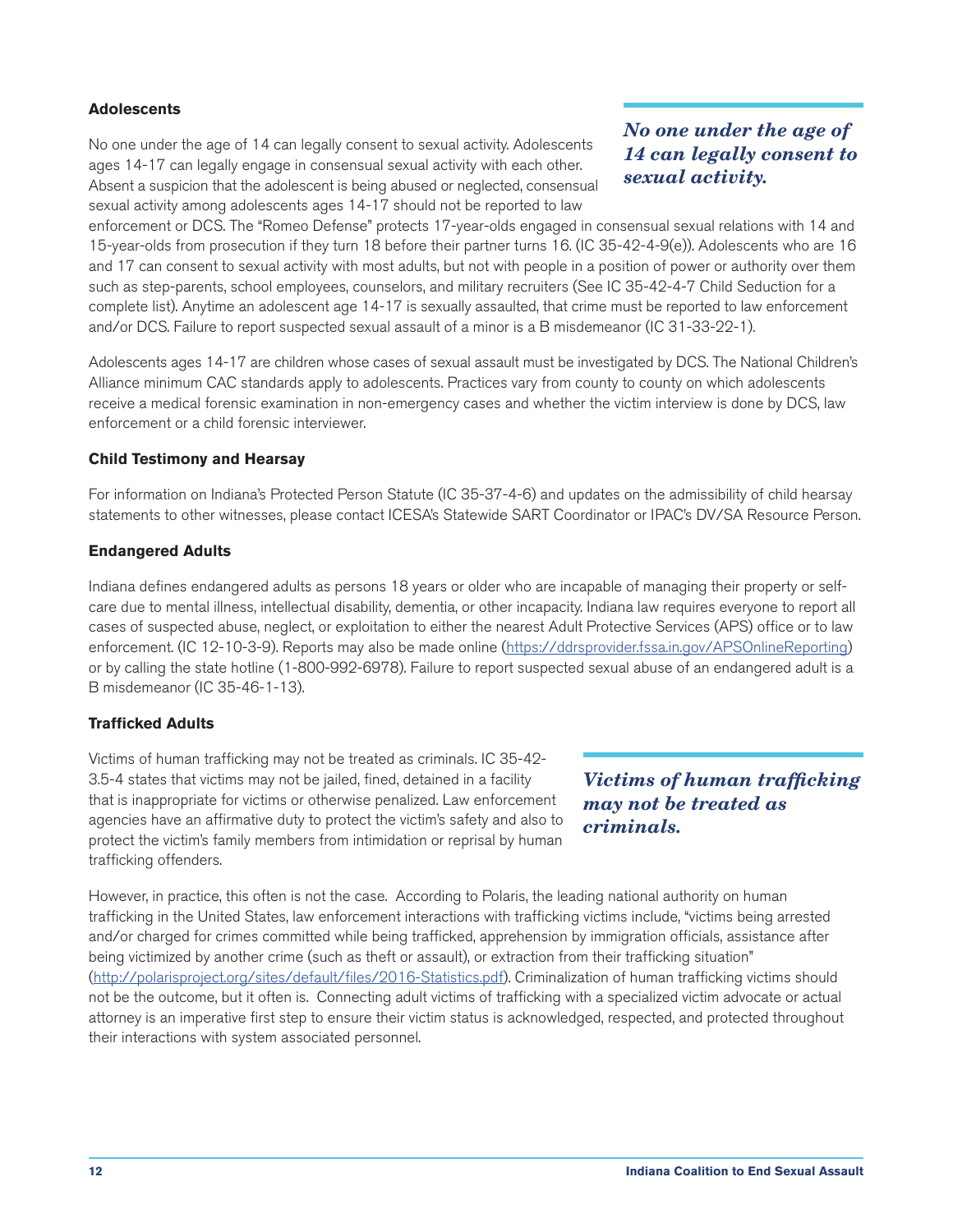# <span id="page-13-0"></span>**Non-Reporting Adults**

As a condition of certain grant funding, the Violence Against Women Act (VAWA) requires states to provide medical forensic examinations to adults at no charge regardless of whether the

# *Absent any mandatory reporting laws, it is up to adult victims to decide whether to report and when to report, if they choose to do so.*

victim reports the crime to law enforcement or cooperates with law enforcement. Absent any mandatory reporting laws, it is up to adult victims to decide whether to report and when to report, if they choose to do so.

There are many reasons why victims, especially victims of intimate partner sexual assault, may need to delay reporting. Once the crime is reported to law enforcement, the suspect may be contacted, placing the victim and others at even greater risk of harm. Victims frequently need time to ensure they have important documents in order, sufficient access to funds, and someplace safe for themselves, their children, and their pets to stay.

IC 16-21-8-0.2 (4) refers to a sexual assault kit (SAK) of a victim who has not yet reported the sex crime to law enforcement as a "sample." Nationwide, they are sometimes referred to as "anonymous" or "unreported" or "noninvestigative" or "Jane Doe" kits. IC 16-21-8-10(b)(1) gives victims at least one year to report the crime to law enforcement and still have the SAK kept in secure storage and available for investigation and use as evidence.

#### **Special Populations**

Victim experiences during the crime and their post-assault needs, may be affected by multiple factors such as age, gender, disability, language barriers, cultural or religious beliefs and practices, and immigration status. Questions about such information should be limited to what is actually needed to respond effectively and provide appropriate care. Beliefs about sexuality, sexual orientation, gender identity or

*Do not assume the gender or sexual orientation of the victim or suspect… If unsure of what to call the person or what pronouns to use, ASK.*

expression, race, ethnicity, and religion may vary greatly among victims of different cultural backgrounds.

Do not assume the gender or sexual orientation of the victim or suspect. Avoid taking a binary approach to gender (male/female) by including transgender, nonbinary, and intersex options. Always refer to victims by their preferred name and pronoun, even when speaking to others. If unsure of what to call the person or what pronouns to use, ASK. Lesbian, gay, and transgender victims may be especially reluctant to report, fearing inappropriate questions and prejudice. Be especially careful about body language—a sigh or raised eyebrows may feel like judgment rather than acceptance.

Male victims may also be reluctant to report sexual assault and to seek and receive support from family members, friends, as well as from advocacy and counseling services. All victims' ability to seek support will vary based upon the stigma they may feel, the sensitivity of initial responders, and the appropriateness of referrals provided.

People with disabilities are at a much greater risk of sexual assault. They may have physical, sensory, cognitive, developmental, or mental health disabilities, or a combination of disabilities, some of which are apparent and other which are not. SARTs should make every effort to recognize issues that arise for victims with disabilities (both in general and in relation to their specific disability) and provide reasonable accommodations.

SARTs must be aware of the languages spoken in the community and make every attempt to provide same language service or professional interpreters. The victims' families or friends may know the suspect as well as the victim and may not fully appreciate the requirement of confidentiality and the need to refrain from passing judgment. It is also helpful to have forms and other materials translated in advance and available. A victim's language barriers are often exacerbated by the trauma of sexual assault.

SARTs cannot anticipate and meet every need of every victim, but teams should constantly be working to develop resources for these and other identifiable special needs within the community.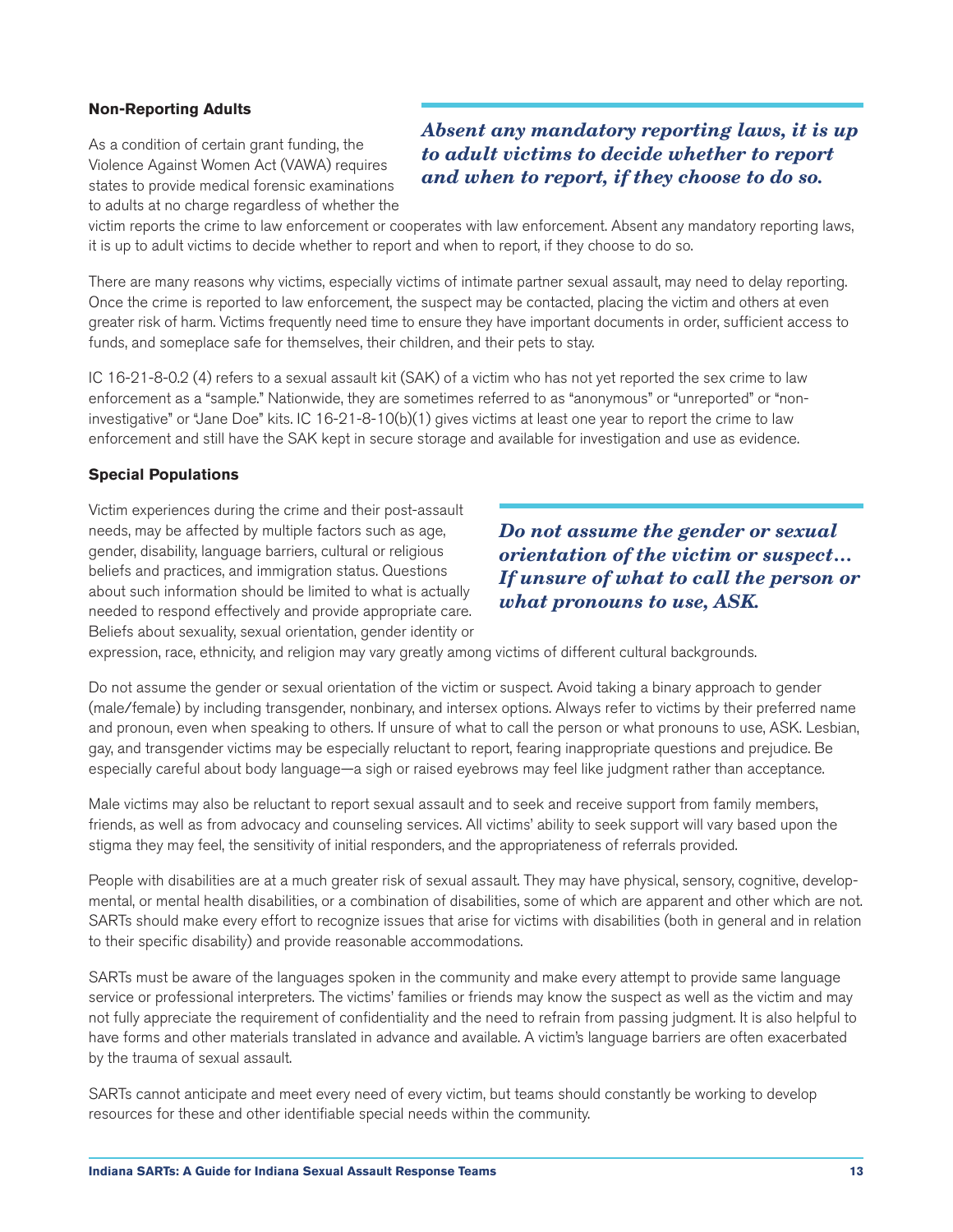# <span id="page-14-0"></span>**Title IX and Campus SARTs**

Title IX prohibits discrimination on the basis of sex in any federally funded education program or activity including elementary and secondary schools, colleges and universities. The principle objective of Title IX is to ensure that no federal money supports sex discrimination and to protect individuals from discriminatory practice based on sex or gender. Every educational institution that receives federal dollars is required to have a Title IX investigator and coordinator on campus. What originally began as "equality in athletics" has developed into equality in the fields of science, technology, engineering and mathematics and an effort to eliminate sexual violence on school campuses.

*What originally began as "equality in athletics" has developed into equality in the fields of science, technology, engineering and mathematics and an effort to eliminate sexual violence on school campuses.* 

In 1990, Congress passed the Clery Act requiring colleges and universities that receive federal funding to publish an annual security report that includes

statistics of campus crime (homicide, sex offenses, domestic violence, stalking, robbery, aggravated assault, burglary, motor vehicle theft, arson, hate crimes, and violations involving alcohol, drugs, firearms) and details about efforts taken to improve campus safety. The Clery Act was named for Jeanne Clery, a Lehigh University student who was raped and murdered in her college dorm. To coordinate services and meet state and federal requirements to prevent gender discrimination and report statistics, many college campuses are establishing their own Sexual Assault Response Teams (SARTs).

The following Indiana colleges and universities have established SARTs through ICESA's Campus Consortium: Butler University, DePauw University, Franklin College, Goshen College, IUPUC, IUPUI, and Saint Mary's College. More information on ICESA's Campus Consortium is available online at:<http://indianacesa.org/campus-consortium/>.

For additional information on Title IX, visit the Department of Education's Sex Discrimination page at <https://www2.ed.gov/policy/rights/guid/ocr/sex.html>. For more details on the Clery Act, visit the Clery Center at <https://clerycenter.org/>

# **The Prison Rape Elimination Act (PREA)**

The Prison Rape Elimination Act (PREA) of 2003 is a Federal law established to address the elimination and prevention of sexual assault and rape in correctional systems. PREA applies to all federal, state, and local prisons, jails, police lockups, private facilities, and community settings such as residential facilities. The major provisions of PREA are to:

- Develop standards for detection, prevention, reduction, and punishment of prison rape;
- Collect and disseminate information on the incidence of prison rape; and
- Award grants and technical assistance to help state governments implement the Act.

PREA seeks to ensure that prisons, jails, and other correctional settings protect inmates from sexual assault, sexual harassment, "consensual sex" with employees, and inmate-inmate sexual assault.

Every county in Indiana has a jail, and 14 counties have correctional facilities operated by the Indiana Department of Corrections (DOC). A current list of Indiana's adult and juvenile correctional facilities with links to additional details for each facility, is available online at [http://www.in.gov/idoc/2328.htm.](http://www.in.gov/idoc/2328.htm) In addition, Vigo County houses a federal penitentiary and correctional facility in Terre Haute.

Additional information on PREA is available online through the National PREA Resource Center: <https://www.prearesourcecenter.org/>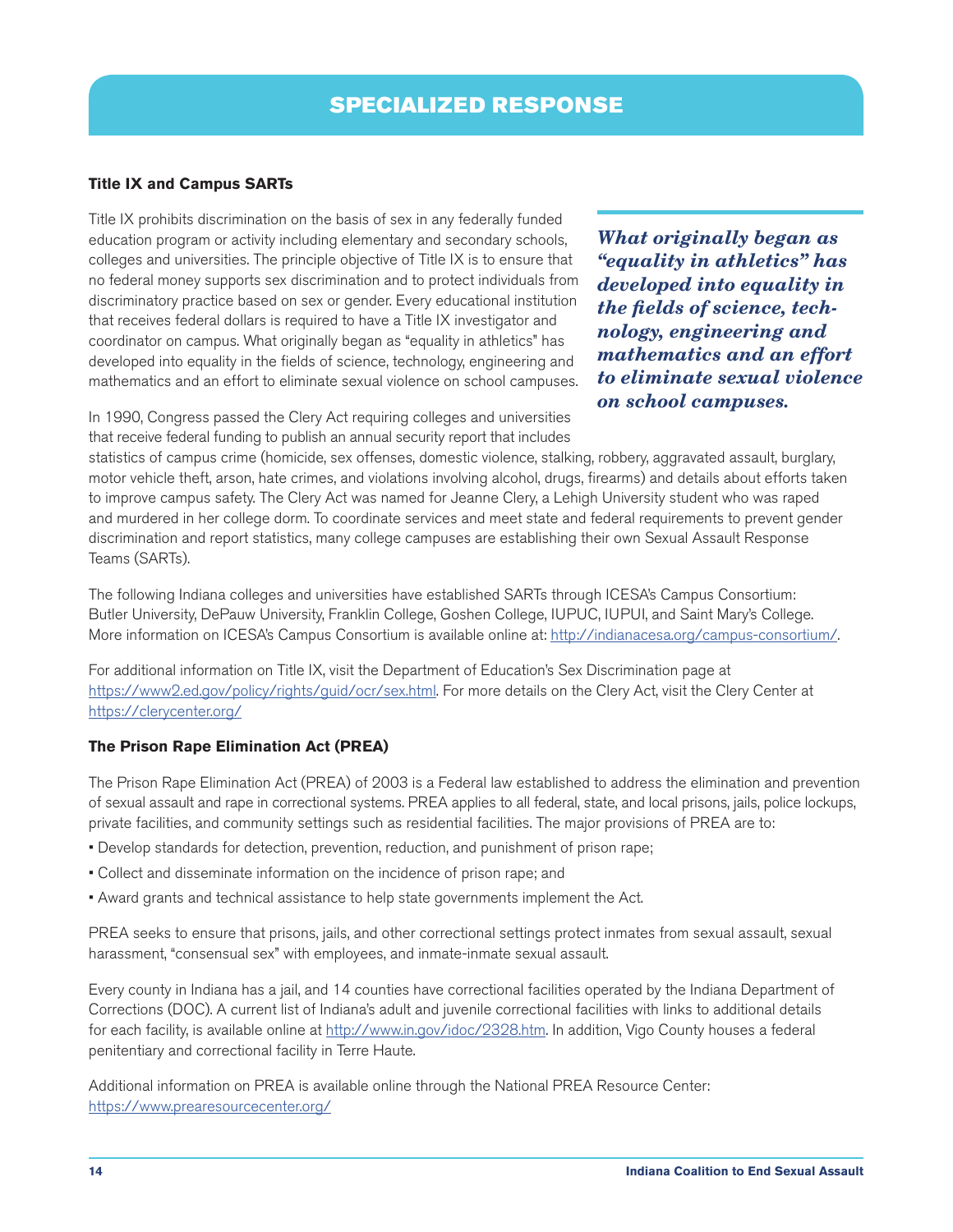<span id="page-15-0"></span>The VERA Institute of Justice has developed a guide for creating partnerships between corrections and SARTs which is also available online:

[http://www.preaguide.org/wp-content/uploads/2016/04/Partnering-Community-SART-Guide-FINAL.pdf](http://www.preaguide.org/wp-content/uploads/2016/04/Partnering-Community-SART-Guide-FINAL.pdf ) 

# **Military Sexual Assault Response**

Military bases in Indiana include Fort Wayne Air National Guard in Allen County, Heslar Naval Armory in Marion County, the Navy's Crane Division in Martin County, Grissom Joint Air Reserve Base Air Force in Miami County, and Hulman Field Air National Guard in Vigo County. Fort Benjamin Harrison in Marion County officially closed in 1996, but several Reserve and National Guard units are still located at that base as well.

*The Department of Defense (DoD) has its own Sexual Assault Prevention and Response Office (SAPRO) that oversees the military's sexual assault policies.*

The Department of Defense (DoD) has its own Sexual Assault Prevention and Response Office (SAPRO) that oversees the military's sexual assault policies. SAPRO works with all branches of the armed forces and the

civilian community to develop and implement multidisciplinary prevention and response programs. More information on is available online at [http://www.sapr.mil/](http://www.sapr.mil/ ) 

Under DoD's Sexual Assault Prevention and Response (SAPR) Policy, service members and their adult military dependents have two reporting options — Restricted Reporting and Unrestricted Reporting. Under Unrestricted Reporting, both the command and law enforcement are notified. With Restricted (Confidential) Reporting, the adult sexual assault victim can access healthcare, advocacy services, and legal services without notifying command or law enforcement. Military retirees, DoD civilians, and DoD contractors currently may use only Unrestricted Reporting.

Restricted Reports can only be made to: a Sexual Assault Response Coordinator (SARC); a SAPR Victim Advocate (VA); and/or a Healthcare Provider. Reports made to any other person are Unrestricted and the person receiving the report must notify command and law enforcement. While Special Victims' Counsel and chaplains have confidentiality/privilege, they CANNOT accept a Restricted Report.

The DoD has contracted with the Rape, Abuse & Incest National Network (RAINN) to provide an independent and anonymous hotline called Safe Helpline. Safe Helpline staff provide information on base military resources, like Sexual Assault Response Coordinators (SARCs) and Victim Advocates (VAs). Military personnel can talk to a trained SAFE Helpline staff member online (<https://www.safehelpline.org/online>) or by phone (1-877-995-5247) to access confidential crisis intervention and support services, including referrals to local resources, both civilian and military.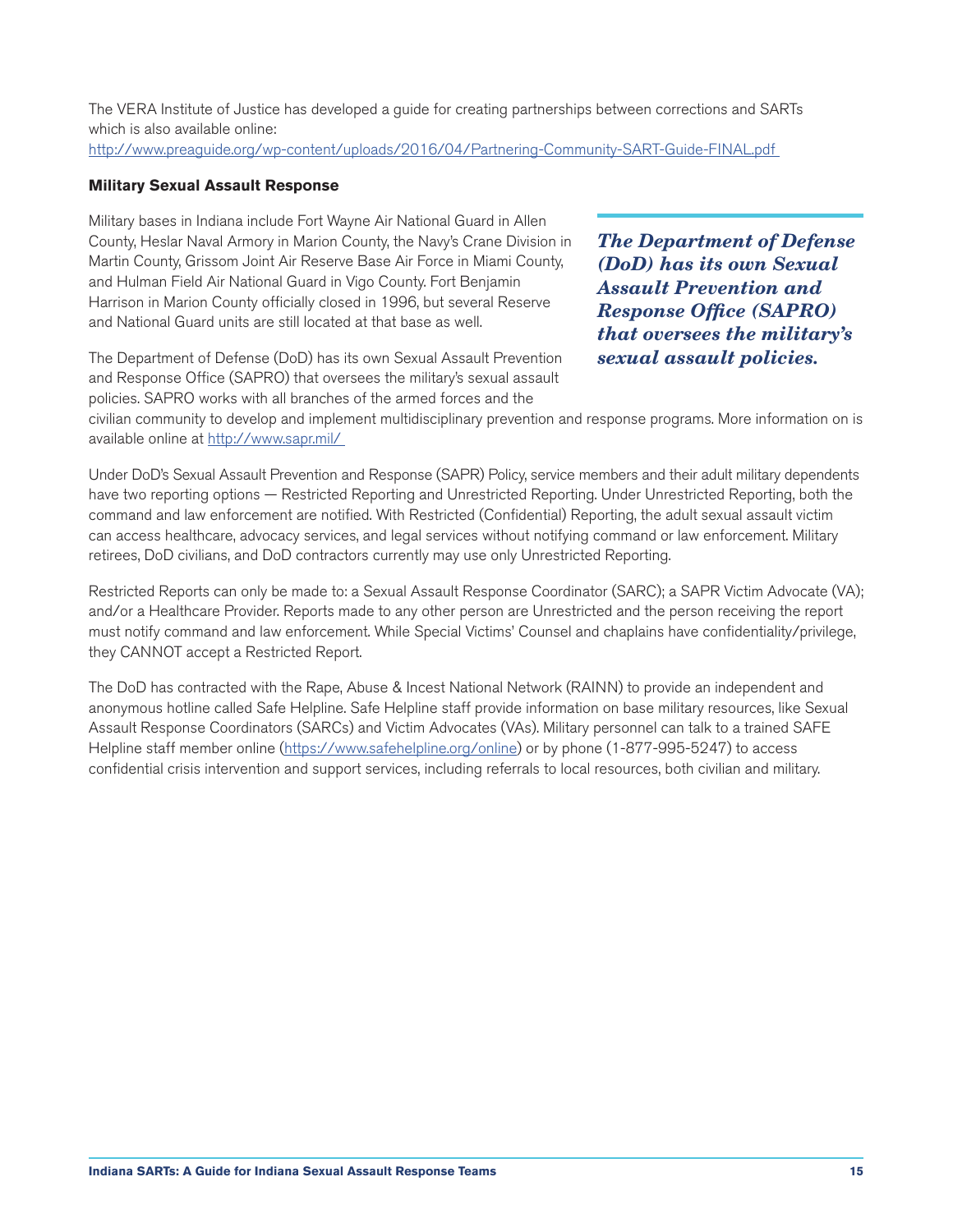# RESOURCES/APPENDICES

# <span id="page-16-0"></span>Appendix A: Definitions

**Medical Forensic Examination** — A comprehensive examination provided to a sexual assault victim by health care personnel trained to provide trauma-informed, patient-centered medical care and to gather evidence of sexual assault in a manner suitable for use in a court of law. The examination includes at a minimum\*:

- Patient medical history
- History of present illness/assault for diagnosis and treatment
- Medical examination for physical trauma/injuries
- Collection of evidence
- Photographic documentation and body mapping
- Prophylaxis for exposure to STIs, including HIV, or possible pregnancy
- Safety planning and discharge planning

\*Patients have the right to decline any portion of the Medical Forensic Examination.

**Privileged Communication** — The victim advocate provides the victim with information and options available to the victim throughout the medical, legal, and healing process. All verbal and written communication between victims, victim advocates and interpreters are considered confidential and not to be shared by any party. Privilege lies with the victim and may not be released without victim consent. This confidentiality is protected under statute IC 35-37-6-1, but the privilege does not extend to victim assistance or advocates employed by a prosecuting attorney's office or law enforcement.

*SART members sharing information during meetings about specific cases are not covered by the privileged communication statute therefore careful consideration must be given to the manner in which a victim advocate discloses information.*  Law enforcement is compelled to divulge information or evidence discovered at any time that may impact a case.

**Sexual Assault** —Any type of sexual contact or behavior that occurs without mutual, uncoerced, freely given consent.

**Sexual Assault Forensic Examiner (SAFE)** — A registered nurse, nurse practitioner, physician or physician assistant who has specialty training to provide comprehensive care to sexual assault patients and conduct a medical forensic examination, collect evidence from sexual assault patients and testify as both a fact and expert witness.

**Sexual Assault Nurse Examiner (SANE)** — A SAFE that is a registered nurse. In Indiana, nearly all SAFEs are SANEs.

**Sexual Assault Response Team (SART)** — A multidisciplinary partnership to provide a consistent, coordinated, competent and compassionate response to sexual assault that makes victim needs a priority, promotes public safety, and holds offenders accountable. Core members include advocates, law enforcement, SANEs, and prosecutors. The team may also include crime labs and anyone from the community who provides services in response to sexual assault.

**Sexual Assault Treatment Center (SATC)** means a medical facility that provides evidence-based, trauma- informed, and victim-centered medical forensic services to a sexual assault victim and that uses sexual assault forensic examiners to perform medical forensic examinations.

**Sexual Assault Victim Advocate** — An employee or volunteer with specialty training to represent and support victims of sexual violence. IC 35-37-6-9 creates a victim advocate privilege for confidential communications between the advocate and the victim. This privilege does not apply to victim assistance specialists or advocates employed by law enforcement or prosecution. Sexual assault advocates in Indiana are recommended to have completed a 40-hour sexual assault training course provided by the Indiana Coalition to End Sexual Assault (ICESA).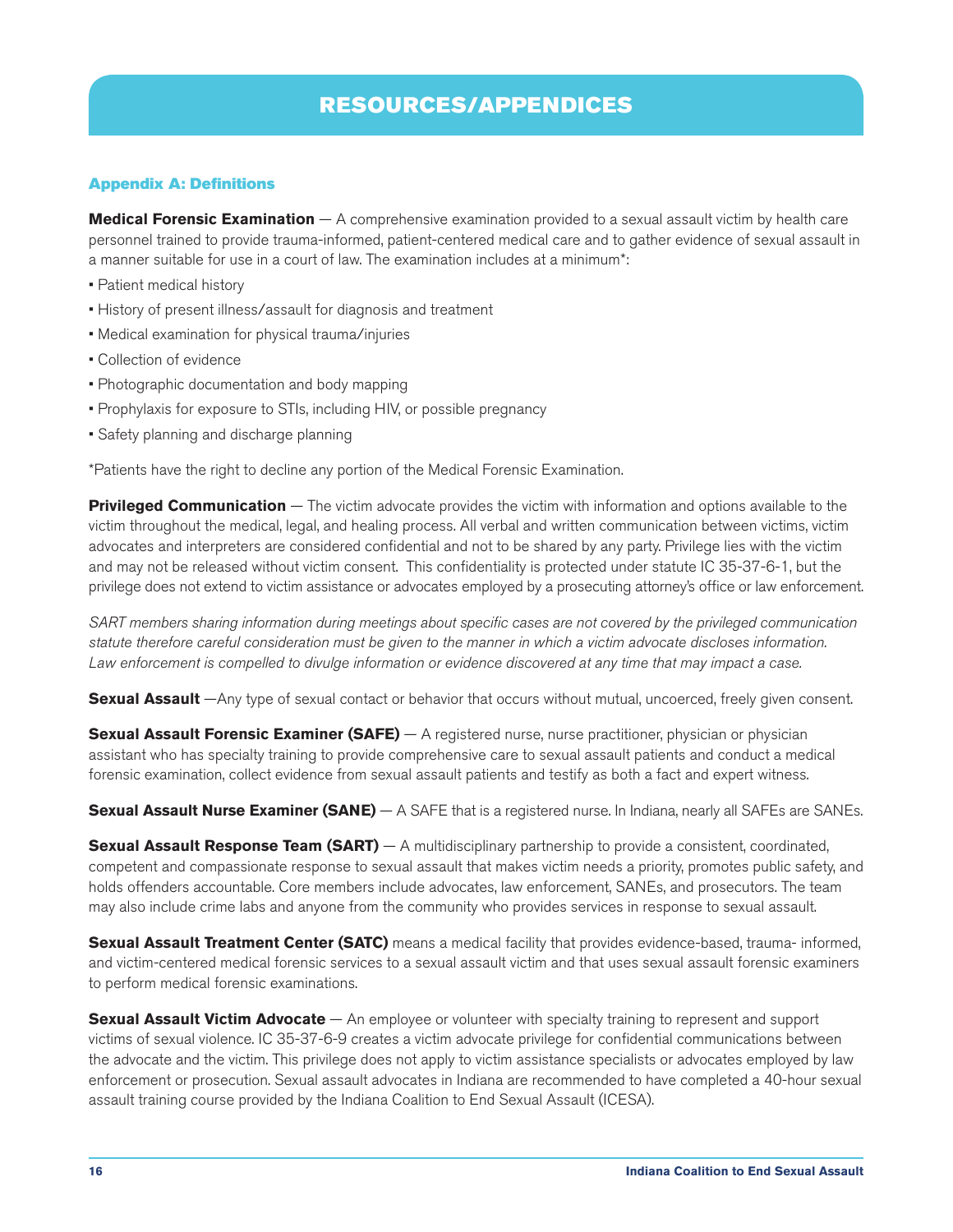<span id="page-17-0"></span>**Victims Assistance** — A program that is based at a law enforcement agency, prosecutor's office or in the community that has a duty to respond on-scene or at the hospital to provide immediate crisis intervention services and advocacy for the victim. Victim assistance personnel serve as the liaison between the victim and law enforcement and prosecutors. A victim's communications with victims assistance are never privileged.

#### Appendix B: Indiana Statutes

#### **Indiana SART Statute**

#### **IC 16-21 Chapter 8. Emergency Services to Sex Crime Victims**

#### **IC 16-21-8-0.1 Repealed**

#### **IC 16-21-8-0.2 Definitions**

Sec. 0.2. The following definitions apply throughout this chapter:

(1) "Division" refers to the victim services division of the Indiana criminal justice institute established by IC 5-2-6-8(a).

(2) "Evidence" means the results collected from a forensic medical examination of a victim by a provider.

(3)"Provider" means a hospital or licensed medical services provider that provides forensic medical exams and additional forensic services to a victim.

(4) "Sample" means the result collected from a forensic medical examination of the victim by a provider, when the victim has not yet reported the sex crime to law enforcement.

(5) "Secured storage" means a method of storing a sample that will adequately safeguard the integrity and viability of the sample.

(6) "Sexual assault examination kit" means the standard medical forensic examination kit for victims of sexual assault developed by the state police department under IC 10-11-2-33.

(7) "Sexual assault nurse examiner" means a registered nurse who:

(A) has received training to provide comprehensive care to sexual assault survivors; and

(B) can: (i) conduct a forensic medical examination; and (ii) collect evidence from a sexual assault victim.

*As added by P.L.161-2014, SEC.11.*

#### **IC 16-21-8-0.3 Repealed**

- **IC 16-21-8-0.5 Repealed**
- **IC 16-21-8-0.6 Repealed**

**IC 16-21-8-0.7 Repealed**

**IC 16-21-8-0.8 Repealed**

**IC 16-21-8-0.9 Repealed**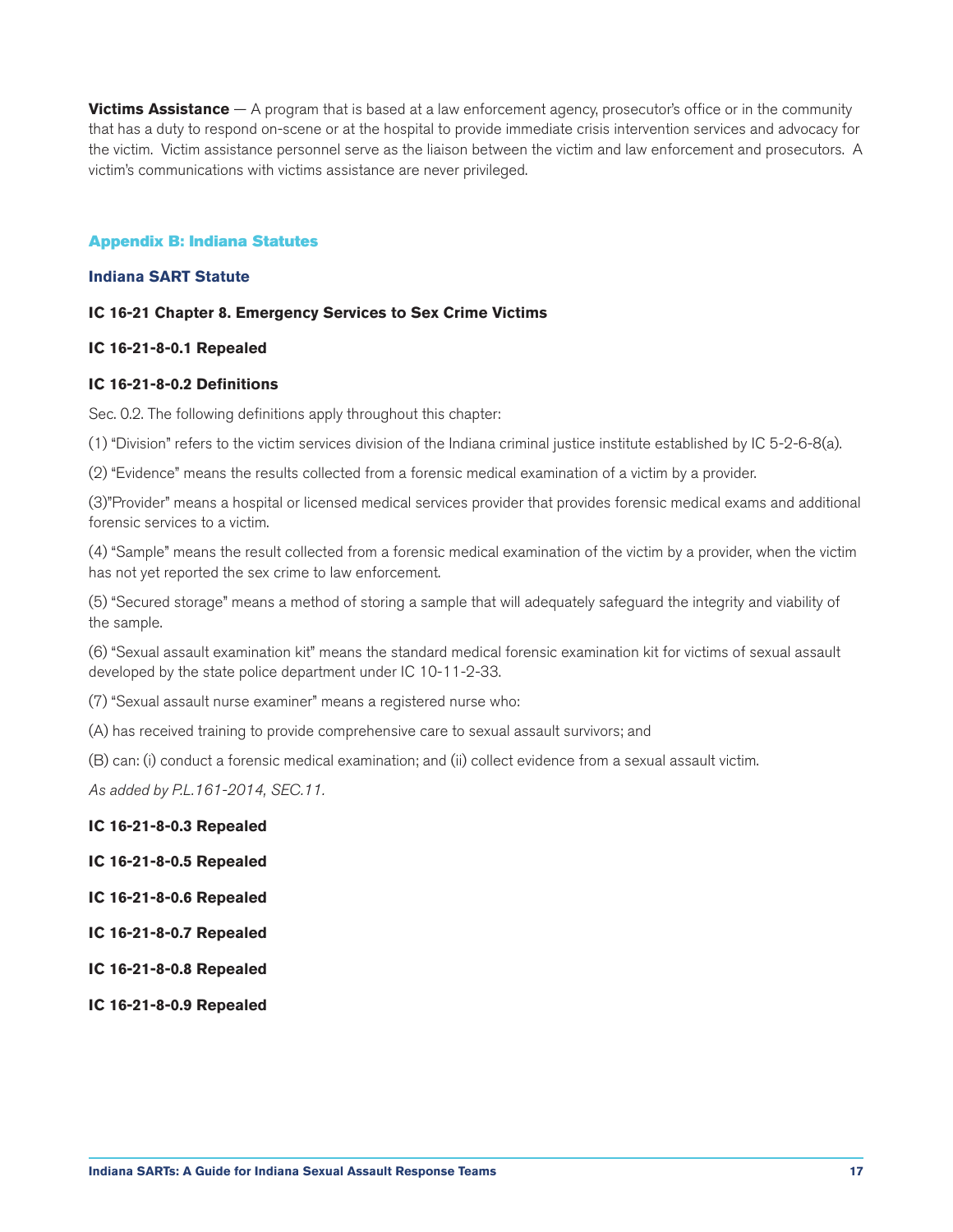# **IC 16-21-8-1 Forensic Medical Exams and Additional Forensic Services; Rules; Enumeration of Sex Crimes**

Sec.1. (a) A hospital licensed under IC 16-21-2 that provides general medical and surgical hospital services shall provide forensic medical exams and additional forensic services to all alleged sex crime victims who apply for forensic medical exams and additional forensic services in relation to injuries or trauma resulting from the alleged sex crime. To the extent practicable, the hospital shall use a sexual assault examination kit to conduct forensic exams and provide forensic services. The provision of services may not be dependent on a victim's reporting to, or cooperating with, law enforcement.

- (b) For the purposes of this chapter, the following crimes are considered sex crimes:
- (1) Rape (IC 35-42-4-1).
- (2) Criminal deviate conduct (IC 35-42-4-2) (repealed).
- (3) Child molesting (IC 35-42-4-3).
- (4) Vicarious sexual gratification (IC 35-42-4-5).
- (5) Sexual battery (IC 35-42-4-8).
- (6) Sexual misconduct with a minor (IC 35-42-4-9).
- (7) Child solicitation (IC 35-42-4-6).
- (8) Child seduction (IC 35-42-4-7).
- (9) Incest (IC 35-46-1-3).

(c) Payment for services under this section shall be processed in accordance with rules adopted by the victim services division of the Indiana criminal justice institute.

*As added by P.L.2-1993, SEC.4. Amended by P.L.47-1993, SEC.7;P.L.36-1997, SEC.7; P.L.121-2006, SEC.23; P.L.41-2007, SEC.13; P.L.158-2013, SEC.228; P.L.214-2013, SEC.15; P.L.161-2014, SEC.18.*

# **IC 16-21-8-1.1 Forensic Medical Examinations Without Consent of the Examinee**

Sec. 1.1. (a) A provider may conduct a forensic medical examination without the consent of the person who is the subject of the examination, or the consent of another person authorized to give consent under IC 16-36-1-5, if the following conditions are met:

(1) The person:

(A) does not have the capacity to provide informed consent under IC 16-36-1; and

(B) is, based on the medical opinion of the health care provider, incapable of providing consent within the time for evidence to be collected through a forensic medical examination.

(2) The provider has a reasonable suspicion that the person may be the victim of a sex crime.

(3) A person authorized to give consent under IC 16-36-1-5 is:

(A) not reasonably available; or

(B) the suspected perpetrator of the sex crime.

(b) A provider is immune from civil liability for conducting a forensic medical examination without consent in accordance with this section unless performance of the forensic medical examination constitutes gross negligence or willful or wanton misconduct.

*As added by P.L.161-2014, SEC.19.*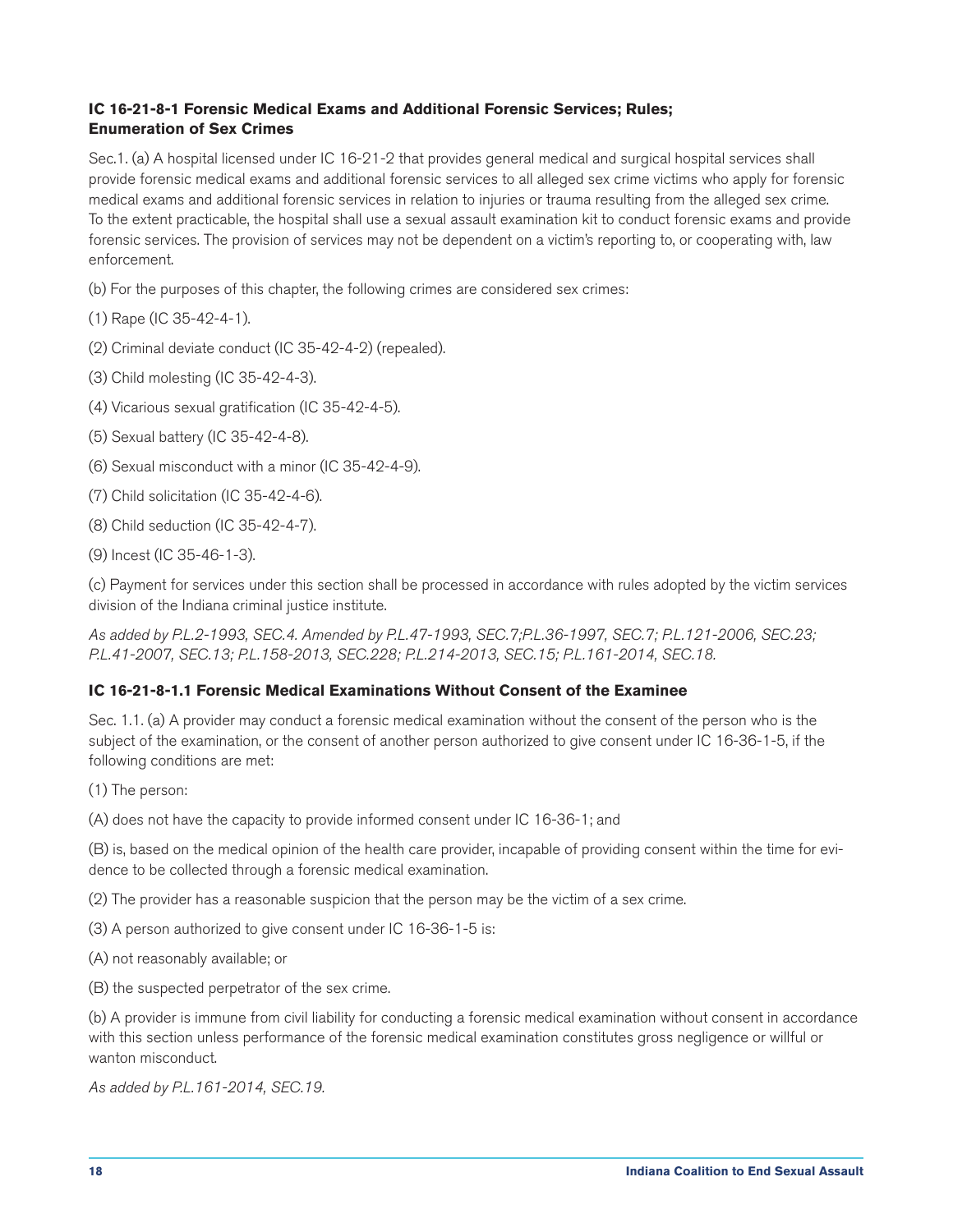# **IC 16-21-8-1.5 Appointment of a Sexual Assault Response Team**

Sec. 1.5. If a sexual assault response team has not been established in a county, the prosecuting attorney shall appoint a sexual assault response team in that county, or the county shall join with one (1) or more other counties to create a regional team, to comply with duties assigned to sexual assault response teams under this chapter.

*As added by P.L.41-2007, SEC.14.*

# **IC 16-21-8-2 County or Regional Sexual Response Team; Duties**

Sec. 2. (a) Each county or regional sexual assault response team shall develop a plan that establishes the protocol for sexual assault victim response and treatment, including the:

- (1) collection;
- (2) preservation;
- (3) secured storage; and
- (4) destruction;

of samples.

(b) The plan under subsection (a) shall address the following regarding an alleged sexual assault victim who is at least eighteen (18) years of age and who either reports a sexual assault or elects not to report a sexual assault to law enforcement:

(1) The method of maintaining the confidentiality of the alleged sexual assault victim regarding the chain of custody and secured storage of a sample.

(2) The development of a victim notification form that notifies an alleged sexual assault victim of his or her rights under the law.

(3) How a victim will receive the victim notification form.

(4) Identification of law enforcement agencies that will be responsible to transport samples.

- (5) Agreements between medical providers and law enforcement agencies to pick up and store samples.
- (6) Maintaining samples in secured storage.
- (7) Procedures to destroy a sample following applicable statute of limitations.

*As added by P.L.2-1993, SEC.4. Amended by P.L.121-2006, SEC.24; P.L.41-2007, SEC.15.*

#### **IC 16-21-8-3 Forensic Medical Exams and Additional Forensic Services; Consent**

Sec. 3. A physician or sexual assault nurse examiner who provides forensic medical exams and additional forensic services shall provide the forensic medical exams and additional forensic services to an alleged sex crime victim under this chapter with the consent of the alleged sex crime victim.

*As added by P.L.2-1993, SEC.4. Amended by P.L.121-2006, SEC.25; P.L.41-2007, SEC.16.*

# **IC 16-21-8-4 Assistance in Development and Operation of Forensic Medical Exams and Additional Forensic Services**

Sec. 4. The victim services division of the Indiana criminal justice institute shall assist in the development and operation of programs that provide forensic medical exams and additional forensic services to alleged sex crime victims, and if necessary, provide grants to hospitals for this purpose.

*As added by P.L.2-1993, SEC.4. Amended by P.L.47-1993, SEC.8; P.L.121-2006, SEC.26.*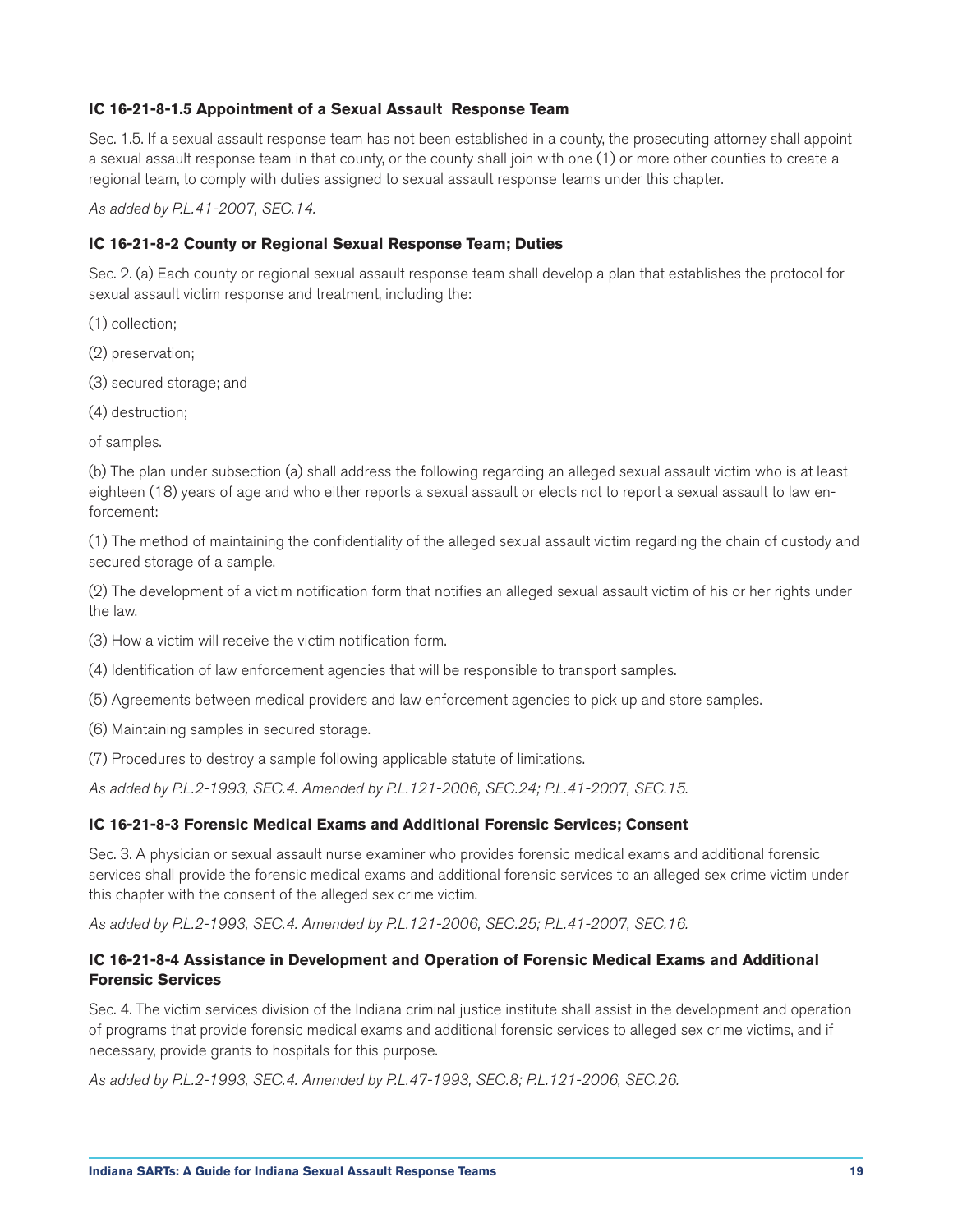#### **IC 16-21-8-5 Payment of Forensic Medical Exams; Requirements; Suspension**

Sec. 5. (a) The division shall award compensation or reimbursement under this chapter for forensic medical exams.

(b) The division is not required to award compensation or reimbursement under this chapter for additional forensic services unless the following conditions are met:

(1) The victim is at least eighteen (18) years of age.

(2) If the victim is less than eighteen (18) years of age, a report of the sex crime must be made to child protective services or a law enforcement officer.

(3) The sex crime occurred in Indiana.

If the division finds a compelling reason for failure to comply with the requirements of this section, the division may suspend the requirements of this section.

(c) A claim filed for services provided at a time before the provision of the forensic medical exams and additional forensic services for which an application for reimbursement is filed is not covered under this chapter.

*As added by P.L.2-1993, SEC.4. Amended by P.L.47-1993, SEC.9; P.L.90-2005, SEC.7; P.L.121-2006, SEC.27; P.L.41-2007, SEC.17.*

#### **IC 16-21-8-6 Services without Charge; Reimbursement**

Sec. 6. (a) When a provider provides forensic medical exams and additional forensic services under this chapter to a victim, the provider shall furnish the services without charge.

(b) When a provider provides additional forensic services under section 5(b) and 5(c) of this chapter, the provider shall furnish the services without charge.

(c) The division shall reimburse a provider for the cost for providing services and shall adopt rules and procedures to provide for reimbursement.

(d) The application for reimbursement must be filed not more than one hundred eighty (180) days after the date the service was provided.

(e) The division shall approve or deny an application for reimbursement filed under subsection (b) not more than one hundred twenty (120) days after receipt of the application for reimbursement.

(f) A provider may not charge the victim for services required under this chapter despite delays in reimbursement from the division.

*As added by P.L.2-1993, SEC.4. Amended by P.L.47-1993, SEC.10; P.L.36-1997, SEC.8; P.L.90-2005, SEC.8; P.L.121-2006, SEC.28.*

#### **IC 16-21-8-7 Abortion Services not Required**

Sec. 7. This chapter does not require a hospital to provide a service related to an abortion.

*As added by P.L.2-1993, SEC.4.*

#### **IC 16-21-8-9 Duties of a Provider; Delayed Implementation**

Sec. 9. (a) Prior to the discharge of a victim from the hospital, a provider shall:

(1) require the victim to sign a form that notifies the victim of his or her rights under this chapter;

(2) provide a copy of the signed form to the victim; and (3) inform law enforcement that the sample is available.

(b) The director of the Indiana criminal justice institute may delay the implementation of this section until the earlier of the following: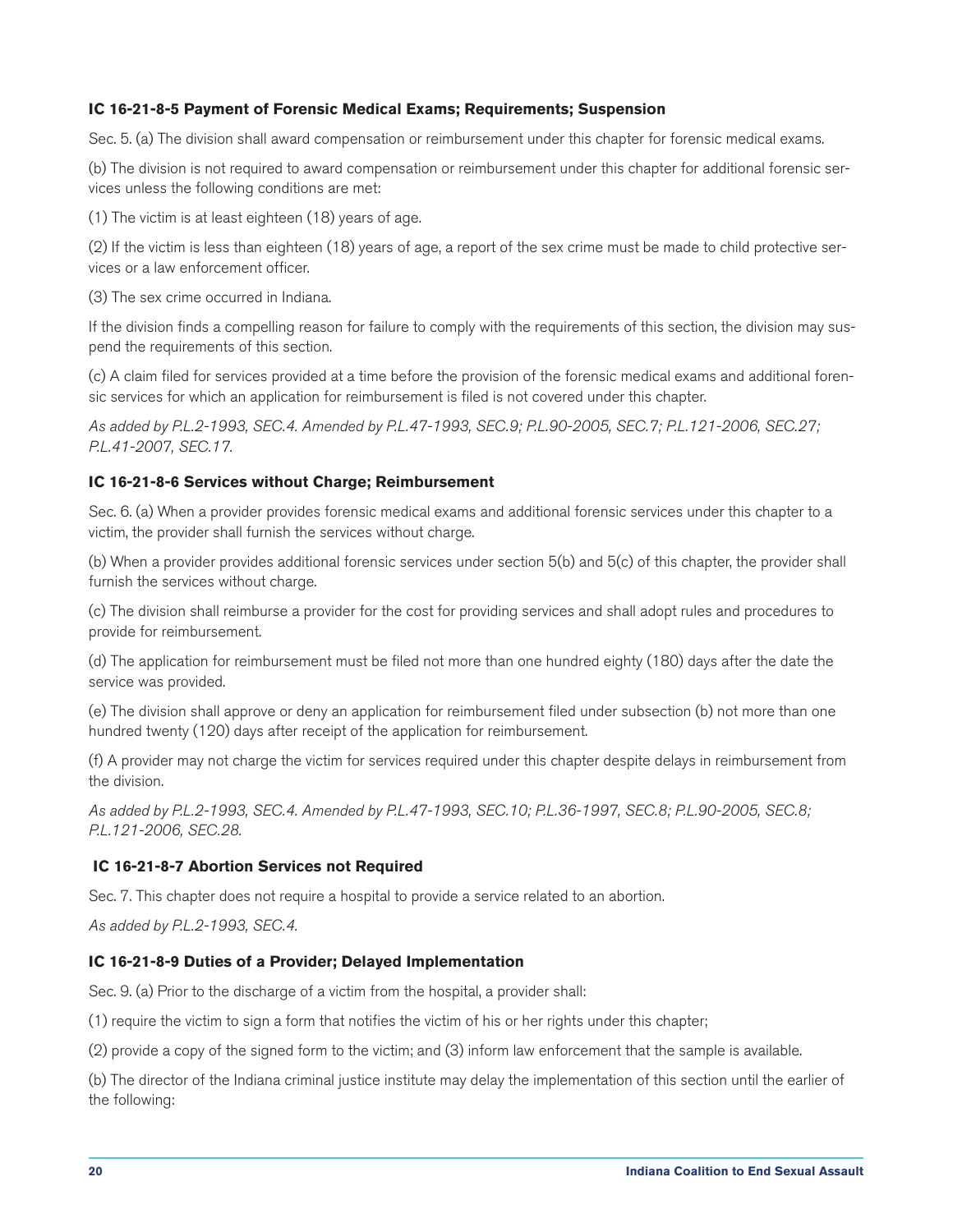(1) A date set by the director.

(2) The date funding becomes available by a grant through the criminal justice institute or by an appropriation from the general assembly.

If the director of the criminal justice institute delays implementation of this section, the director shall notify the prosecuting attorney of each county of the director's action and when funding become available to implement this section.

*As added by P.L.41-2007, SEC.18.*

# **IC 16-21-8-10 Law Enforcement Duty to Transport a Sample to Secured Storage; Victim Notification; County Plans**

Sec. 10. (a) Law enforcement shall:

(1) obtain the sample within forty-eight (48) hours after receiving a provider's notification; and

(2) transport the sample to secured storage.

(b) Law enforcement shall keep the sample in secured storage until the earlier of the following:

(1) At least one (1) year after the date the sample is placed in secured storage.

(2) The victim reports the sex crime to law enforcement and the sample is transported to the crime lab for investigation and use as evidence.

(c) The division shall notify the victim, as described in subsection

(d), that the victim's sample will be removed from secured storage and may be destroyed if the victim does not report the sex crime to law enforcement on or before the date described in subsection (b)(1).

(d) The notice the division is required to provide a victim under subsection (c) shall be sent:

(1) by first class mail to the individual's last known address;

(2) by electronic mail to the individual's last known electronic mail address; and

(3) six (6) months and thirty (30) days before the date described in subsection (b)(1).

(e) Each county shall develop and implement a plan for the secured storage of samples.

(f) The director of the Indiana criminal justice institute may delay the implementation of this section until the earlier of the following:

(1) A date set by the director.

(2) The date funding becomes available by a grant through the criminal justice institute or by an appropriation from the general assembly.

If the director of the criminal justice institute delays implementation of this section, the director shall notify the prosecuting attorney of each county of the director's action and when funding becomes available to implement this section.

(g) The failure to comply with:

(1) this chapter;

(2) a plan adopted by a county; or

(3) a protocol adopted by a sexual assault response team;

does not, standing alone, affect the admissibility of a sample as evidence in a criminal or civil proceeding.

*As added by P.L.41-2007, SEC.19.*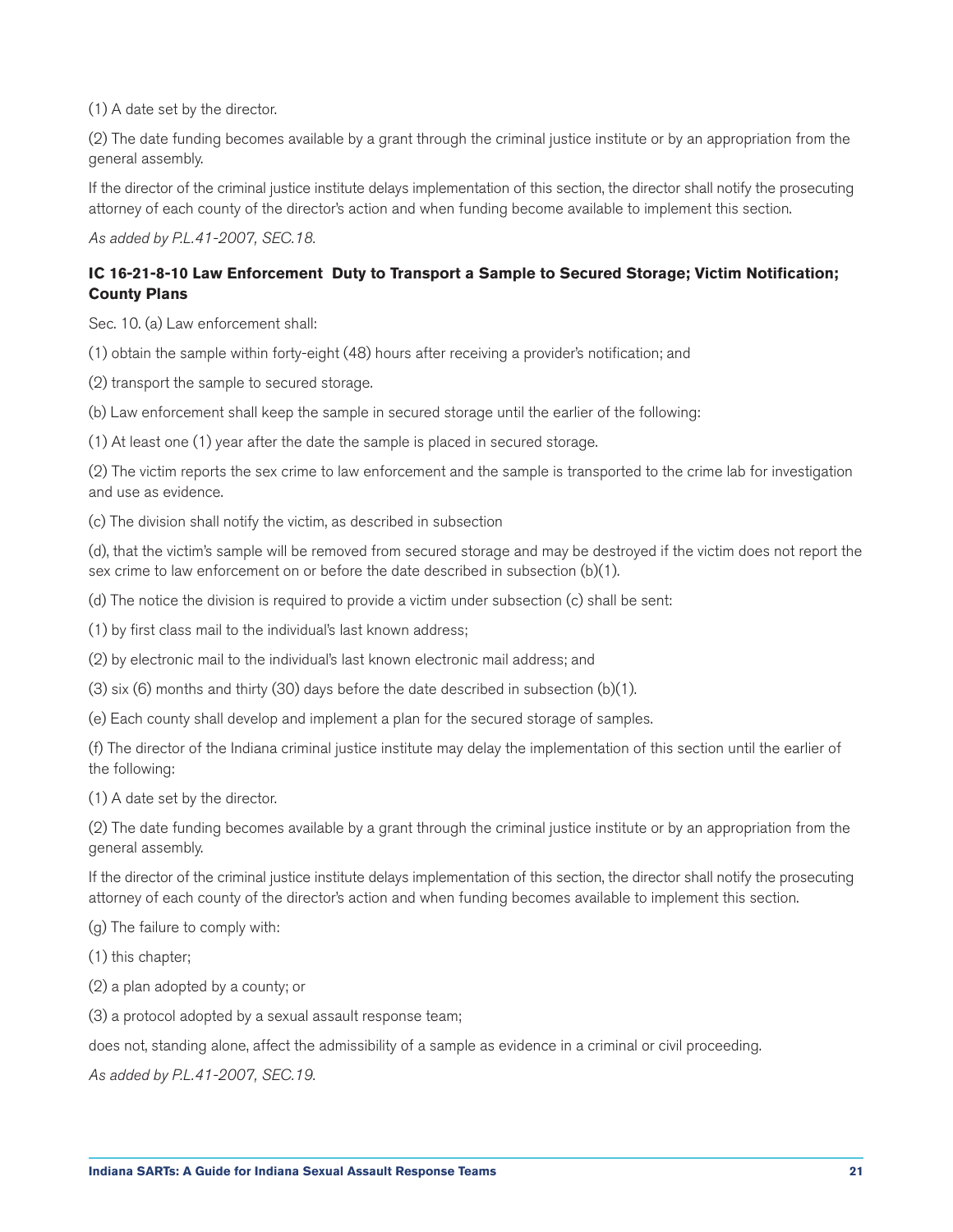# <span id="page-22-0"></span>**IC 10-11-2-33 Medical forensic examination kits**

Sec. 33. (a) The superintendent shall adopt guidelines to establish a standard medical forensic examination kit for victims of a sex crime.

(b) The superintendent shall distribute the standard medical forensic examination kits to hospitals and other health care providers who may provide forensic medical examinations to the victims of a sex crime. The superintendent may adopt guidelines to carry out this subsection.

*As added by P.L.161-2014, SEC.1.*

# **Indiana Sex Crimes**

#### **For SART purposes, the following crimes are considered sex crimes (IC 16-21-8-1):**

#### **IC 35-42-4-1 Rape**

Sec. 1. (a) Except as provided in subsection (b), a person who knowingly or intentionally has sexual intercourse with another person or knowingly or intentionally causes another person to perform or submit to other sexual conduct (as defined in IC 35-31.5-2-221.5) when:

(1) the other person is compelled by force or imminent threat of force;

(2) the other person is unaware that the sexual intercourse or other sexual conduct (as defined in IC 35-31.5-2-221.5) is occurring; or

(3) the other person is so mentally disabled or deficient that consent to sexual intercourse or other sexual conduct (as defined in IC 35-31.5-2-221.5) cannot be given; commits rape, a Level 3 felony.

(b) An offense described in subsection (a) is a Level 1 felony if:

(1) it is committed by using or threatening the use of deadly force;

(2) it is committed while armed with a deadly weapon;

(3) it results in serious bodily injury to a person other than a defendant; or

(4) the commission of the offense is facilitated by furnishing the victim, without the victim's knowledge, with a drug (as defined in IC 16-42-19-2(1)) or a controlled substance (as defined in IC 35-48-1-9) or knowing that the victim was furnished with the drug or controlled substance without the victim's knowledge.

*As added by Acts 1976, P.L.148, SEC.2. Amended by Acts 1977,P.L.340, SEC.36; P.L.320-1983, SEC.23; P.L.16- 1984, SEC.19;P.L.297-1989, SEC.1; P.L.31-1998, SEC.3; P.L.158-2013, SEC.437;P.L.214-2013, SEC.36; P.L.168- 2014, SEC.67.*

# **IC 35-42-4-2 Criminal Deviate Conduct (repealed).**

#### **IC 35-42-4-3 Child Molesting**

Sec. 3. (a) A person who, with a child under fourteen (14) years of age, knowingly or intentionally performs or submits to sexual intercourse or other sexual conduct (as defined in IC 35-31.5-2-221.5) commits child molesting, a Level 3 felony. However, the offense is a Level 1 felony if:

(1) it is committed by a person at least twenty-one (21) years of age;

(2) it is committed by using or threatening the use of deadly force or while armed with a deadly weapon;

(3) it results in serious bodily injury;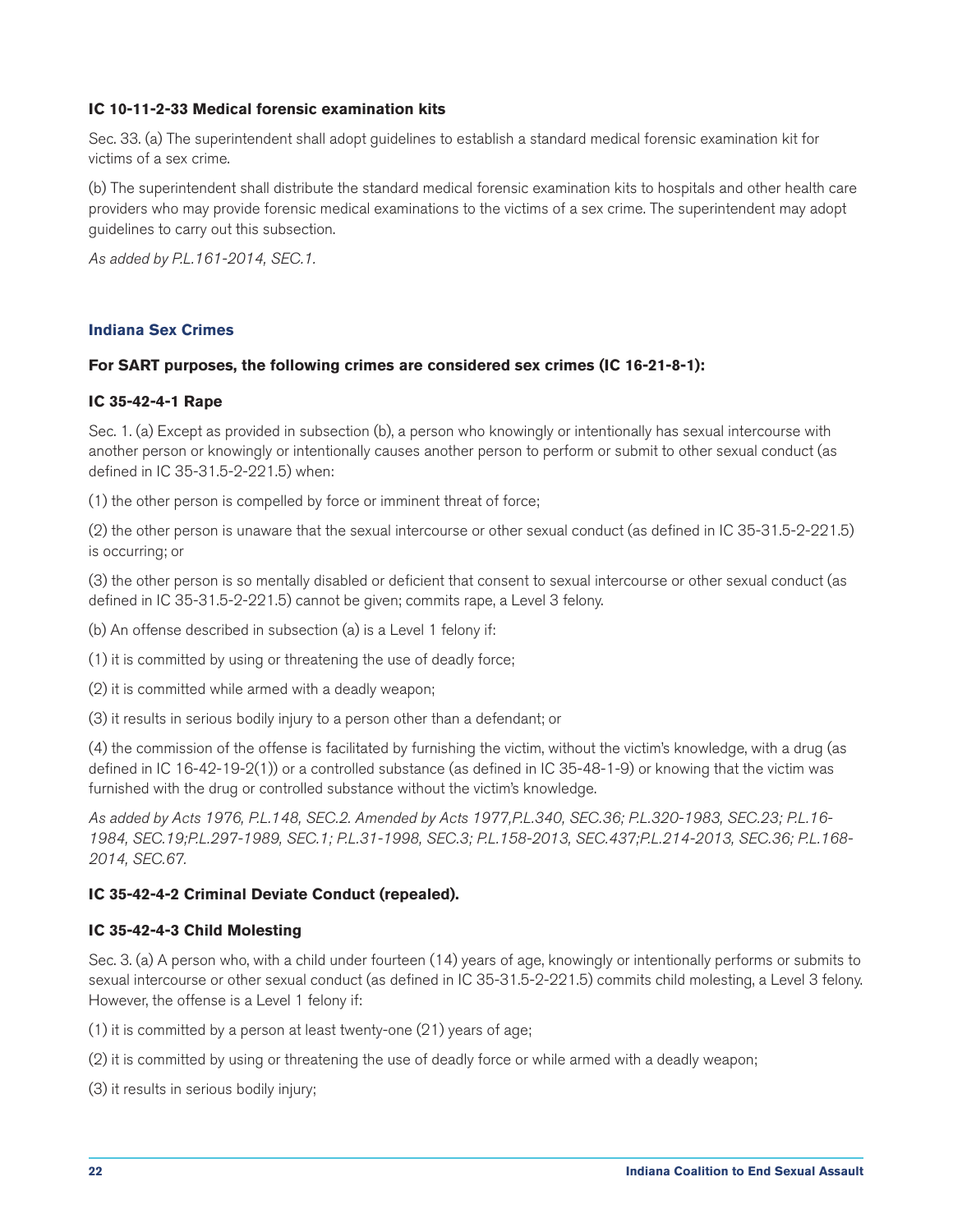(4) the commission of the offense is facilitated by furnishing the victim, without the victim's knowledge, with a drug (as defined in IC 16-42-19-2(1)) or a controlled substance (as defined in IC 35-48-1-9) or knowing that the victim was furnished with the drug or controlled substance without the victim's knowledge; or

(5) it results in the transmission of a dangerous sexually transmitted disease and the person knew that the person was infected with the disease.

(b) A person who, with a child under fourteen (14) years of age, performs or submits to any fondling or touching, of either the child or the older person, with intent to arouse or to satisfy the sexual desires of either the child or the older person, commits child molesting, a Level 4 felony. However, the offense is a Level 2 felony if:

(1) it is committed by using or threatening the use of deadly force;

(2) it is committed while armed with a deadly weapon; or

(3) the commission of the offense is facilitated by furnishing the victim, without the victim's knowledge, with a drug (as defined in IC 16-42-19-2(1)) or a controlled substance (as defined in IC 35-48-1-9) or knowing that the victim was furnished with the drug or controlled substance without the victim's knowledge.

(c) A person may be convicted of attempted child molesting of an individual at least fourteen (14) years of age if the person believed the individual to be a child under fourteen (14) years of age at the time the person attempted to commit the offense.

(d) It is a defense to a prosecution under this section that the accused person reasonably believed that the child was sixteen (16) years of age or older at the time of the conduct, unless:

(1) the offense is committed by using or threatening the use of deadly force or while armed with a deadly weapon;

(2) the offense results in serious bodily injury; or

(3) the commission of the offense is facilitated by furnishing the victim, without the victim's knowledge, with a drug (as defined in IC 16-42-19-2(1)) or a controlled substance (as defined in IC 35-48-1-9) or knowing that the victim was furnished with the drug or controlled substance without the victim's knowledge.

*As added by Acts 1976, P.L.148, SEC.2. Amended by Acts 1977, P.L.340, SEC.38; Acts 1978, P.L.82, SEC.2; Acts 1981, P.L.301 SEC.1; P.L.79-1994, SEC.12; P.L.33-1996, SEC.8; P.L.216-1996, SEC.18; P.L.31-1998, SEC.5; P.L.216-2007, SEC.42; P.L.158-2013, SEC.439; P.L.247-2013, SEC.6; P.L.168-2014, SEC.68; P.L.187-2015, SEC.48.*

# **IC 35-42-4-5 Vicarious Sexual Gratification; Sexual Conduct in Presence of a Minor**

Sec. 5. (a) A person eighteen (18) years of age or older who knowingly or intentionally directs, aids, induces, or causes a child under the age of sixteen (16) to touch or fondle himself or herself or another child under the age of sixteen (16) with intent to arouse or satisfy the sexual desires of a child or the older person commits vicarious sexual gratification, a Level 5 felony. However, the offense is:

(1) a Level 4 felony if a child involved in the offense is under the age of fourteen (14); and

(2) a Level 3 felony if:

(A) the offense is committed by using or threatening the use of deadly force or while armed with a deadly weapon;

(B) the commission of the offense is facilitated by furnishing the victim, without the victim's knowledge, with a drug (as defined in IC 16-42-19-2(1)) or a controlled substance (as defined in IC 35-48-1-9) or knowing that the victim was furnished with the drug or controlled substance without the victim's knowledge; or

(C) the commission of the offense results in serious bodily injury.

(b) A person eighteen (18) years of age or older who knowingly or intentionally directs, aids, induces, or causes a child under the age of sixteen (16) to: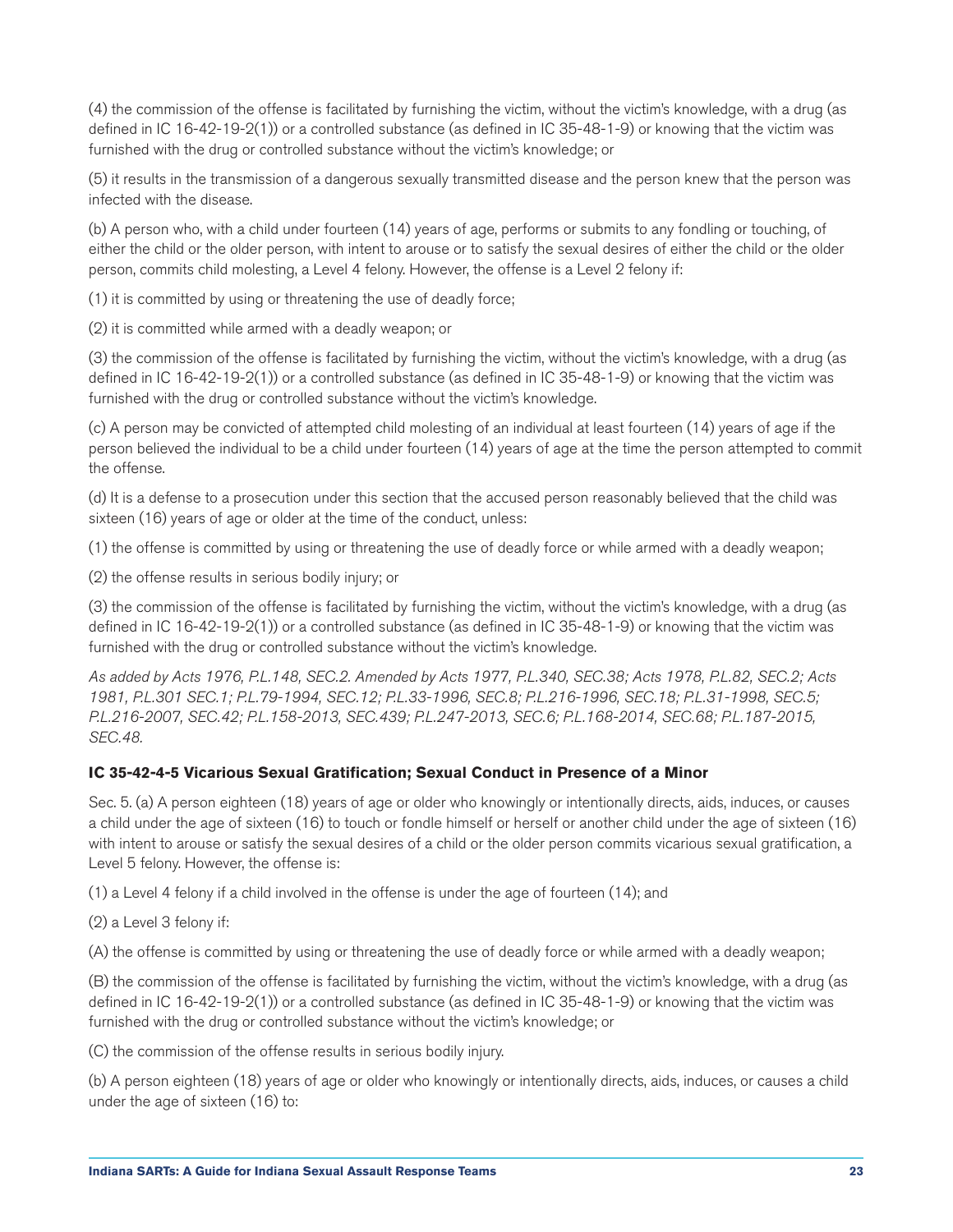(1) engage in sexual intercourse with another child under sixteen (16) years of age;

(2) engage in sexual conduct with an animal other than a human being; or

(3) engage in other sexual conduct (as defined in IC 35-31.5-2-221.5) with another person;

with intent to arouse or satisfy the sexual desires of a child or the older person commits vicarious sexual gratification, a Level 4 felony. However, the offense is a Level 3 felony if any child involved in the offense is less than fourteen (14) years of age, and the offense is a Level 2 felony if the offense is committed by using or threatening the use of deadly force, if the offense is committed while armed with a deadly weapon, if the offense results in serious bodily injury, or if the commission of the offense is facilitated by furnishing the victim, without the victim's knowledge, with a drug (as defined in IC 16-42-19-2(1)) or a controlled substance (as defined in IC 35-48-1-9) or knowing that the victim was furnished with the drug or controlled substance without the victim's knowledge.

(c) A person eighteen (18) years of age or older who knowingly or intentionally:

(1) engages in sexual intercourse;

(2) engages in other sexual conduct (as defined in IC 35-31.5-2-221.5); or

(3) touches or fondles the person's own body;

in the presence of a child less than fourteen (14) years of age with the intent to arouse or satisfy the sexual desires of the child or the older person commits performing sexual conduct in the presence of a minor, a Level 6 felony.

*As added by P.L.183-1984, SEC.4. Amended by P.L.79-1994, SEC.13; P.L.31-1998, SEC.6; P.L.118-2002, SEC.1; P.L.123-2003, SEC.1; P.L.158-2013, SEC.441.*

# **IC 35-42-4-8 Sexual Battery**

Sec. 8. (a) A person who, with intent to arouse or satisfy the person's own sexual desires or the sexual desires of another person:

(1) touches another person when that person is:

(A) compelled to submit to the touching by force or the imminent threat of force; or

(B) so mentally disabled or deficient that consent to the touching cannot be given; or

(2) touches another person's genitals, pubic area, buttocks, or female breast when that person is unaware that the touching is occurring;

commits sexual battery, a Level 6 felony.

(b) An offense described in subsection (a) is a Level 4 felony if: (1) it is committed by using or threatening the use of deadly force;

(2) it is committed while armed with a deadly weapon; or

(3) the commission of the offense is facilitated by furnishing the victim, without the victim's knowledge, with a drug (as defined in IC 16-42-19-2(1)) or a controlled substance (as defined in IC 35-48-1-9) or knowing that the victim was furnished with the drug or controlled substance without the victim's knowledge.

*As added by P.L.322-1987, SEC.2. Amended by P.L.31-1998, SEC.7; P.L.72-2012, SEC.4; P.L.158-2013, SEC.444.*

# **IC 35-42-4-9 Sexual Misconduct with a Minor**

Sec. 9. (a) A person at least eighteen (18) years of age who, with a child at least fourteen (14) years of age but less than sixteen (16) years of age, performs or submits to sexual intercourse or other sexual conduct (as defined in IC 35- 31.5-2-221.5) commits sexual misconduct with a minor, a Level 5 felony. However, the offense is: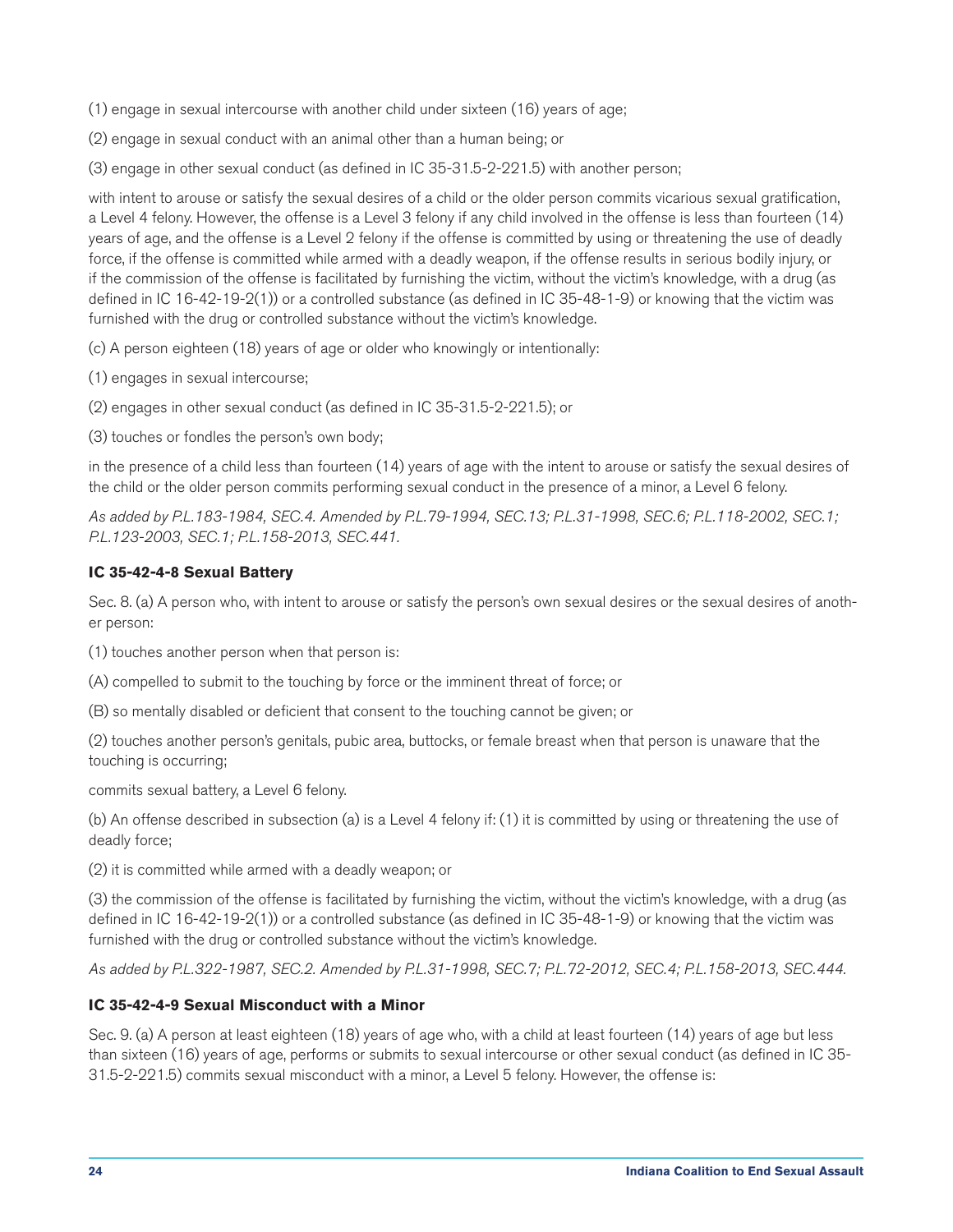(1) a Level 4 felony if it is committed by a person at least twenty-one (21) years of age; and

(2) a Level 1 felony if it is committed by using or threatening the use of deadly force, if it is committed while armed with a deadly weapon, if it results in serious bodily injury, or if the commission of the offense is facilitated by furnishing the victim, without the victim's knowledge, with a drug (as defined

in IC 16-42-19-2(1)) or a controlled substance (as defined in IC 35-48-1-9) or knowing that the victim was furnished with the drug or controlled substance without the victim's knowledge.

(b) A person at least eighteen (18) years of age who, with a child at least fourteen (14) years of age but less than sixteen (16) years of age, performs or submits to any fondling or touching, of either the child or the older person, with intent to arouse or to satisfy the sexual desires of either the child or the older person, commits sexual misconduct with a minor, a Level 6 felony. However, the offense is:

(1) a Level 5 felony if it is committed by a person at least twenty-one (21) years of age; and

(2) a Level 2 felony if it is committed by using or threatening the use of deadly force, while armed with a deadly weapon, or if the commission of the offense is facilitated by furnishing the victim, without the victim's knowledge, with a drug (as defined in IC 16-42-19-2(1)) or a controlled substance (as defined in IC 35-48-1-9) or knowing that the victim was furnished with the drug or controlled substance without the victim's knowledge.

(c) It is a defense that the accused person reasonably believed that the child was at least sixteen (16) years of age at the time of the conduct. However, this subsection does not apply to an offense described in subsection (a)(2) or (b)(2).

(d) It is a defense that the child is or has ever been married.

However, this subsection does not apply to an offense described in subsection  $(a)(2)$  or  $(b)(2)$ .

(e) It is a defense to a prosecution under this section if all the following apply:

(1) The person is not more than four (4) years older than the victim.

(2) The relationship between the person and the victim was a dating relationship or an ongoing personal relationship. The term "ongoing personal relationship" does not include a family relationship.

(3) The crime:

(A) was not committed by a person who is at least twenty-one (21) years of age;

(B) was not committed by using or threatening the use of deadly force;

(C) was not committed while armed with a deadly weapon;

(D) did not result in serious bodily injury;

(E) was not facilitated by furnishing the victim, without the victim's knowledge, with a drug (as defined in

IC 16-42-19-2(1)) or a controlled substance (as defined in IC 35-48-1-9) or knowing that the victim was furnished with the drug or controlled substance without the victim's knowledge; and (F) was not committed by a person having a position of authority or substantial influence over the victim.

(4) The person has not committed another sex offense (as defined in IC 11-8-8-5.2) (including a delinquent act that would be a sex offense if committed by an adult) against any other person.

*As added by P.L.79-1994, SEC.15. Amended by P.L.33-1996, SEC.9; P.L.216-1996, SEC.21; P.L.31-1998, SEC.8; P.L.266-2003, SEC.1; P.L.216-2007, SEC.45; P.L.158-2013, SEC.445.*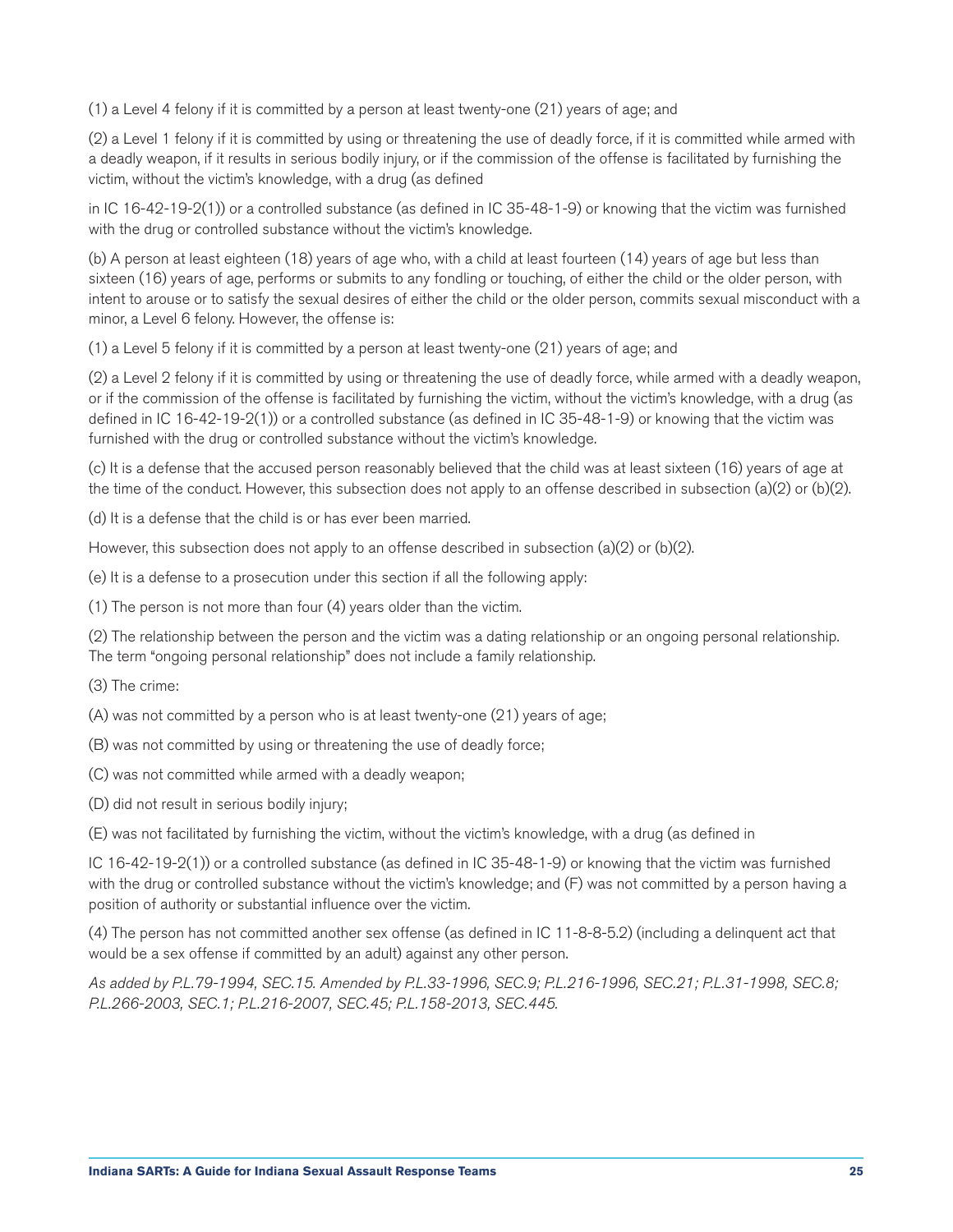# **IC 35-42-4-6 Child Solicitation**

Sec. 6. (a) As used in this section, "solicit" means to command, authorize, urge, incite, request, or advise an individual:

- (1) in person;
- (2) by telephone or wireless device;
- (3) in writing;
- (4) by using a computer network (as defined in IC 35-43-2-3(a));
- (5) by advertisement of any kind; or
- (6) by any other means;

to perform an act described in subsection (b) or (c).

(b) A person eighteen (18) years of age or older who knowingly or intentionally solicits a child under fourteen (14) years of age, or an individual the person believes to be a child under fourteen (14) years of age, to engage in sexual intercourse, other sexual conduct (as defined in IC 35-31.5-2-221.5), or any fondling or touching intended to arouse or satisfy the sexual desires of either the child or the older person, commits child solicitation, a Level 5 felony. However, the offense is a Level 4 felony if the person solicits the child or individual the person believes to be a child under fourteen (14) years of age to engage in sexual intercourse or other sexual conduct (as defined in IC 35-31.5-2-221.5) and:

(1) commits the offense by using a computer network (as defined in IC 35-43-2-3(a)) and travels to meet the child or individual the person believes to be a child; or

(2) has a previous unrelated conviction for committing an offense under this section.

(c) A person at least twenty-one (21) years of age who knowingly or intentionally solicits a child at least fourteen (14) years of age but less than sixteen (16) years of age, or an individual the person believes to be a child at least fourteen (14) years of age but less than sixteen (16) years of age, to engage in sexual intercourse, other sexual conduct (as defined in IC 35-31.5-2-221.5), or any fondling or touching intended to arouse or satisfy the sexual desires of either the child or the older person, commits child solicitation, a Level 5 felony. However, the offense is a Level 4 felony if the person solicits the child or individual the person believes to be a child at least fourteen (14) but less than sixteen (16) years of age to engage in sexual intercourse or other sexual conduct (as defined in IC 35-31.5-2-221.5), and:

(1) commits the offense by using a computer network (as defined in IC 35-43-2-3(a)) and travels to meet the child or individual the person believes to be a child; or

(2) has a previous unrelated conviction for committing an offense under this section.

(d) In a prosecution under this section, including a prosecution for attempted solicitation, the state is not required to prove that the person solicited the child to engage in an act described in subsection (b) or (c) at some immediate time.

*As added by P.L.183-1984, SEC.5. Amended by P.L.11-1994, SEC.16; P.L.79-1994, SEC.14; P.L.216-1996, SEC.20; P.L.118-2002, SEC.2; P.L.124-2005, SEC.1; P.L.216-2007, SEC.44; P.L.158-2013, SEC.442; P.L.247-2013, SEC.7; P.L.168-2014, SEC.70.*

(8) Child seduction (IC 35-42-4-7).

# **IC 35-42-4-7 Child Seduction**

Sec. 7. (a) As used in this section, "adoptive parent" has the meaning set forth in IC 31-9-2-6.

(b) As used in this section, "adoptive grandparent" means the parent of an adoptive parent.

(c) As used in this section, "charter school" has the meaning set forth in IC 20-18-2-2.5.

(d) As used in this section, "child care worker" means a person who: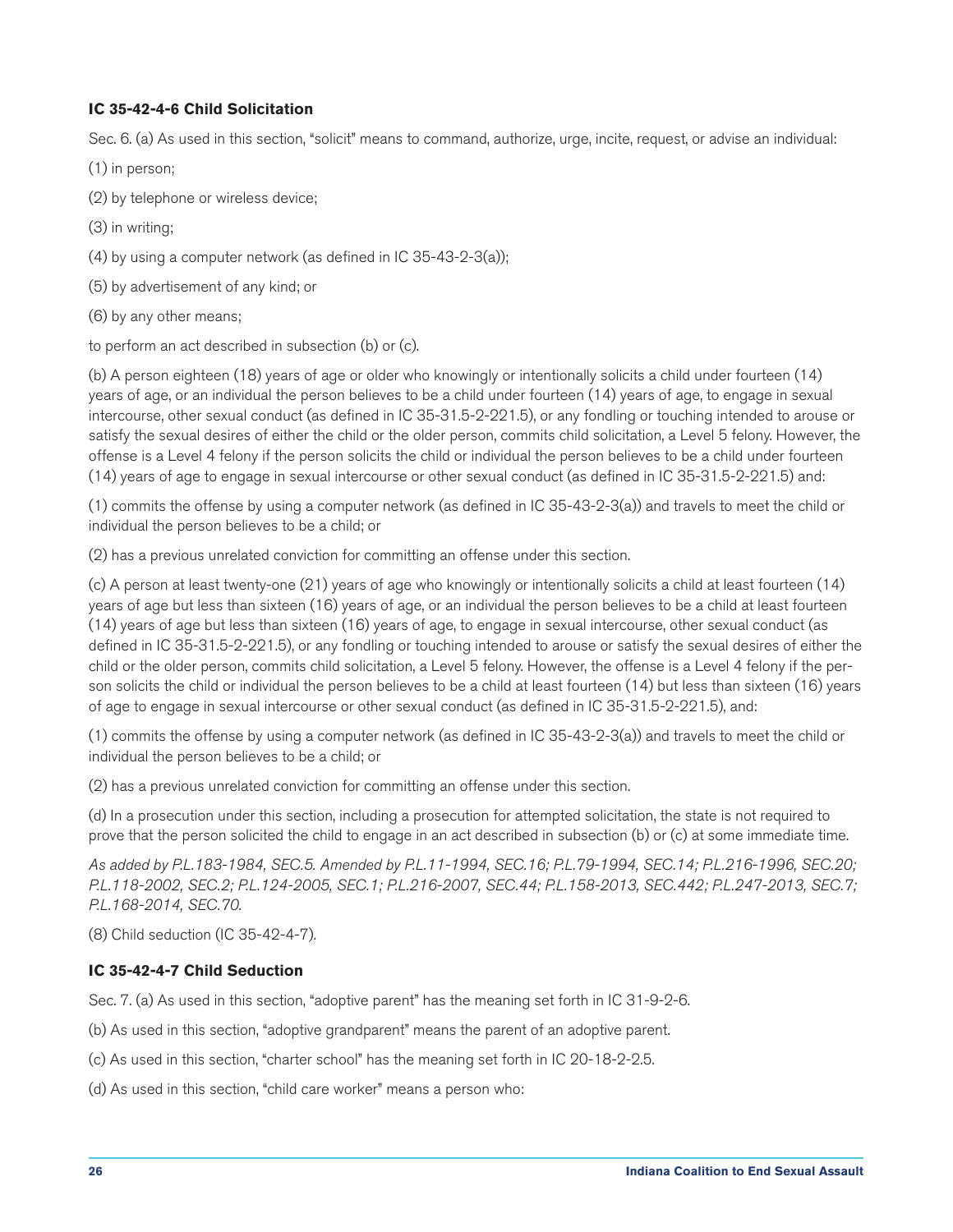(1) provides care, supervision, or instruction to a child within the scope of the person's employment in a shelter care facility;

(2) is employed by a:

(A) school corporation;

(B) charter school;

(C) nonpublic school; or

(D) special education cooperative;

attended by a child who is the victim of a crime under this chapter; or

(3) is:

(A) affiliated with a:

(i) school corporation;

(ii) charter school;

(iii) nonpublic school; or

(iv) special education cooperative;

attended by a child who is the victim of a crime under this chapter, regardless of how or whether the person is compensated;

(B) in a position of trust in relation to a child who attends the school; or cooperative;

(C) engaged in the provision of care or supervision to a child who attends the school; or cooperative; and

(D) at least four (4) years older than the child who is the victim of a crime under this chapter.

The term does not include a student who attends the school or cooperative.

(e) As used in this section, "custodian" means any person who resides with a child and is responsible for the child's welfare.

(f) As used in this section, "mental health professional" means:

(1) a mental health counselor licensed under IC 25-23.6-8.5;

(2) a psychologist; or

(3) a psychiatrist.

(g) As used in this section, "military recruiter" means a member of:

(1) the United States Air Force;

(2) the United States Army;

(3) the United States Coast Guard;

(4) the United States Marine Corps;

(5) the United States Navy;

(6) any reserve components of the military forces listed in subdivisions (1) through (5); or

(7) the Indiana National Guard;

whose primary job function, classification, or specialty is recruiting individuals to enlist with an entity listed in subdivisions (1) through (7).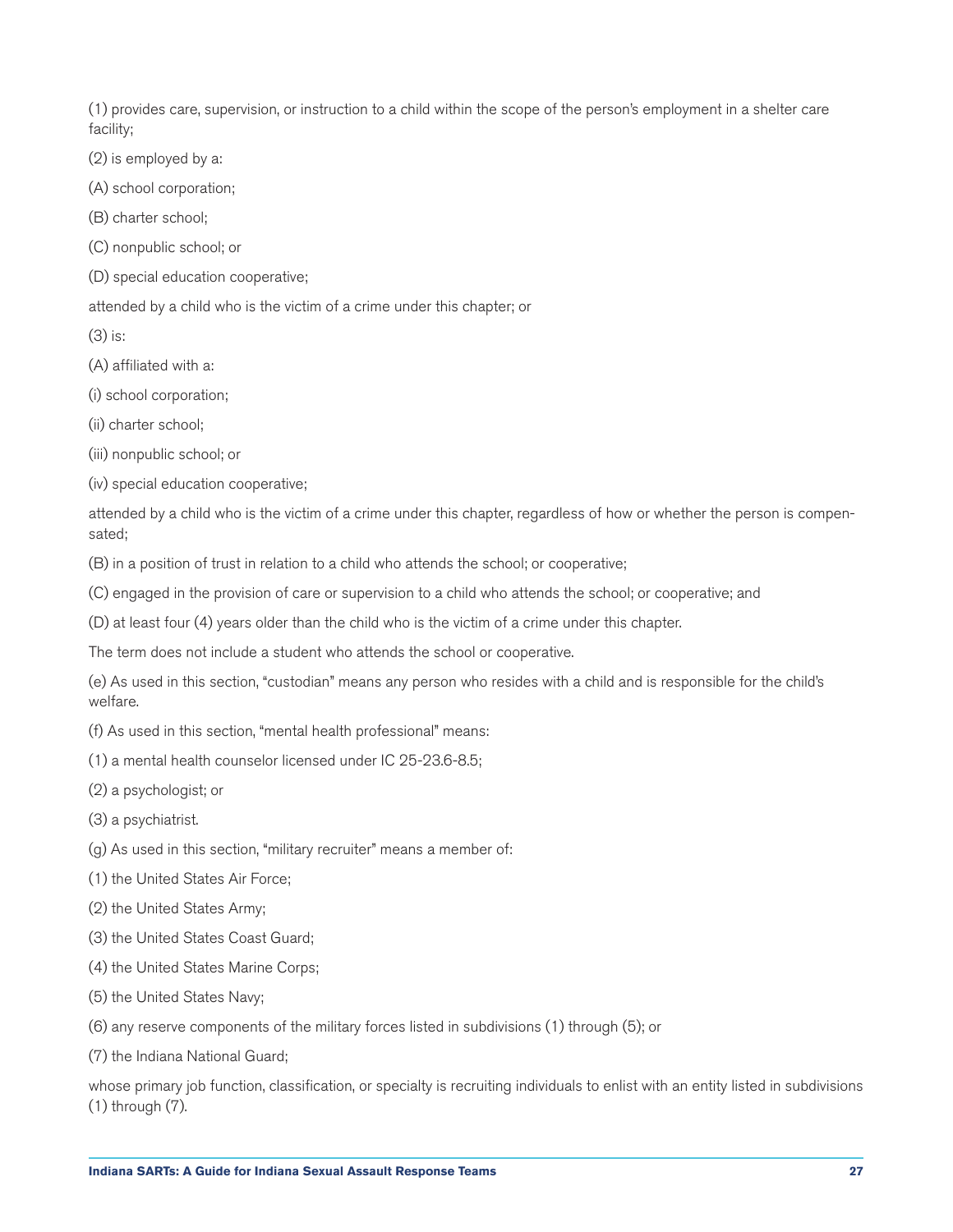(h) As used in this section, "nonpublic school" has the meaning set forth in IC 20-18-2-12.

(i) For purposes of this section, a person has a "professional relationship" with a child if:

(1) the person:

(A) has a license issued by the state or a political subdivision on the basis of the person's training and experience that authorizes the person to carry out a particular occupation; or

(B) is employed in a position in which counseling, supervising, instructing, or recruiting children forms a

significant part of the employment; and

(2) the person has a relationship with a child that is based on the person's employment or licensed status as described in subdivision (1).

The term includes a relationship between a child and a mental health professional or military recruiter. The term does not include a coworker relationship between a child and a person described in subdivision (1)(B).

(j) As used in this section, "school corporation" has the meaning set forth in IC 20-18-2-16.

(k) As used in this section, "special education cooperative" has the meaning set forth in IC 20-35-5-1.

(l) As used in this section, "stepparent" means an individual who is married to a child's custodial or noncustodial parent and is not the child's adoptive parent.

(m) If a person who:

(1) is at least eighteen (18) years of age; and

 $(2)$  is the:

(A) guardian, adoptive parent, adoptive grandparent, custodian, or stepparent of; or

(B) child care worker for;

a child at least sixteen (16) years of age but less than eighteen (18) years of age; engages with the child in sexual intercourse, other sexual conduct (as defined in IC 35-31.5-2-221.5), or any fondling or touching with the intent to arouse or satisfy the sexual desires of either the child or the adult, the person commits child seduction.

(n) A person who:

(1) has or had a professional relationship with a child at least sixteen (16) years of age but less than eighteen (18) years of age whom the person knows to be at least sixteen (16) years of age but less than eighteen (18) years of age;

(2) may exert undue influence on the child because of the person's current or previous professional relationship with the child; and

(3) uses or exerts the person's professional relationship to engage in sexual intercourse, other sexual conduct (as defined in IC 35-31.5-2-221.5), or any fondling or touching with the child with the intent to arouse or satisfy the sexual desires of the child or the person; commits child seduction.

(o) A law enforcement officer who:

(1) is at least five (5) years older than a child who is:

(A) at least sixteen (16) years of age; and

(B) less than eighteen (18) years of age;

(2) has contact with the child while acting within the scope of the law enforcement officer's official duties with respect to the child; and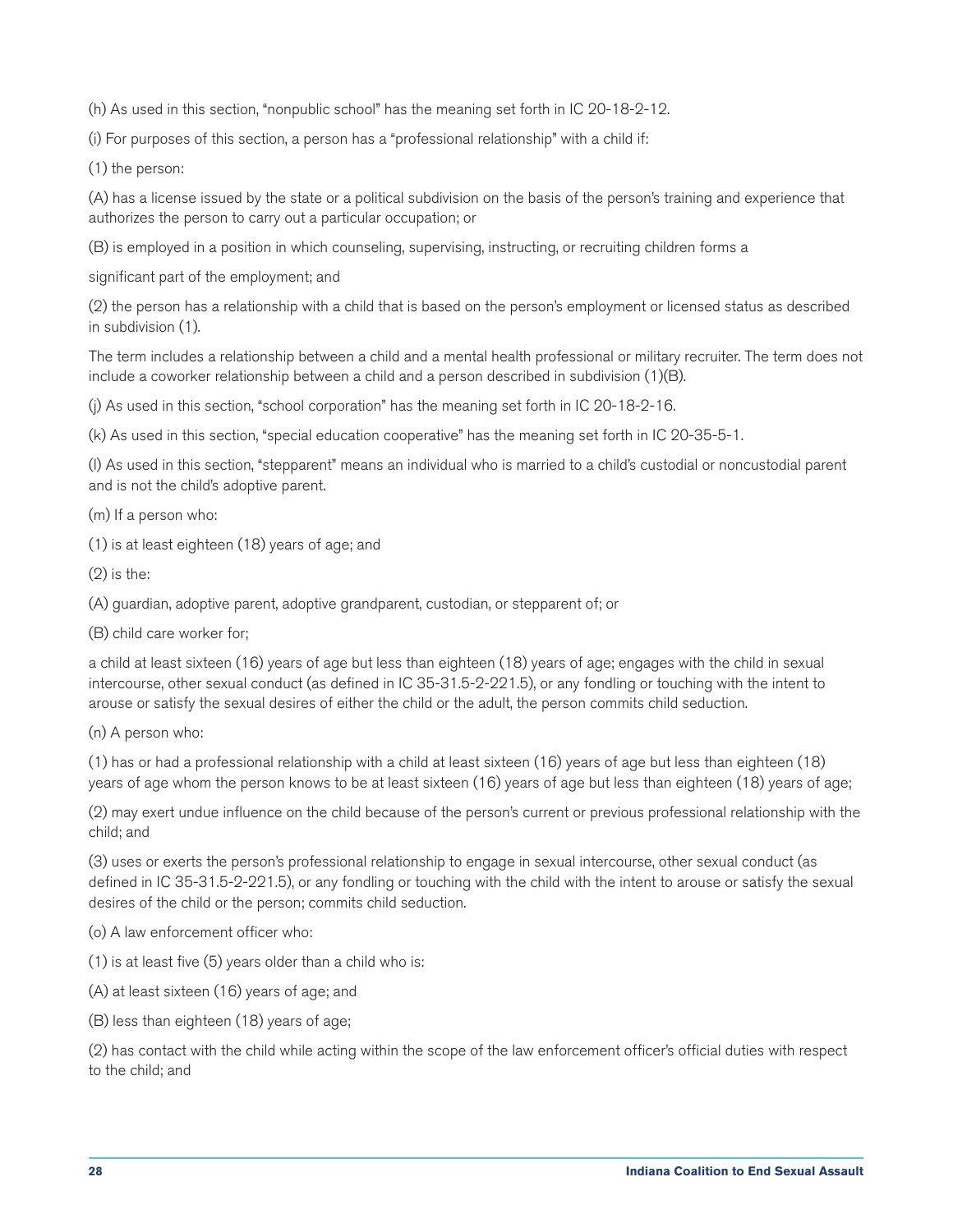(3) uses or exerts the law enforcement officer's professional

relationship with the child to engage with the child in:

(A) sexual intercourse;

(B) other sexual conduct (as defined in IC 35-31.5-2-221.5); or

(C) any fondling or touching with the child with the intent to arouse or satisfy the sexual desires of the child or the law enforcement officer;

commits child seduction.

(p) In determining whether a person used or exerted the person's professional relationship with the child to engage in sexual intercourse, other sexual conduct (as defined in IC 35-31.5-2-221.5), or any fondling or touching with the intent to arouse or satisfy the sexual desires of the child or the person under this section, the trier of fact may consider one (1) or more of the following:

(1) The age difference between the person and the child.

(2) Whether the person was in a position of trust with respect to the child.

(3) Whether the person's conduct with the child violated any ethical obligations of the person's profession or occupation.

(4) The authority that the person had over the child.

(5) Whether the person exploited any particular vulnerability of the child.

(6) Any other evidence relevant to the person's ability to exert undue influence over the child.

(q) Child seduction under this section is:

(1) a Level 6 felony if the person or law enforcement officer engaged in any fondling or touching with the intent to arouse or satisfy the sexual desires of:

(A) the child; or

(B) the person or law enforcement officer; and

(2) a Level 5 felony if the person or law enforcement officer engaged in sexual intercourse or other sexual conduct (as defined in IC 35-31.5-2-221.5) with the child.

*As added by P.L.158-1987, SEC.4. Amended by P.L.1-1997, SEC.148; P.L.71-1998, SEC.5; P.L.228-2001, SEC.5; P.L.161-2003, SEC.10; P.L.1-2005, SEC.228; P.L.125-2009, SEC.7; P.L.114-2012, SEC.138; P.L.208-2013, SEC.8; P.L.158-2013, SEC.443; P.L.168-2014, SEC.71; P.L.226-2014(ts), SEC.5; P.L.233-2015, SEC.324*

# **C 35-46-1-3 Incest**

Sec. 3. (a) A person eighteen (18) years of age or older who engages in sexual intercourse or other sexual conduct (as defined in IC 35-31.5-2-221.5) with another person, when the person knows that the other person is related to the person biologically as a parent, child, grandparent, grandchild, sibling, aunt, uncle, niece, or nephew, commits incest, a Level 5 felony. However, the offense is a Level 4 felony if the other person is less than sixteen (16) years of age.

(b) It is a defense that the accused person's otherwise incestuous relation with the other person was based on their marriage, if the marriage was valid where it was entered into.

*As added by Acts 1976, P.L.148, SEC.6. Amended by Acts 1977, P.L.340, SEC.86; P.L.158-1987, SEC.5; P.L.79- 1994, SEC.16; P.L.158-2013, SEC.549.*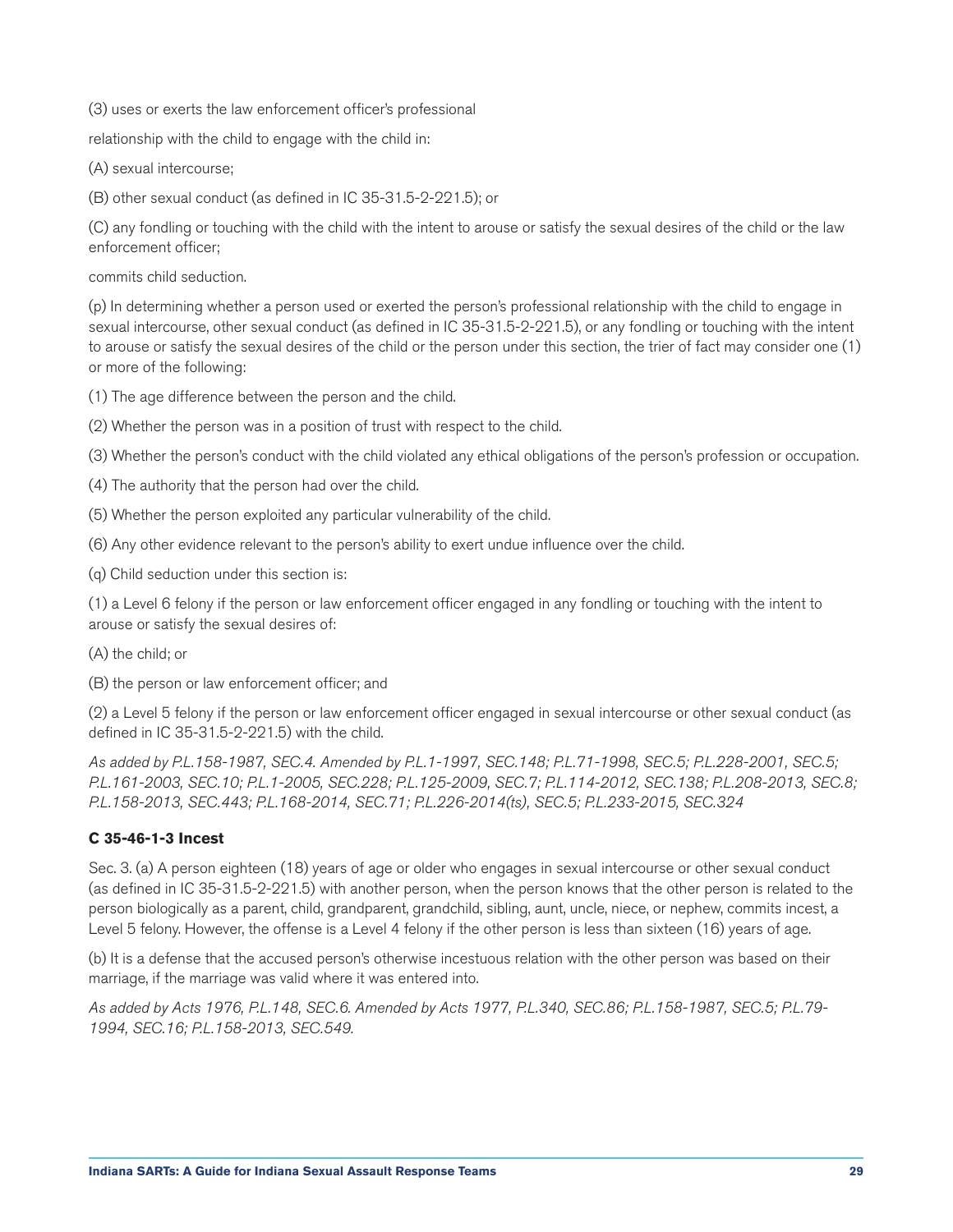# <span id="page-30-0"></span>**Victim Rights in the State of Indiana**

# **Indiana Constitution, Article 1, § 13(b)**

Victims of crime, as defined by law, shall have the right to be treated with fairness, dignity and respect throughout the criminal justice process; and, as defined by law, to be informed of and present during public hearings and to confer with the prosecution, to the extent that exercising these rights does not infringe upon the constitutional rights of the accused.

#### **IC 35-40-1-1 Intent to Protect Rights of Victims**

 Sec. 1. The legislature recognizes that many innocent persons suffer economic loss and personal injury or death as a result of criminal or delinquent acts. It is the intent of the general assembly to do the following: (1) Enact laws that define, implement, preserve, and protect the rights guaranteed to victims by Article 1, Section 13 of the Constitution of the State of Indiana. (2) Ensure that Article 1, Section 13 of the Constitution of the State of Indiana is fully and fairly implemented. As added by P.L.139-1999, SEC.1.

#### **IC 35-40-2-1 Standing of Victims**

Sec. 1. A victim has standing to assert the rights established by this article. However, this article does not do any of the following: (1) Provide grounds for a victim to challenge a charging decision or a conviction, obtain a stay of trial, or compel a new trial. (2) Give rise to a claim for damages against the state of Indiana, a political subdivision, or any public official. (3) Provide grounds for a person accused of or convicted of a crime or an act of delinquency to obtain any form of relief. As added by P.L.139-1999, SEC.1.

# **IC 35-40-3-1 Construction of Article**

Sec. 1. This article shall be construed to preserve and protect the rights to which a victim is entitled without interfering with the rights of the accused to receive a fair trial or the duty of the prosecuting attorney to represent the people of Indiana. As added by P.L.139-1999, SEC.1.

#### **IC 35-40-3-2 Victims Confined by Law Enforcement**

Sec. 2. This article may not be construed to imply that a victim who is confined by the department of correction or by any local law enforcement agency has a right to be released to attend a hearing or that the department of correction or the local law enforcement agency has a duty to transport the confined victim to a hearing. As added by P.L.139-1999, SEC.1.

#### **IC 35-40-4-8 "Victim"**

Sec. 8. "Victim" means a person that has suffered harm as a result of a crime that was perpetrated directly against the person. The term does not include a person that has been charged with a crime arising out of the same occurrence. As added by P.L.139-1999, SEC.1.

#### **IC 35-40-5 Chapter 5. Victim Rights**

# **IC 35-40-5-1 Right to Fairness, Dignity, and Respect; Right to Freedom from Harassment and Intimidation**

Sec. 1. A victim has the right to be: (1) treated with fairness, dignity, and respect; and (2) free from intimidation, harassment, and abuse; throughout the criminal justice process. As added by P.L.139-1999, SEC.1. Amended by P.L.169-2009, SEC.2.

#### **IC 35-40-5-2 Release or Escape from Custody of Perpetrator**

Sec. 2. (a) A victim has the right to be informed, upon request, when a person who is: (1) accused of committing; or (2) convicted of committing; a crime perpetrated directly against the victim is released from custody or has escaped. (b) Whenever a person accused or convicted of committing a crime is released or escapes from the custody of a mental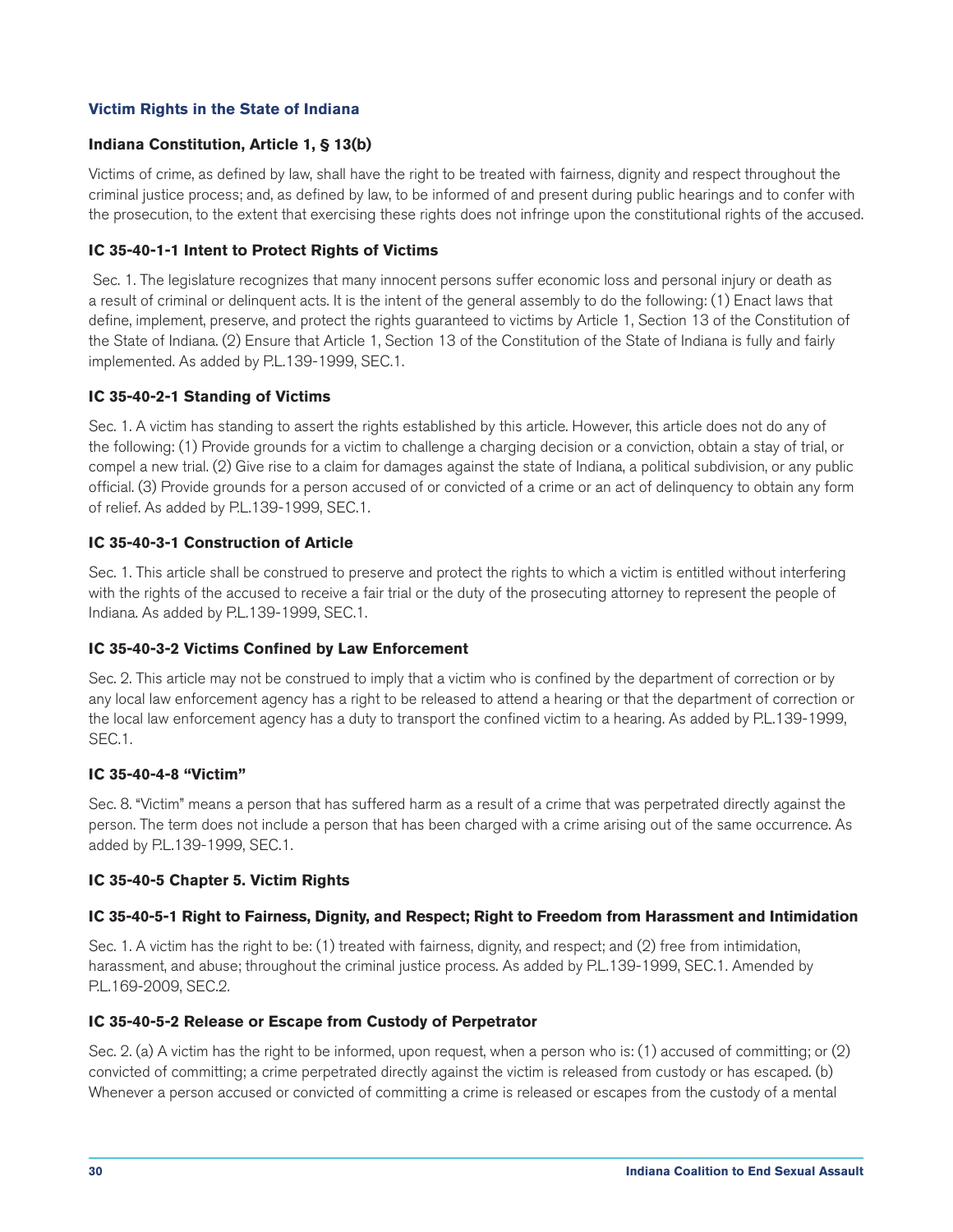health treatment agency or a hospital that is not operated by a county sheriff or the department of correction, the court committing the accused or convicted person to the mental health treatment agency or hospital shall carry out this section to inform the victim of the release or escape. The mental health treatment agency or hospital shall provide the court with sufficient information about the release or escape to allow the court to carry out this section. As added by P.L.139-1999, SEC.1.

# **IC 35-40-5-3 Right to Confer with Prosecuting Attorney's Office**

Sec. 3. (a) This section applies if either of the following has occurred: (1) The alleged felony or delinquent act that would have been a felony if committed by an adult was directly perpetrated against the victim. (2) The alleged felony, misdemeanor, or delinquent act that would have been a felony or misdemeanor if committed by an adult was: (A) a violation of IC 35-42-2 (offenses against the person), IC 35-45-2-1 (intimidation), IC 35-45-2-2 (harassment), IC 35-46-1-15.1 (invasion of privacy), IC 35-46-1-15.3, or IC 35-47-4-3 (pointing a firearm); and (B) directly perpetrated against the victim by a person who: (i) is or was a spouse of the victim; (ii) is or was living as if a spouse of the victim; or (iii) has a child in common with the victim. (3) The alleged misdemeanor or delinquent act that would have been a misdemeanor if committed by an adult, other than a misdemeanor described in subdivision (2), was directly perpetrated against the victim, and the victim has complied with the notice requirements under IC 35-40-10. (b) A victim has the right to confer with a representative of the prosecuting attorney's office: (1) after a crime allegedly committed against the victim has been charged; (2) before the trial of a crime allegedly committed against the victim; and (3) before any disposition of a criminal case involving the victim. This right does not include the authority to direct the prosecution of a criminal case involving the victim. As added by P.L.139-1999, SEC.1. Amended by P.L.65-2016, SEC.30.

# **IC 35-40-5-4 Consideration of Victim's Safety**

Sec. 4. A victim has the right to have the victim's safety considered in determining release from custody of a person accused of committing a crime against the victim. As added by P.L.139-1999, SEC.1.

# **IC 35-40-5-5 Right to be Heard at Sentencing or Release**

Sec. 5. A victim has the right to be heard at any proceeding involving sentencing, a postconviction release decision, or a pre-conviction release decision under a forensic diversion program. As added by P.L.139-1999, SEC.1. Amended by P.L.85-2004, SEC.7.

# **IC 35-40-5-6 Presentence Reports**

Sec. 6. (a) A victim has the right to make a written or oral statement for use in preparation of the presentence report. (b) Notwithstanding IC 35-38-1-13, the victim has the right to read presentence reports relating to the crime committed against the victim, except those parts of the reports containing the following: (1) The source of confidential information. (2) Information about another victim. (3) Other information determined confidential or privileged by the judge in a proceeding. The information given to the victim must afford the victim a fair opportunity to respond to the material included in the presentence report.

# **IC 35-40-5-7 Order of Restitution**

Sec. 7. A victim has the right to pursue an order of restitution and other civil remedies against the person convicted of a crime against the victim. As added by P.L.139-1999, SEC.1.

# **IC 35-40-5-8 Right to Information about Criminal Case or Perpetrator**

Sec. 8. A victim has the right to information, upon request, about the disposition of the criminal case involving the victim or the conviction, sentence, and release of a person accused of committing a crime against the victim. As added by P.L.139-1999, SEC.1.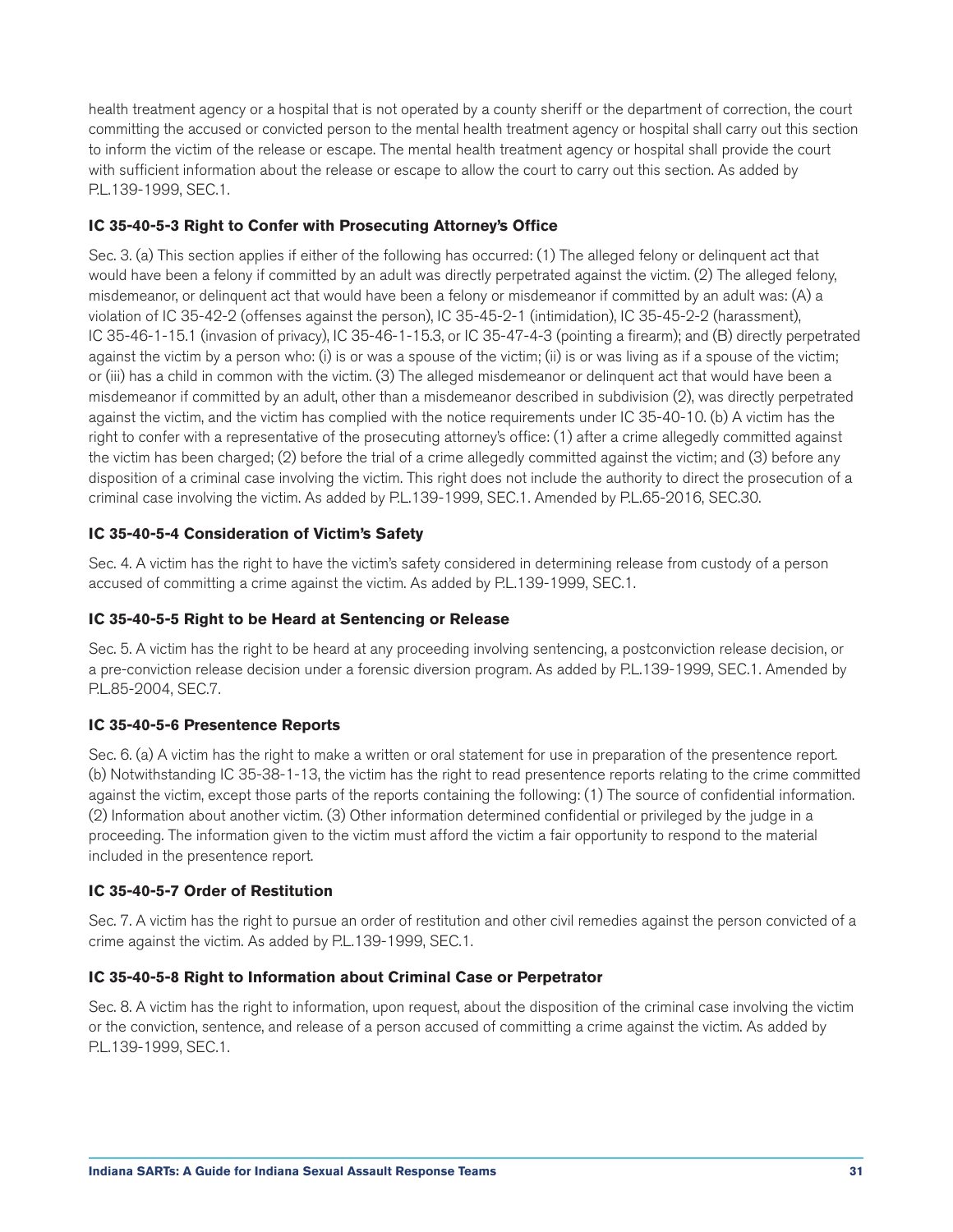# **IC 35-40-5-9 Right to be Informed of Victim's Rights**

Sec. 9. A victim has the right to be informed of the victim's constitutional and statutory rights. As added by P.L.139- 1999, SEC.1.

# **[no IC 35-40-5-10]**

# **IC 35-40-5-11 Defense Interview with Child Victims of Sex Crimes**

Sec. 11. (a) This section applies only to a child less than sixteen (16) years of age who is the victim or alleged victim of a sex offense (as defined in IC 11-8-8-5.2). (b) As used in this section, "defense counsel" includes an agent of: (1) the defense counsel; or (2) the defendant. (c) After charges are filed against a defendant, if defense counsel would like to interview a child described in subsection (a), the defendant or defense counsel must contact the prosecuting attorney. The child has the right under section 3 of this chapter to confer with the prosecuting attorney before the interview occurs. The prosecuting attorney may not instruct the child not to speak with defense counsel. (d) If the parties are unable to agree to the terms of the interview, the parties may petition the court for a hearing on the terms of the interview prior to the interview taking place. The court shall review the terms suggested by the parties and consider the age of the child, any special considerations, and the rights of victims provided by IC 35-40-5-1 in setting reasonable terms for the interview. As added by P.L.169-2009, SEC.3.

# **IC 35-40-6 Chapter 6. Prosecuting Attorney Duties and Victim Assistance Programs**

# **IC 35-40-6-1 Applicability of Chapter**

Sec. 1. This chapter applies when: (1) law enforcement officials have received a report of an alleged offense not later than five (5) days after the alleged offense occurred or was discovered, unless the prosecuting attorney having jurisdiction finds that the report was not made within the five (5) day period due to circumstances beyond the control of a victim of the alleged offense; and (2) a victim fully cooperates with and responds to reasonable requests from law enforcement officials and the prosecuting attorney. As added by P.L.139-1999, SEC.1.

# **IC 35-40-6-2 Victims to be Treated with Dignity**

Sec. 2. A prosecuting attorney shall provide that: (1) victims are treated with dignity, respect, and sensitivity at all stages of the criminal justice process; and (2) the rights of victims are protected. As added by P.L.139-1999, SEC.1.

# **IC 35-40-6-3 Victim Assistance Program; Contract to Operate**

Sec. 3. A prosecuting attorney may contract with a person to operate a victim assistance program to provide the services required under this chapter. As added by P.L.139-1999, SEC.1.

IC 35-40-6-4 Victim Assistance Program; Purposes

Sec. 4. A prosecuting attorney or a victim assistance program shall do the following: (1) Inform a victim that the victim may be present at all public stages of the criminal justice process to the extent that: (A) the victim's presence and statements do not interfere with a defendant's constitutional rights; and (B) there has not been a court order restricting, limiting, or prohibiting attendance at the criminal proceedings. (2) Timely notify a victim of all criminal justice hearings and proceedings that are scheduled for a criminal matter in which the victim was involved. (3) Promptly notify a victim when a criminal court proceeding has been rescheduled or canceled. (4) Obtain an interpreter or translator, if necessary, to advise a victim of the rights granted to a victim under the law. (5) Coordinate efforts of local law enforcement agencies that are designed to promptly inform a victim after an offense occurs of the availability of, and the application process for, community services for victims and the families of victims, including information concerning services such as the following: (A) Victim compensation funds. (B) Victim assistance resources. (C) Legal resources. (D) Mental health services. (E) Social services. (F) Health resources. (G) Rehabilitative services. (H) Financial assistance services. (I) Crisis intervention services. (J) Transportation and child care services to promote the participation of a victim or a member of the victim's immediate family in the criminal proceedings. (6) Inform the victim that the court may order a defendant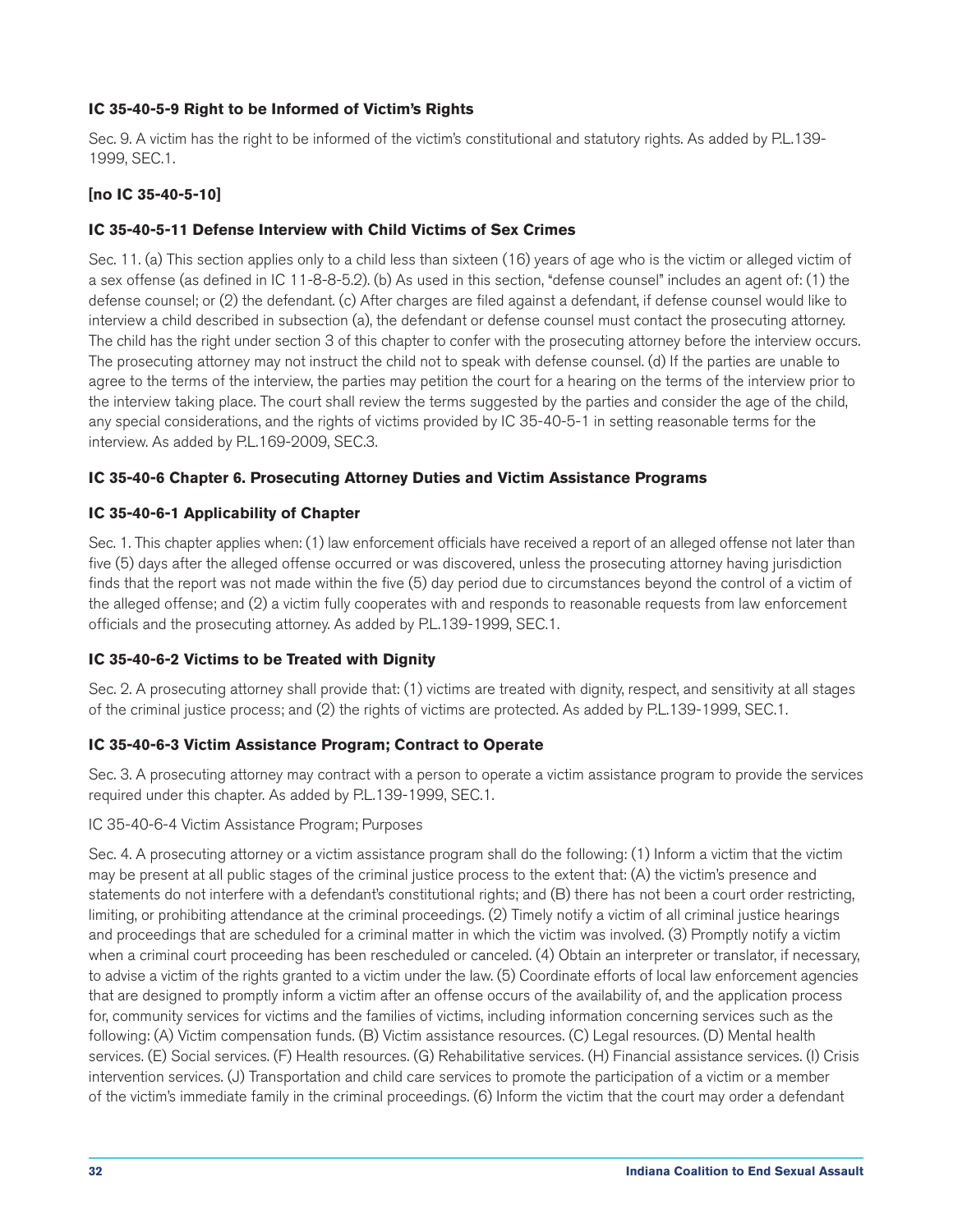convicted of the offense involving the victim to pay restitution to the victim under IC 35-50-5-3. (7) Upon request of the victim, inform the victim of the terms and conditions of release of the person accused of committing a crime against the victim. (8) Upon request of the victim, give the victim notice of the criminal offense for which: (A) the defendant accused of committing the offense against the victim was convicted or acquitted; or (B) the charges were dismissed against the defendant accused of committing the offense against the victim. (9) In a county having a victim-offender reconciliation program (VORP), provide an opportunity for a victim, if the accused person or the offender agrees, to: (A) meet with the accused person or the offender in a safe, controlled environment; (B) give to the accused person or the offender, either orally or in writing, a summary of the financial, emotional, and physical effects of the offense on the victim and the victim's family; and (C) negotiate a restitution agreement to be submitted to the sentencing court for damages incurred by the victim as a result of the offense. (10) Assist a victim in preparing verified documentation necessary to obtain a restitution order under IC 35-50-5-3. (11) Advise a victim of other rights granted to a victim under the law. As added by P.L.139-1999, SEC.1.

# **IC 35-40-6-5 Victim-Offender Reconciliation Program**

Sec. 5. (a) If a victim participates in a victim-offender reconciliation program (VORP) operated by a victim assistance program under section 4(9) of this chapter, the victim shall execute a waiver releasing: (1) the prosecuting attorney responsible for the victim assistance program; and (2) the victim assistance program; from civil and criminal liability for actions taken by the victim, an accused person, or an offender as a result of participation by the victim, the accused person, or the offender in a victim-offender reconciliation program (VORP). (b) A victim is not required to participate in a victim-offender reconciliation program (VORP) under section 4(9) of this chapter. As added by P.L.139-1999, SEC.1.

#### **IC 35-40-6-6 Threat of Harm to Victim**

Sec. 6. If: (1) a victim submits to the prosecuting attorney an affidavit asserting: (A) that an act or threat of physical violence or intimidation has been made against the victim or the immediate family of the victim; and (B) that the act or threat described in clause (A) has been made by the defendant or at the direction of the defendant; and (2) the prosecuting attorney has reason to believe the allegations in the affidavit are true and warrant the filing of a motion for bond revocation; the prosecuting attorney shall file a motion under IC 35-33-8-5 requesting the court to revoke the defendant's bond or order for personal recognizance. As added by P.L.139-1999, SEC.1.

# **IC 35-40-6-7 Notification Requested by Victim**

Sec. 7. If the defendant is convicted, and upon the victim's request, the victim shall be notified, if applicable, of the following: (1) The function of the presentence report. (2) The name and telephone number of the probation department that is preparing the presentence report. (3) The right to make a victim impact statement under IC 35-38-1-8.5. (4) The defendant's right to review the presentence report. (5) The victim's right to review the presentence report, except those parts excised by the court or made confidential by IC 35-40-5-6. (6) The victim's right to be present and heard at any sentencing procedure under IC 35-40-5-5. (7) The time, place, and date of the sentencing proceeding. As added by P.L.139-1999, SEC.1. Amended by P.L.14-2000, SEC.71.

# **IC 35-40-6-8 Request Form for Revocation of Bond**

Sec. 8. The prosecuting attorney or a victim assistance program shall advise a victim on how the request form completed under section 6 of this chapter may be filed with the appropriate agencies and departments. As added by P.L.139-1999, SEC.1.

#### **IC 35-40-6-9 Contact between Victim and Probation Department**

Sec. 9. (a) Notice provided under this chapter does not relieve a probation department of responsibility under IC 35-38- 1-8.5 to initiate the contact between a victim and the probation department concerning the consequences suffered by the victim as a result of the crime. (b) At the time of contact with a victim, a probation department shall advise the victim of the date, time, and place of sentencing and of the victim's right to be present and to be heard at the proceeding. As added by P.L.139-1999, SEC.1.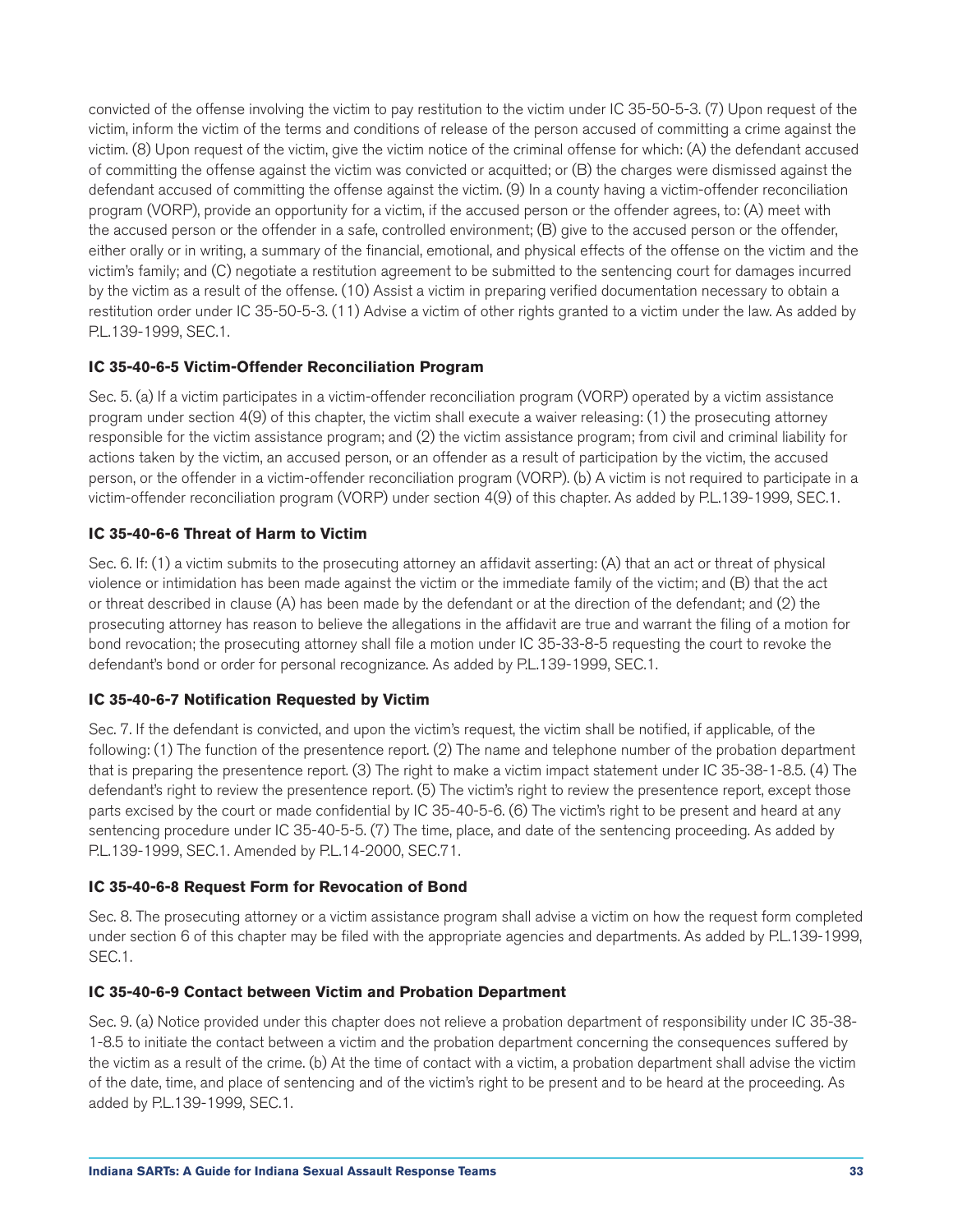# **IC 35-40-6-10 Victim to be Informed of Status of Case**

Sec. 10. If a person convicted of a crime against the victim seeks appellate review or attacks the person's conviction or sentence, the prosecuting attorney or the office of the attorney general, whichever is appropriate, shall inform the victim, upon request, of the status of the case and of the decision of the court. As added by P.L.139-1999, SEC.1.

# **IC 35-40-7 Chapter 7. Notice of Release on Bond or Escape**

# **IC 35-40-7-1 Responsibility of Law Enforcement Agency with Custody**

Sec. 1. The law enforcement agency having custody of a person accused of committing a crime against a victim shall notify the victim if the accused person escapes from the custody of the law enforcement agency. As added by P.L.139-1999, SEC.1.

# **IC 35-40-7-2 Notifying Victim of a Bond Hearing, Escape, Death, or Release**

Sec. 2. Upon request of a victim, the office of the prosecuting attorney having jurisdiction or a law enforcement agency having custody of a person accused of a crime against the victim shall notify the victim of the scheduling of a bond hearing, the escape or death of a person accused of committing a crime against the victim, release of a person convicted of a crime against the victim to a work release program, or any other type of postarrest release of a person convicted of a crime or charged with a crime against the victim. As added by P.L.139-1999, SEC.1. Amended by P.L.162-2011, SEC.56.

# **IC 35-40-7-3 Notice; Timing**

Sec. 3. A notice under this chapter must be given by a law enforcement agency that has custody of the person at the time of the escape or release to a victim: (1) before the person is released by the law enforcement agency, if possible; or (2) as soon as practicable after the person escapes or has been released by the law enforcement agency. As added by P.L.139-1999, SEC.1.

# **IC 35-40-8 Chapter 8. Notice of Probation Modification, Revocation, or Termination**

# **IC 35-40-8-1 Victim Notification of Termination of Probation or Forensic Diversion**

Sec. 1. Upon request of a victim, a criminal court shall notify the victim of any probation or forensic diversion revocation disposition proceeding or proceeding in which the court is asked to terminate the probation or forensic diversion of a person who is convicted of a crime against the victim. As added by P.L.139-1999, SEC.1. Amended by P.L.85-2004, SEC.8.

# **IC 35-40-8-2 Victim Notification of Certain Probation or Forensic Diversion Program Modifications**

Sec. 2. Upon request of a victim, a criminal court shall notify the victim of a modification of the terms of probation or a forensic diversion program of a person convicted of a crime against the victim only if: (1) the modification will substantially affect the person's contact with or safety of the victim; or (2) the modification affects the person's restitution or confinement status. As added by P.L.139-1999, SEC.1. Amended by P.L.85-2004, SEC.9.

# **IC 35-40-9 Chapter 9. Notice of Release, Discharge, or Escape from a Mental Health Treatment Agency**

# **IC 35-40-9-1 Mental Health Treatment Agency to Notify Victim**

Sec. 1. If the court described in IC 35-40-5-2 has received a request for notice from a victim and has communicated the request to a mental health treatment agency, the mental health treatment agency shall mail a notification to the court described in IC 35-40-5-2 not later than ten (10) days before the release or discharge of a person: (1) accused or convicted of committing a criminal offense against the victim; and (2) placed by court order with the mental health treatment agency. As added by P.L.139-1999, SEC.1.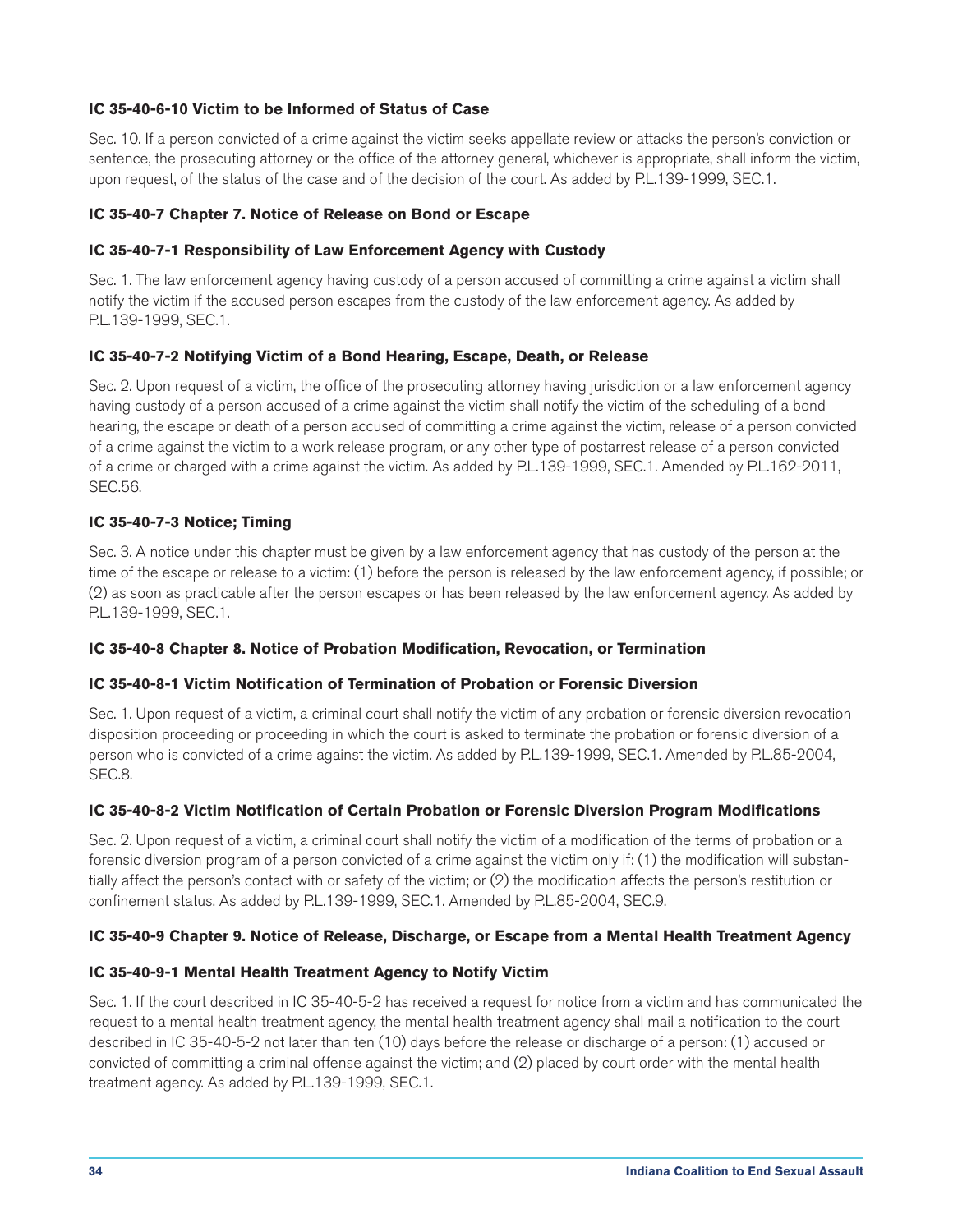#### **IC 35-40-9-2 Mental Health Treatment Agency to Notify Court**

Sec. 2. A mental health treatment agency shall immediately notify the court described in IC 35-40-5-2 after the escape or subsequent readmission of a person: (1) accused or convicted of committing a criminal offense against the victim; and (2) placed by court order with the mental health treatment agency. As added by P.L.139-1999, SEC.1.

#### **IC 35-40-9-3 Court to Give Notice on Behalf of Mental Health Treatment Agency**

Sec. 3. The court described in IC 35-40-5-2 shall give the notice required under IC 35-40-5-2 on behalf of the mental health treatment agency. As added by P.L.139-1999, SEC.1.

#### **IC 35-40-10 Chapter 10. Request for Notice**

#### **IC 35-40-10-1 Responsibilities of Victims**

Sec. 1. (a) A victim shall provide to and maintain with the agency that is responsible for providing notice to the victim a request for notice on a form that is provided by that agency. The form must include a telephone number, electronic mail address, and mailing address for the victim. If the victim fails to keep the victim's telephone number and address current, the agency may withdraw the victim's request for notice. (b) A victim may restore a request for notice of subsequent proceedings by filing, on a request form provided by an agency, the victim's current telephone number, electronic mail address, and mailing address. As added by P.L.139-1999, SEC.1. Amended by P.L.162-2011, SEC.57.

#### **IC 35-40-10-2 Forms Designated by Prosecuting Attorney**

Sec. 2. A notice provided to a victim under this article must be on a form designated by the prosecuting attorney. The prosecuting attorneys council of Indiana established by IC 33-39-8-2 shall develop and disseminate model notice forms for use by prosecuting attorneys. As added by P.L.139-1999, SEC.1. Amended by P.L.98-2004, SEC.153.

#### **IC 35-40-11 Chapter 11. Victim's Discretion; Form of Statement**

#### **IC 35-40-11-1 Victim's Right to be Heard at Court Proceedings**

Sec. 1. It is at the victim's discretion to exercise the victim's rights under this article to be present and to be heard at court proceedings, and the absence of the victim at a court proceeding does not preclude the court from holding the proceeding. As added by P.L.139-1999, SEC.1.

#### **IC 35-40-11-2 Oral, Written, or Taped Statements Allowed**

Sec. 2. Except as provided in section 3 of this chapter, a victim's right to be heard may be exercised, at the victim's discretion, through an oral statement, submission of a written statement, or submission of a statement through audiotape or videotape. As added by P.L.139-1999, SEC.1.

#### **IC 35-40-11-3 Statement when Victim in Custody**

Sec. 3. If a victim is in custody for committing or allegedly committing an offense, the victim may be heard by submitting a written statement to the court. As added by P.L.139-1999, SEC.1.

#### **IC 35-40-12 Chapter 12. Procedures Related to Notices and Consultations**

# **IC 35-40-12-1 Consultation with Victim's Next of Kin, Parent, or Guardian**

Sec. 1. (a) This section applies if: (1) the victim is an individual; (2) the victim is incompetent, deceased, less than eighteen (18) years of age, or otherwise incapable of receiving or understanding a notice or consultation required under this article; and (3) a person has not been designated under IC 35-40-13 to exercise the rights of the victim under this article. (b) A notice or consultation required under this article may be performed by notifying or consulting with at least one (1) of the next of kin or the parent, guardian, or custodian of the victim. As added by P.L.139-1999, SEC.1.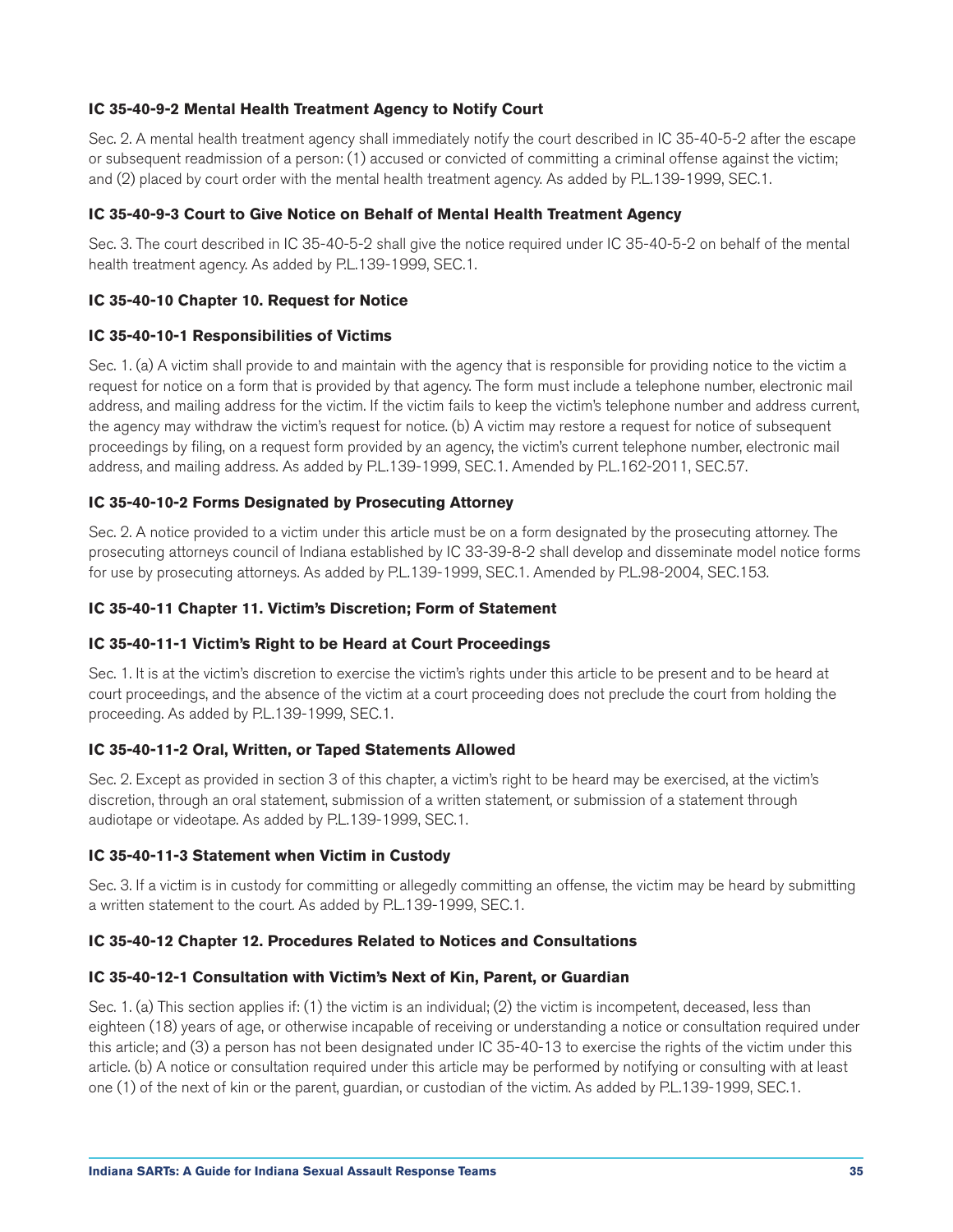# **IC 35-40-12-2 Notice to Victim's Agent**

Sec. 2. (a) This section applies if the victim is an entity other than an individual. (b) A notice or consultation required under this article may be performed by notifying or consulting with a responsible officer or agent of the entity. As added by P.L.139-1999, SEC.1.

#### **IC 35-40-12-3 Notice when Victim is a Partnership**

Sec. 3. (a) This section applies if the victim is a partnership. (b) A notice or consultation required under this article may be performed by notifying or consulting with at least one (1) partner. As added by P.L.139-1999, SEC.1.

#### **IC 35-40-12-4 Name and Address of Person to Receive Notice**

Sec. 4. (a) This section applies if the victim is an entity other than an individual. (b) A request for notice under IC 35- 40-10 must identify the name, electronic mail address, and mailing address of the person who is to receive notices and consultations on behalf of the entity. As added by P.L.139-1999, SEC.1. Amended by P.L.162-2011, SEC.58.

#### **IC 35-40-12-5 Notice to Multiple Victims**

Sec. 5. (a) This section applies if there are multiple victims that are entitled to notices or consultations under this article. (b) The prosecuting attorney for the county in which the crime occurred may adopt procedures that afford to a group of victims the rights afforded by this article. As added by P.L.139-1999, SEC.1.

#### **IC 35-40-13 Chapter 13. Inability to Exercise Rights; Designation of Others; Representative of a Minor**

#### **IC 35-40-13-1 Victim Physically or Emotionally Unable to Exercise Rights; Designation of Representative**

 Sec. 1. (a) If a victim is physically or emotionally unable to exercise any right but is able to designate a lawful representative who is not a bona fide witness, the designated person may exercise the same rights that the victim is entitled to exercise. (b) A victim may revoke the designation of a representative at any time and exercise the victim's rights. As added by P.L.139-1999, SEC.1.

#### **IC 35-40-13-2 Appointment of Representative by Court**

Sec. 2. If a victim is incompetent, deceased, or otherwise incapable of designating another person to act in the victim's place, the court may appoint, upon request of the prosecuting attorney, a lawful representative who is not a witness. As added by P.L.139-1999, SEC.1.

#### **IC 35-40-13-3 Victim a Minor**

Sec. 3. If the victim is a minor, the victim's parents or legal guardian may exercise all of the victim's rights on behalf of the victim. As added by P.L.139-1999, SEC.1.

#### **IC 35-40-13-4 Victim Not a Minor; Appointment of Representative by Court**

Sec. 4. If section 3 of this chapter does not apply, the court shall consider appointing a relative of the incompetent, deceased, or otherwise incapable victim as the lawful representative. As added by P.L.139-1999, SEC.1.

#### **IC 35-40-13-5 Guidelines for Court when Appointing Representatives**

Sec. 5. The court shall consider the following guidelines in appointing a person to represent an incompetent or deceased victim: (1) Any conflict occasioned by the allegation of criminal conduct that substantially or adversely affected the person. (2) The person's willingness and ability to do all of the following: (A) Work with and accompany the victim through all proceedings, including criminal, civil, and dependency proceedings. (B) Communicate with the victim. (C) Express the concerns of the victim to those authorized to come in contact with the victim as a result of the proceedings. (3) The person's training, if any, to serve as a representative of the incompetent victim. (4) The likelihood of the person being called as a witness in the criminal case involving the incompetent victim. As added by P.L.139-1999, SEC.1.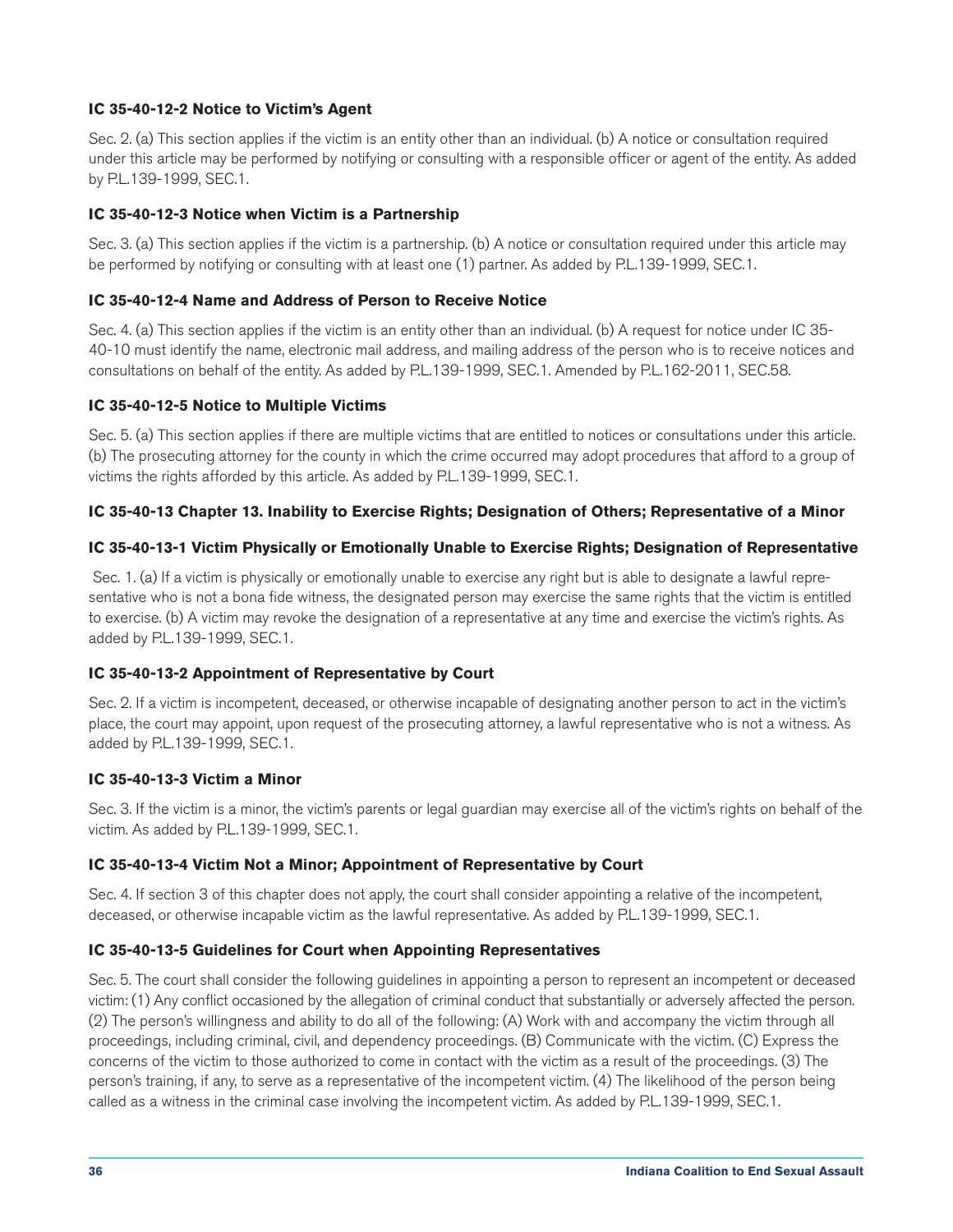#### **IC 35-37-4-4 Sex Crimes; Admissibility of Evidence of Past Sexual Conduct; Procedure**

Sec. 4. (a) In a prosecution for a sex crime as defined in IC 35-42-4: (1) evidence of the victim's past sexual conduct; (2) evidence of the past sexual conduct of a witness other than the accused; (3) opinion evidence of the victim's past sexual conduct; (4) opinion evidence of the past sexual conduct of a witness other than the accused; (5) reputation evidence of the victim's past sexual conduct; and (6) reputation evidence of the past sexual conduct of a witness other than the accused; may not be admitted, nor may reference be made to this evidence in the presence of the jury, except as provided in this chapter. (b) Notwithstanding subsection (a), evidence: (1) of the victim's or a witness's past sexual conduct with the defendant; (2) which in a specific instance of sexual activity shows that some person other than the defendant committed the act upon which the prosecution is founded; or (3) that the victim's pregnancy at the time of trial was not caused by the defendant; may be introduced if the judge finds, under the procedure provided in subsection (c) of this section, that it is material to a fact at issue in the case and that its inflammatory or prejudicial nature does not outweigh its probative value. (c) If the defendant or the state proposes to offer evidence described in subsection (b) of this section, the following procedure must be followed: (1) The defendant or the state shall file a written motion not less than ten (10) days before trial stating that it has an offer of proof concerning evidence described in subsection (b) and its relevancy to the case. This motion shall be accompanied by an affidavit in which the offer of proof is stated. (2) If the court finds that the offer of proof is sufficient, the court shall order a hearing out of the presence of the jury, and at the hearing allow the questioning of the victim or witness regarding the offer of proof made by the defendant or the state. At the conclusion of the hearing, if the court finds that evidence proposed to be offered by the defendant or the state regarding the sexual conduct of the victim or witness is admissible under subsection (b) of this section, the court shall make an order stating what evidence may be introduced by the defendant or the state and the nature of the questions to be permitted. The defendant or the state may then offer evidence under the order of the court. (d) If new information is discovered within ten (10) days before trial or during the course of the trial that might make evidence described in subsection (b) of this chapter admissible, the judge shall order a hearing out of the presence of the jury to determine whether the proposed evidence is admissible under this chapter. (e) This section does not limit the right of either the state or the accused to impeach credibility by a showing of prior felony convictions. (f) If: (1) a defendant files a motion under subsection (c)(1) concerning evidence described in subsection (b)(3); and (2) the state acknowledges that the victim's pregnancy is not due to the conduct of the defendant; the court shall instruct the jury that the victim's pregnancy is not due to the conduct of the defendant. However, other evidence concerning the pregnancy may not be admitted, and further reference to the pregnancy may not be made in the presence of the jury. As added by Acts 1981, P.L.298, SEC.6. Amended by P.L.322-1983, SEC.1.

# **IC 35-37-4-11 Safeguarding Victim from Contact with Accused and Relatives of Accused; Waiting Areas**

Sec. 11. (a) During court proceedings a court shall provide safeguards necessary to minimize the contact of the victim of an offense or delinquent act with: (1) a defendant accused of the offense or a juvenile accused of committing the delinquent act; and (2) the relatives and friends of: (A) a defendant accused of the offense; or (B) a juvenile accused of committing the delinquent act. (b) The safeguards required under subsection (a) may include courthouse waiting areas for victims that are separated from those waiting areas specified for defendants, juveniles alleged to be delinquent children, and the relatives and friends of accused persons. (c) A county is not required under this section, or by mandate of a court, to expend any funds to change the physical configuration of a courthouse in the county to meet the requirements of this section. As added by P.L.36-1990, SEC.10.

# **IC 35-37-4-12 Physical Safety of Victim or Victim's Family in Danger; Exclusion of Evidence; Disclosure to Court**

Sec. 12. (a) If the physical safety of a victim or the victim's immediate family is in danger, a victim may not be required to give personal information during the course of sworn testimony regarding the following: (1) Telephone numbers. (2) Place of employment. (3) Residential address. (b) In any hearing to determine the introduction into evidence of the personal information specified in subsection (a), the court, if the court finds an actual danger to the victim or the victim's immediate family exists, may require the party possessing the personal information to disclose the personal information to the court for in camera review. As added by P.L.1-1991, SEC.193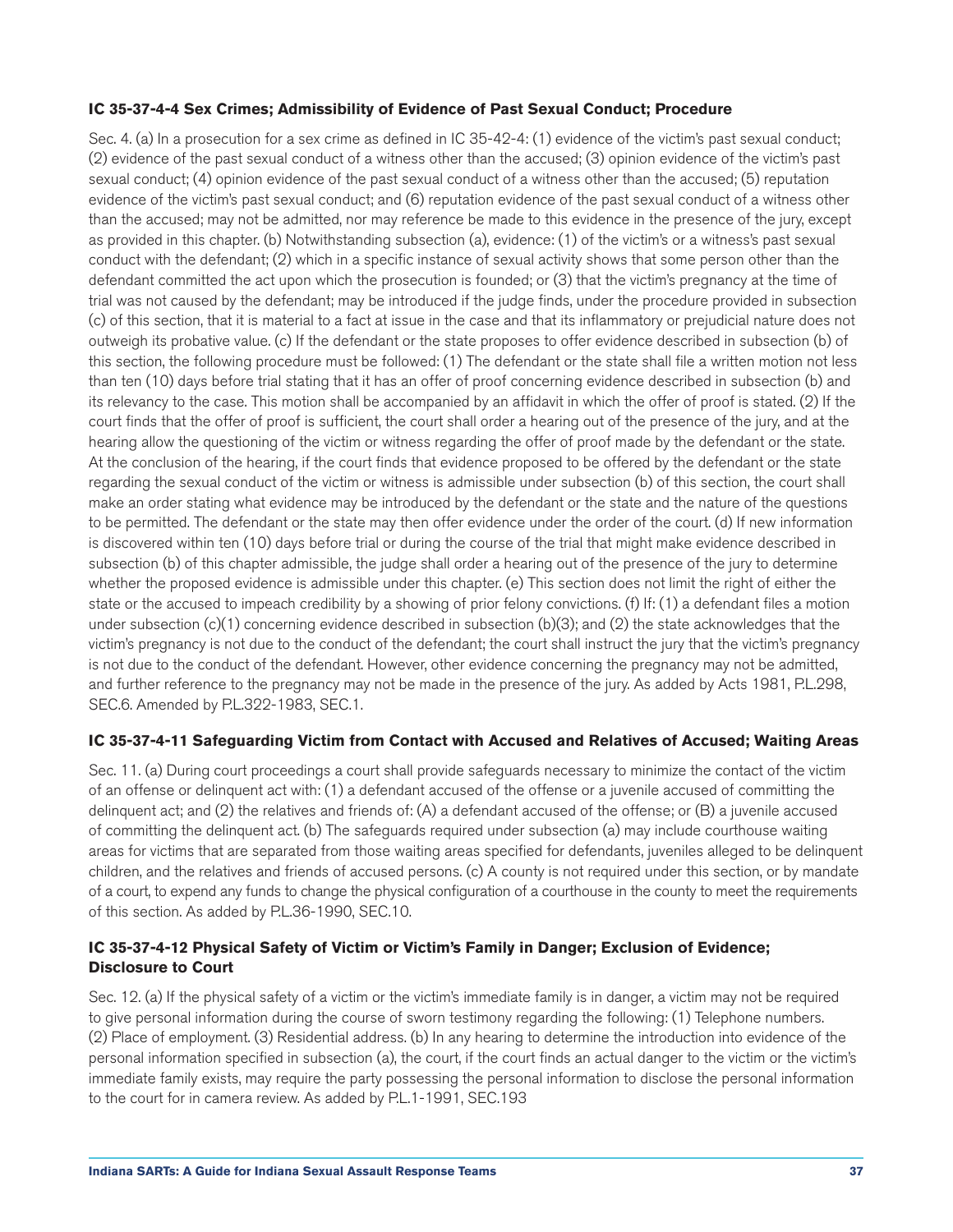# **IC 35-38-1-2 "Victim Representative" Defined; Sentencing; Date; Hearing for Increased Penalty; Imprisonment Pending Sentencing**

Sec. 2. (a) As used in this chapter, "victim representative" means a person designated by a sentencing court who is: (1) a spouse, parent, child, sibling, or other relative of; or (2) a person who has had a close personal relationship with; the victim of a felony who is deceased, incapacitated, or less than eighteen (18) years of age. (b) Upon entering a conviction, the court shall set a date for sentencing within thirty (30) days, unless for good cause shown an extension is granted. If a presentence report is not required, the court may sentence the defendant at the time the judgment of conviction is entered. However, the court may not pronounce sentence at that time without: (1) inquiring as to whether an adjournment is desired by the defendant; and (2) informing the victim, if present, of a victim's right to make a statement concerning the crime and the sentence. When an adjournment is requested, the defendant shall state its purpose and the court may allow a reasonable time for adjournment. (c) If: (1) the state in the manner prescribed by IC 35-34-1- 2.5 sought an increased penalty by alleging that the person was previously convicted of the offense; and (2) the person was convicted of the subsequent offense in a jury trial; the jury shall reconvene for the sentencing hearing. The person shall be sentenced to receive the increased penalty if the jury (or the court, if the trial is to the court alone) finds that the state has proved beyond a reasonable doubt that the person had a previous conviction for the offense. (d) If the felony is nonsuspendible under IC 35-50-2-2 (before its repeal) or IC 35-50-2-2.2, the judge shall order the defendant, if the defendant has previously been released on bail or recognizance, to be imprisoned in the county or local penal facility pending sentencing. (e) Upon entering a conviction for a felony, the court shall designate a victim representative if the victim is deceased, incapacitated, or less than eighteen (18) years of age. As added by P.L.311-1983, SEC.3. Amended by P.L.50-1984, SEC.8; P.L.131-1985, SEC.14; P.L.36-1990, SEC.11; P.L.168-2014, SEC.56.

# **IC 35-38-1-8 Presentence Report to be Considered by Court Before Sentencing; Advisement of Victim of Right to Make Statement**

Sec. 8. (a) Except as provided in subsection (c), a defendant convicted of a felony may not be sentenced before a written presentence report is prepared by a probation officer and considered by the sentencing court. Delay of sentence until a presentence report is prepared does not constitute an indefinite postponement or suspension of sentence. (b) A victim present at sentencing in a felony or misdemeanor case shall be advised by the court of a victim's right to make a statement concerning the crime and the sentence. (c) A court may sentence a person convicted of a Level 6 felony without considering a written presentence report prepared by a probation officer. However, if a defendant is committed to the department of correction or a community corrections program under IC 35-38-2.6, the probation officer shall prepare a report that meets the requirements of section 9 of this chapter to be sent with the offender to the department in lieu of the presentence investigation report required by section 14 of this chapter. As added by P.L.311-1983, SEC.3. Amended by P.L.131-1985, SEC.16; P.L.240-1991(ss2), SEC.90; P.L.104-1997, SEC.6; P.L.158-2013, SEC.395.

# **IC 35-38-1-8.5 Presentence Investigation; Notice to Victim; Victim Impact Statement; Contents**

Sec. 8.5. (a) A probation officer who is conducting a presentence investigation shall send written notification of the following to each victim or each victim representative designated by the court under section 2(e) of this chapter: (1) The date, time, and place of the sentencing hearing set by the court. (2) The right of the victim or victim representative to make an oral or written statement to the court at the sentencing hearing. (3) The right of the victim or victim representative to submit or refuse to submit to the probation officer a written or oral statement of the impact of the crime upon the victim for inclusion by the probation officer in a victim impact statement. (b) The notification required by subsection (a) must be sent at least seven (7) days before the date of the sentencing hearing to the last known address of the victim or the victim representative. (c) The probation officer shall prepare a victim impact statement for inclusion in the convicted person's presentence report. The victim impact statement consists of information about each victim and the consequences suffered by a victim or a victim's family as a result of the crime. (d) Unless the probation officer certifies to the court under section 9 of this chapter that a victim or victim representative could not be contacted or elected not to submit a statement to the probation officer concerning the crime, the victim impact statement required under this section must include the following information about each victim: (1) A summary of the financial, emotional,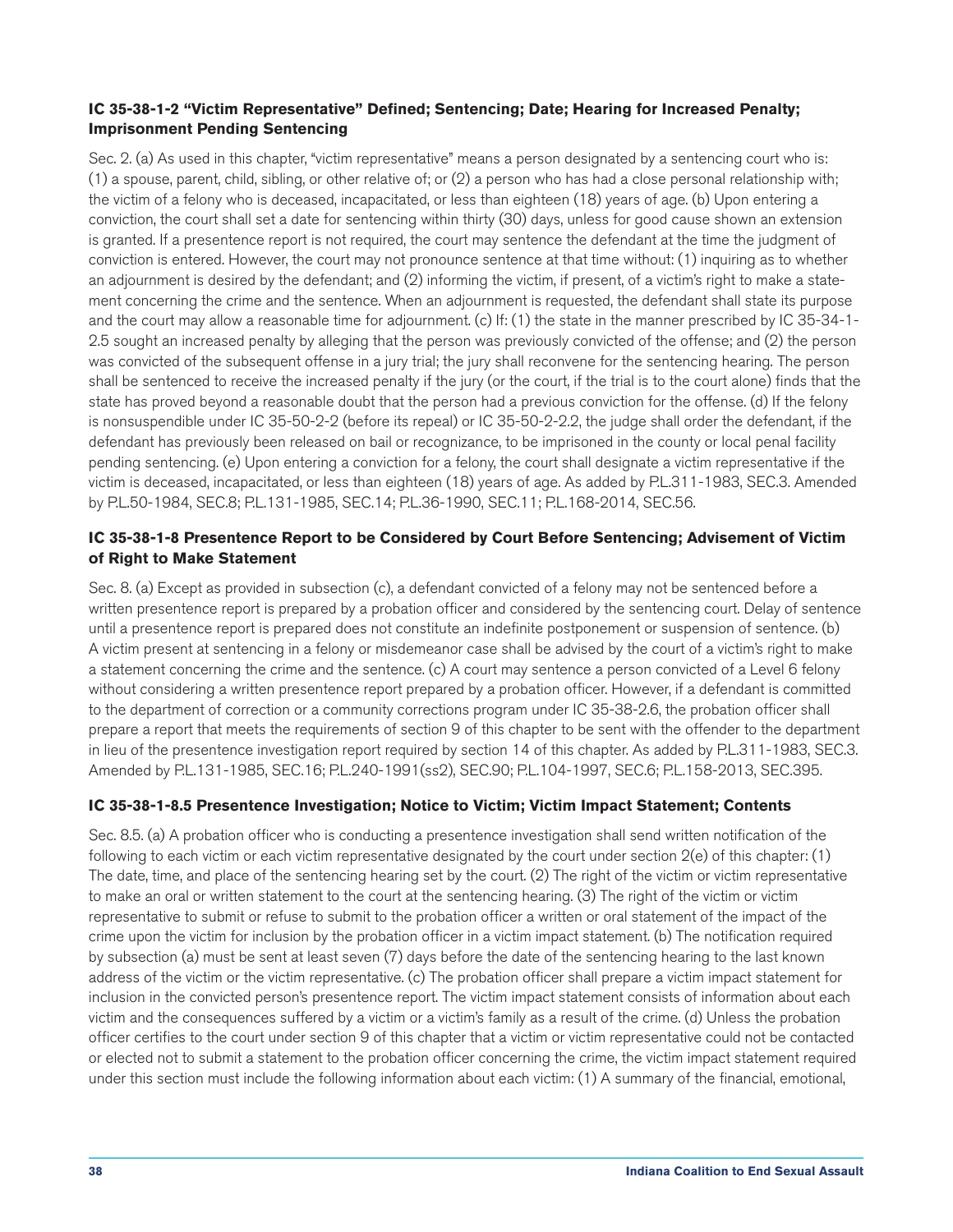and physical effects of the crime on the victim and the victim's family. (2) Personal information concerning the victim, excluding telephone numbers, place of employment, and residential address. (3) Any written statements submitted by a victim or victim representative to the probation officer. (4) If the victim desires restitution, the basis and amount of a request for victim restitution. (e) A victim or victim representative is not required to submit a statement or to cooperate in the preparation of the victim impact statement required under this section. As added by P.L.36-1990, SEC.12. Amended by P.L.216-1996, SEC.12.

# **IC 35-38-1-9 "Recommendation" and "Victim"; Presentence Investigation Matters; Certification by Probation Officer When No Written Statements Submitted**

Sec. 9. (a) As used in this chapter, "recommendation" has the meaning set forth in IC 35-31.5-2-272, and "victim" has the meaning set forth in IC 35-31.5-2-348. (b) The presentence investigation consists of the gathering of information with respect to: (1) the circumstances attending the commission of the offense; (2) the convicted person's history of delinquency or criminality, social history, employment history, family situation, economic status, education, and personal habits; (3) the impact of the crime upon the victim; and (4) whether the convicted person is licensed or certified in a profession regulated by IC 25. (c) The presentence investigation may include any matter that the probation officer conducting the investigation believes is relevant to the question of sentence, and must include: (1) any matters the court directs to be included; (2) any written statements submitted to the prosecuting attorney by a victim under IC 35-35-3; (3) any written statements submitted to the probation officer by a victim; and (4) preparation of the victim impact statement required under section 8.5 of this chapter. (d) If there are no written statements submitted to the probation officer, the probation officer shall certify to the court: (1) that the probation officer has attempted to contact the victim; and (2) that if the probation officer has contacted the victim, the probation officer has offered to accept the written statements of the victim or to reduce the victim's oral statements to writing, concerning the sentence, including the acceptance of any recommendation. (e) A presentence investigation report prepared by a probation officer must include the information and comply with any other requirements established in the rules adopted under IC 11-13-1-8. (f) The probation officer shall consult with a community corrections program officer or employee (if there is a community corrections program in the county) regarding services and programs available to the defendant while preparing the presentence investigation report. As added by P.L.311-1983, SEC.3. Amended by P.L.36-1990, SEC.13; P.L.240- 1991(ss2), SEC.91; P.L.216-1996, SEC.13; P.L.155-2011, SEC.10; P.L.114-2012, SEC.77; P.L.179-2015, SEC.14.

# **IC 35-38-1-10.6 Crime Victims; Notice that Criminal had Antibodies for Human Immunodeficiency Virus (HIV); Counseling**

Sec. 10.6. (a) The state department of health shall notify victims of an offense relating to a criminal sexual act or an offense relating to controlled substances if tests conducted under section 10.5 of this chapter or IC 16-41-8-5 confirm that the person tested had antibodies for the human immunodeficiency virus (HIV). (b) The state department of health shall provide counseling to persons notified under this section. As added by P.L.123-1988, SEC.27. Amended by P.L.1- 1990, SEC.348; P.L.2-1992, SEC.878; P.L.71-1998, SEC.3; P.L.125-2007, SEC.6; P.L.125-2009, SEC.6.

# **IC 35-35-3-5 Presentation to and Opinion by Victim; Certification**

Sec. 5. (a) As a part of the recommendation submitted to the court, the prosecuting attorney must certify that he has offered to show the proposed recommendation to the victims of the felony, if any, and that they have been offered an opportunity to present their opinion of the recommendation to the prosecuting attorney and the court. (b) A victim present at sentencing in a felony or misdemeanor case shall be advised by the court of a victim's right to make a statement concerning the crime and the sentence. The court shall also offer the victim, if present, an opportunity to make a statement concerning the crime and the sentence. If unable to attend the hearing, the victim may mail a written statement to the court, which must be included in the presentence report made with respect to the defendant. (c) However, this section gives no additional rights to the defendant. Failure to comply gives no grounds for postconviction relief. As added by Acts 1981, P.L.298, SEC.4. Amended by P.L.126-1985, SEC.3.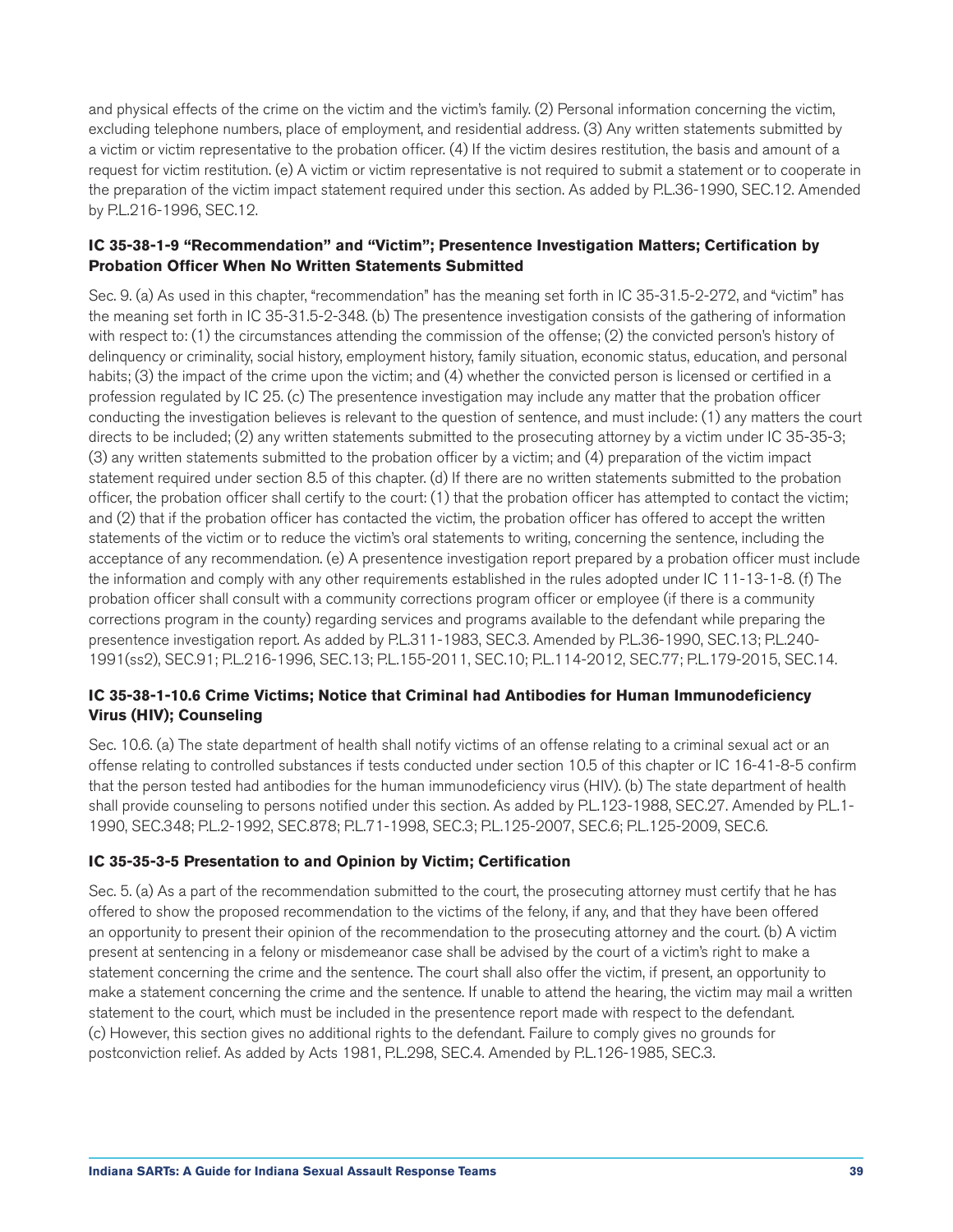# **IC 35-35-3-6 Procedure required by IC 35-35-3-5; Representatives of Deceased or Legal Entity Victims; Multiple Victims**

Sec. 6. (a) If the victim is deceased or is under the age of eighteen (18) years, the prosecuting attorney shall certify that he has completed the procedure required by section 5 of this chapter with at least one (1) of the next of kin or the parent, guardian, or custodian of the victim. If the victim is a corporation, limited liability company, association, or governmental entity, the prosecuting attorney shall certify that he has completed the procedure with a responsible officer or agent of the entity. If the victim is a partnership, the prosecuting attorney shall certify that he has completed the procedure with at least one (1) partner. (b) If there are more than three (3) victims, the prosecuting attorney shall complete the procedure required by section 5 of this chapter with the three (3) who he believes have suffered the most. As added by Acts 1981, P.L.298, SEC.4. Amended by Acts 1982, P.L.204, SEC.28; P.L.8-1993, SEC.508.

# **IC 35-35-3-7 Inability to Locate Victim or Next of Kin; Certification**

Sec. 7. If the prosecuting attorney is unable to make a certification required under section 5 or 6 of this chapter because he was unable, after a reasonable effort, to locate the victim or his next of kin, then he shall certify this fact to the court. He may then submit the recommendation, and the court may act upon it. As added by Acts 1981, P.L.298, SEC.4.

# **IC 35-37-4.5 Sex Crimes Victims and Polygraph Examinations**

# **IC 35-37-4.5-1"Polygraph"**

Sec. 1. As used in this chapter, "polygraph" means a device that permanently and simultaneously records, at a minimum, an individual's: (1) cardiovascular and respiratory patterns; and (2) galvanic skin responses; in order to determine truthfulness. As added by P.L.41-2007, SEC.20.

# **IC 35-37-4.5-2 Prohibition against Requiring a Sex Crime Victim to Submit to a Polygraph Examination**

Sec. 2. A law enforcement officer may not require an alleged victim of an offense described in IC 35-42-4 to submit to a polygraph or other truth telling device examination. As added by P.L.41-2007, SEC.20.

# **IC 35-37-4.5-3 Polygraph Refusal; Duties of Law Enforcement Officers**

Sec. 3. A law enforcement officer may not refuse to investigate, charge, or prosecute an offense under IC 35-42-4 solely because the alleged victim of the offense has not submitted to a polygraph or other truth telling device examination. As added by P.L.41-2007, SEC.20.

# **IC 35-37-4.5-4 Voluntary Submission to Polygraph Examination**

Sec. 4. This chapter does not prohibit an alleged victim of an offense under IC 35-42-4 from voluntarily submitting to a polygraph or other truth telling device examination. As added by P.L.41-2007, SEC.20.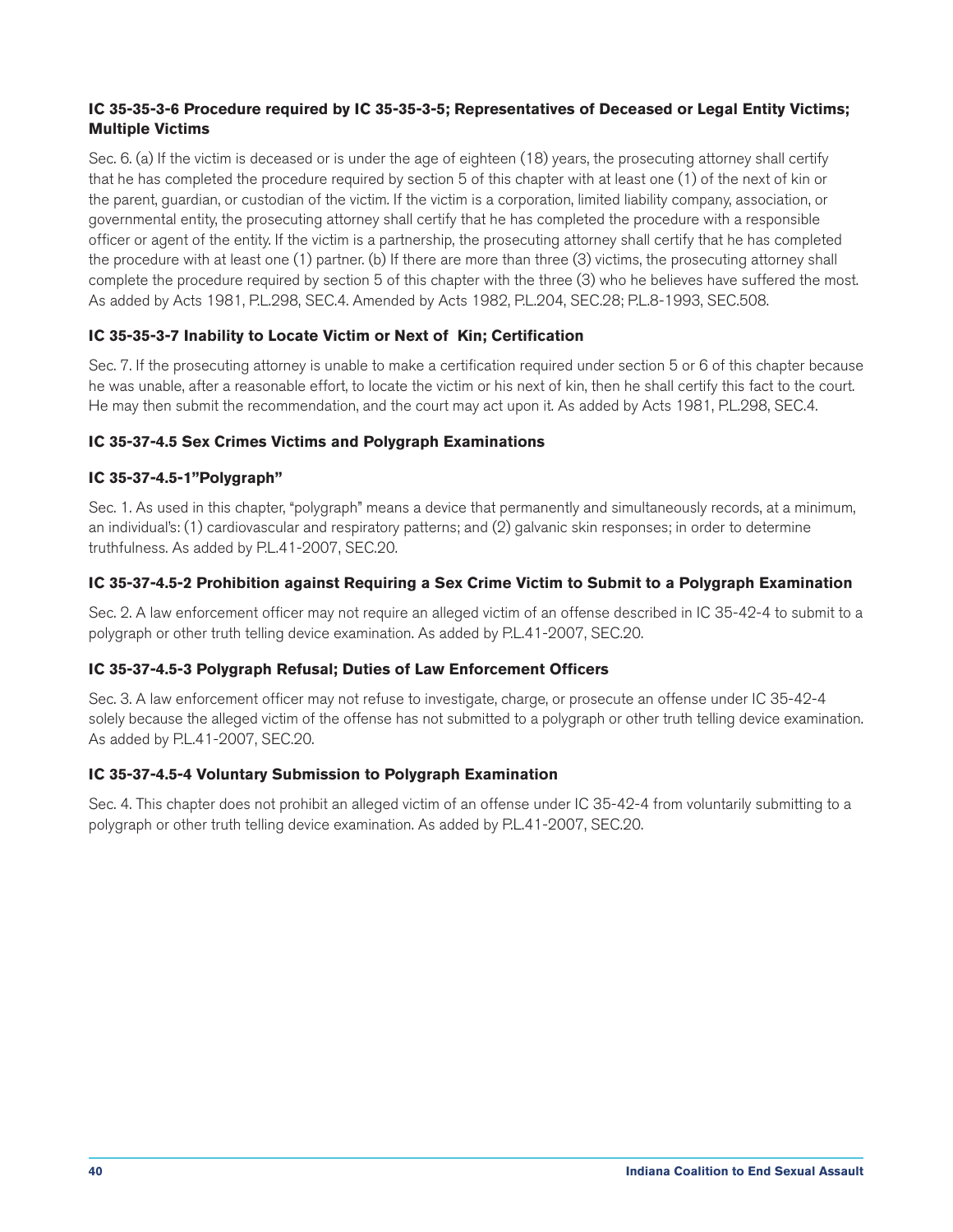#### <span id="page-41-0"></span>**Privileged Communications**

#### **IC 35-37-6 Chapter 6. Privileged Communications and Victim Counseling**

# **IC 35-37-6-1 "Confidential Communication"**

Sec. 1. (a) As used in this chapter, "confidential communication" means any information:

(1) exchanged between a victim and a victim advocate in the course of the relationship

between the victim and the victim advocate;

(2) exchanged or disclosed in a support group in which a victim is or was a participant; or

(3) exchanged in the presence of a third person who facilitates or facilitated

communication between a victim and a victim advocate.

(b) The term includes communication that is verbal or written and includes:

- (1) advice;
- (2) notes;
- (3) reports;
- (4) statistical data;
- (5) memoranda;
- (6) working papers;
- (7) records; and
- (8) personally identifying information;

produced in the course of advocating for a victim.

*As added by P.L.136-1987, SEC.5. Amended by P.L.104-2008, SEC.7.*

#### **IC 35-37-6-1.5 "Confidential Information"**

Sec. 1.5. (a) As used in this chapter, "confidential information" includes:

- (1) personally identifying information;
- (2) descriptions of physical appearance;
- (3) the case file; and
- (4) the case history;

of a person who seeks, receives, or has received services from a victim advocate.

- (b) The term does not include:
- (1) information disclosed to a victim service provider or a victim advocate if the victim:
- (A) files criminal charges;
- (B) institutes a civil lawsuit; or
- (C) reports allegations of criminal conduct to a law enforcement agency;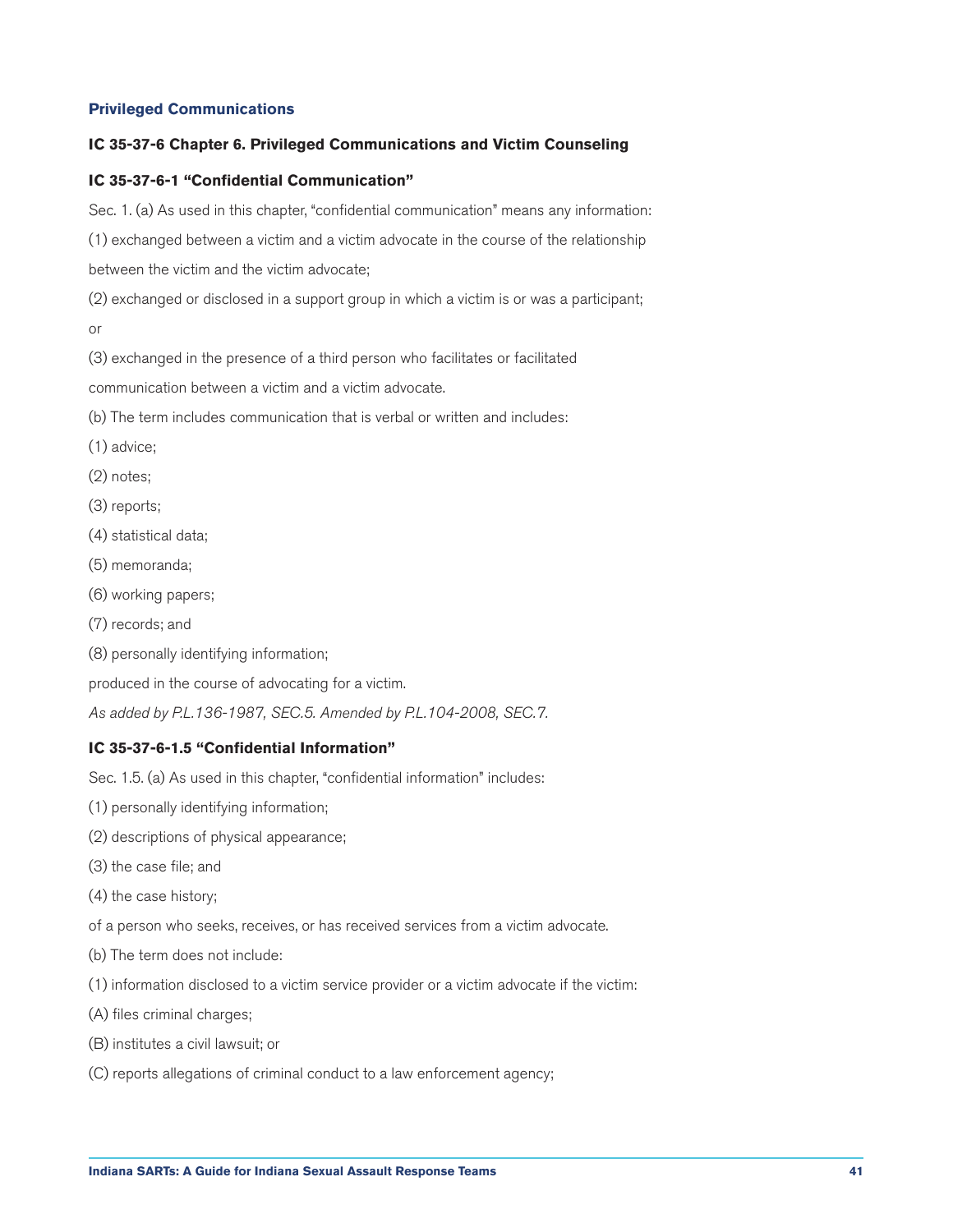Indiana Code 2017

against the victim service provider or victim advocate; and

(2) alleged child abuse or neglect that is required to be reported under IC 31-33.

*As added by P.L.104-2008, SEC.8.*

# **IC 35-37-6-2 Repealed**

*As added by P.L.136-1987, SEC.5. Amended by P.L.2-1997, SEC.74; P.L.2-1998, SEC.80; P.L.2-2005, SEC.122; P.L.99-2007, SEC.208. Repealed by P.L.104-2008, SEC.24.*

# **IC 35-37-6-2.5 "Personally Identifying Information"**

Sec. 2.5. (a) As used in this chapter, "personally identifying information" means information that identifies a victim or the location where domestic violence, dating violence, sexual assault, or stalking occurred, including the victim's:

- (1) name;
- (2) mailing and physical address;
- (3) electronic mail address;
- (4) Internet protocol address;
- (5) telephone numbers, including facsimile numbers;
- (6) Social Security number;
- (7) date of birth;
- (8) racial or ethnic background; and
- (9) religious affiliation.

(b) The term includes any other information that, in combination with other nonpersonally identifying information, would identify an individual.

*As added by P.L.104-2008, SEC.9.*

# **IC 35-37-6-2.7 "Student Advocate Office"**

Sec. 2.7. As used in this chapter, "student advocate office" means a student services office, victim assistance office, or other victim counselor as designated by a state educational institution or an approved postsecondary educational institution.

*As added by P.L.70-2016, SEC.2.*

#### **IC 35-37-6-3 "Victim"**

Sec. 3. As used in this chapter, "victim" means:

- (1) an individual against whom an act of:
- (A) domestic or family violence;
- (B) dating violence;
- (C) sexual assault (as defined in IC 5-26.5-1-8);
- (D) human and sexual trafficking (IC 35-42-3.5); or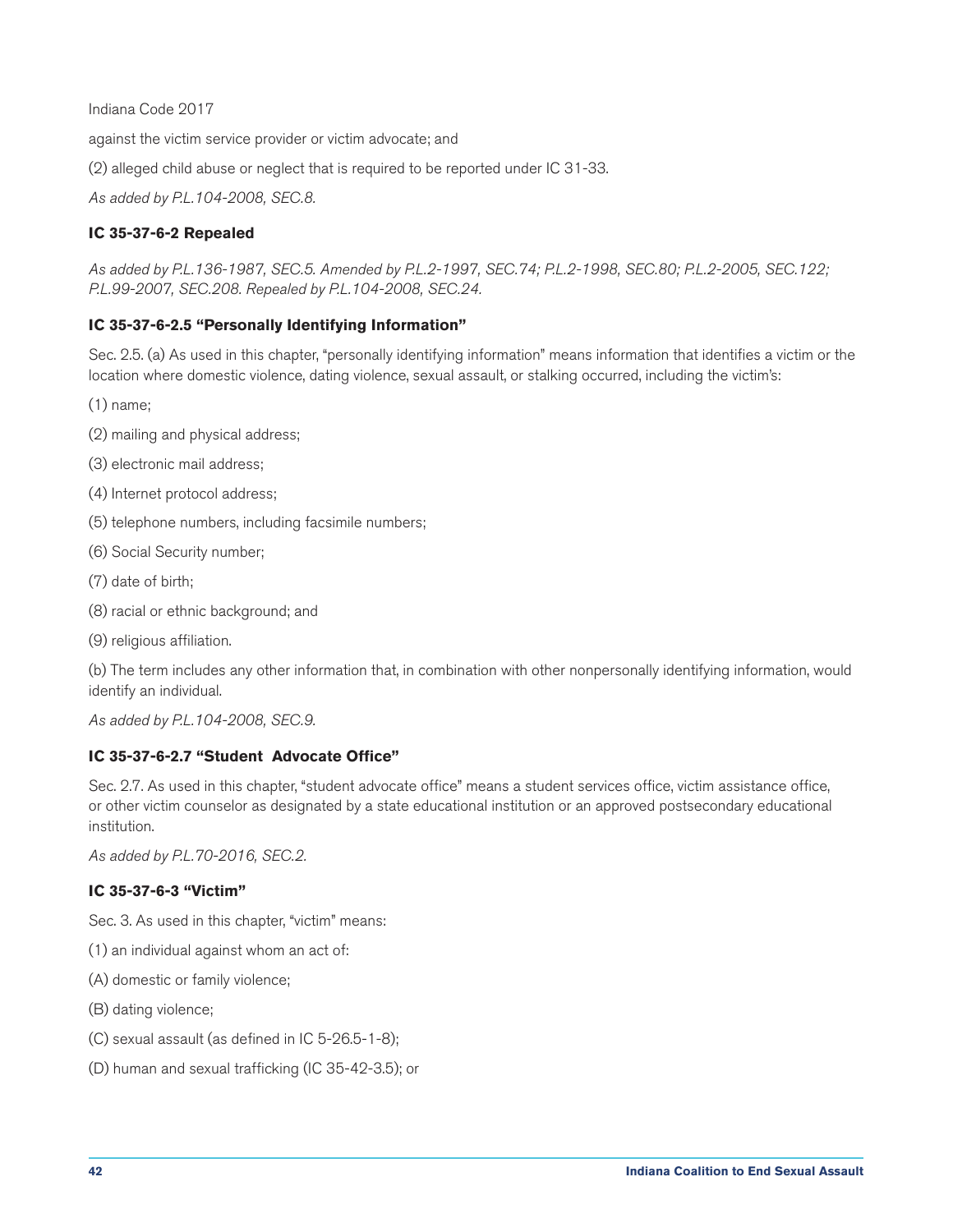(E) stalking (IC 35-45-10-5);

is committed; or

(2) an individual:

(A) who is not accused of committing an act of domestic or family violence, dating violence, sexual assault (as defined in IC 5-26.5-1-8), human and sexual trafficking

(IC 35-42-3.5), or stalking (IC 35-45-10-5); and

(B) who:

(i) is a member of the family of an individual described in subdivision (1); but

(ii) is not a family member who is accused of committing an act of domestic or family violence, dating violence, sexual assault (as defined in IC 5-26.5-1-8), human and sexual trafficking (IC 35-42-3.5), or stalking (IC 35-45-10-5).

*As added by P.L.136-1987, SEC.5. Amended by P.L.104-2008, SEC.10.*

# **IC 35-37-6-3.5 "Victim Advocate"**

Sec. 3.5. (a) As used in this chapter, "victim advocate" means an individual employed or

Indiana Code 2017

appointed by or who volunteers for:

(1) a victim services provider; or

(2) the student advocate office of a state educational institution or an approved

postsecondary educational institution, if the individual provides services to a victim.

(b) The term does not include:

(1) a law enforcement officer;

- (2) an employee or agent of a law enforcement officer;
- (3) a prosecuting attorney; or
- (4) an employee or agent of a prosecuting attorney's office.
- (c) The term includes an employee, an appointee, or a volunteer of a:
- (1) victim services provider;
- (2) domestic violence program;
- (3) sexual assault program;

(4) rape crisis center;

- (5) battered women's shelter;
- (6) transitional housing program for victims of domestic violence; or

(7) program that has as one (1) of its primary purposes to provide services to an individual:

- (A) against whom an act of:
- (i) domestic or family violence;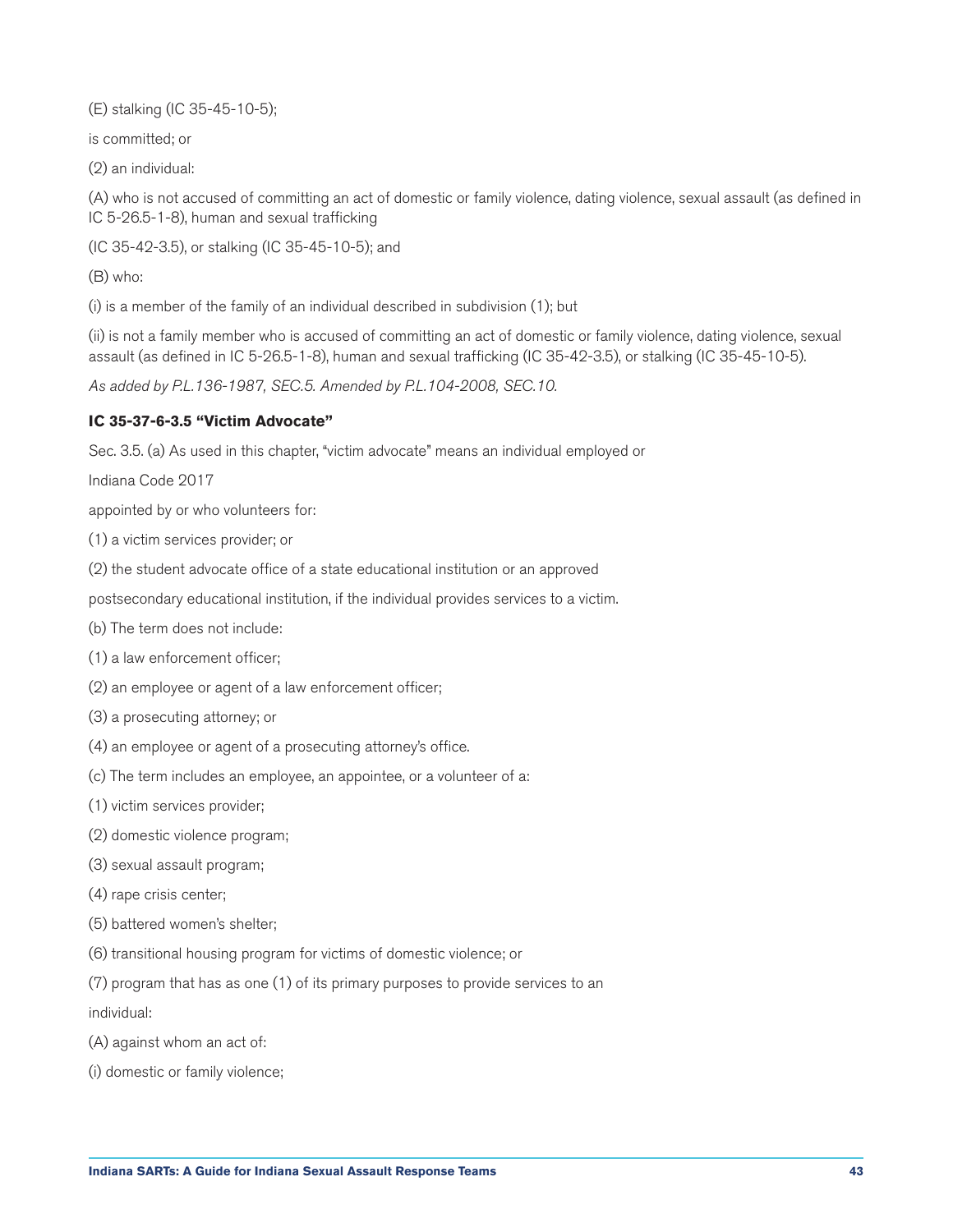(ii) dating violence;

(iii) sexual assault (as defined in IC 5-26.5-1-8);

(iv) human and sexual trafficking (IC 35-42-3.5); or

(v) stalking (IC 35-45-10-5);

is committed; or

(B) who:

(i) is not accused of committing an act of domestic or family violence, dating violence, sexual assault (as defined in IC 5-26.5-1-8), human and sexual trafficking

(IC 35-42-3.5), or stalking (IC 35-45-10-5); and

(ii) is a member of the family of an individual described in clause (A) other than

a family member who is accused of committing an act of domestic or family

violence, dating violence, sexual assault (as defined in IC 5-26.5-1-8), human and

sexual trafficking (IC 35-42-3.5), or stalking (IC 35-45-10-5).

*As added by P.L.104-2008, SEC.11. Amended by P.L.70-2016, SEC.3.*

# **IC 35-37-6-4 Repealed**

*As added by P.L.136-1987, SEC.5. Repealed by P.L.104-2008, SEC.24.*

#### **IC 35-37-6-5 "Victim Service Provider"**

Sec. 5. As used in this chapter, "victim service provider" means a person:

- $(1)$  that is:
- (A) a public agency;
- (B) a unit of a public agency; or
- (C) an organization that is exempt from federal income taxation under Section 501

of the Internal Revenue Code;

- (2) that is not affiliated with a law enforcement agency;
- (3) that has, as one (1) of its primary purposes, to provide services for emotional and
- psychological conditions that occur to an individual:
- (A) against whom an act of:
- (i) domestic or family violence;
- (ii) dating violence;
- (iii) sexual assault (as defined in IC 5-26.5-1-8);
- (iv) human and sexual trafficking (IC 35-42-3.5); or

Indiana Code 2017

- (v) stalking (IC 35-45-10-5);
- is committed; or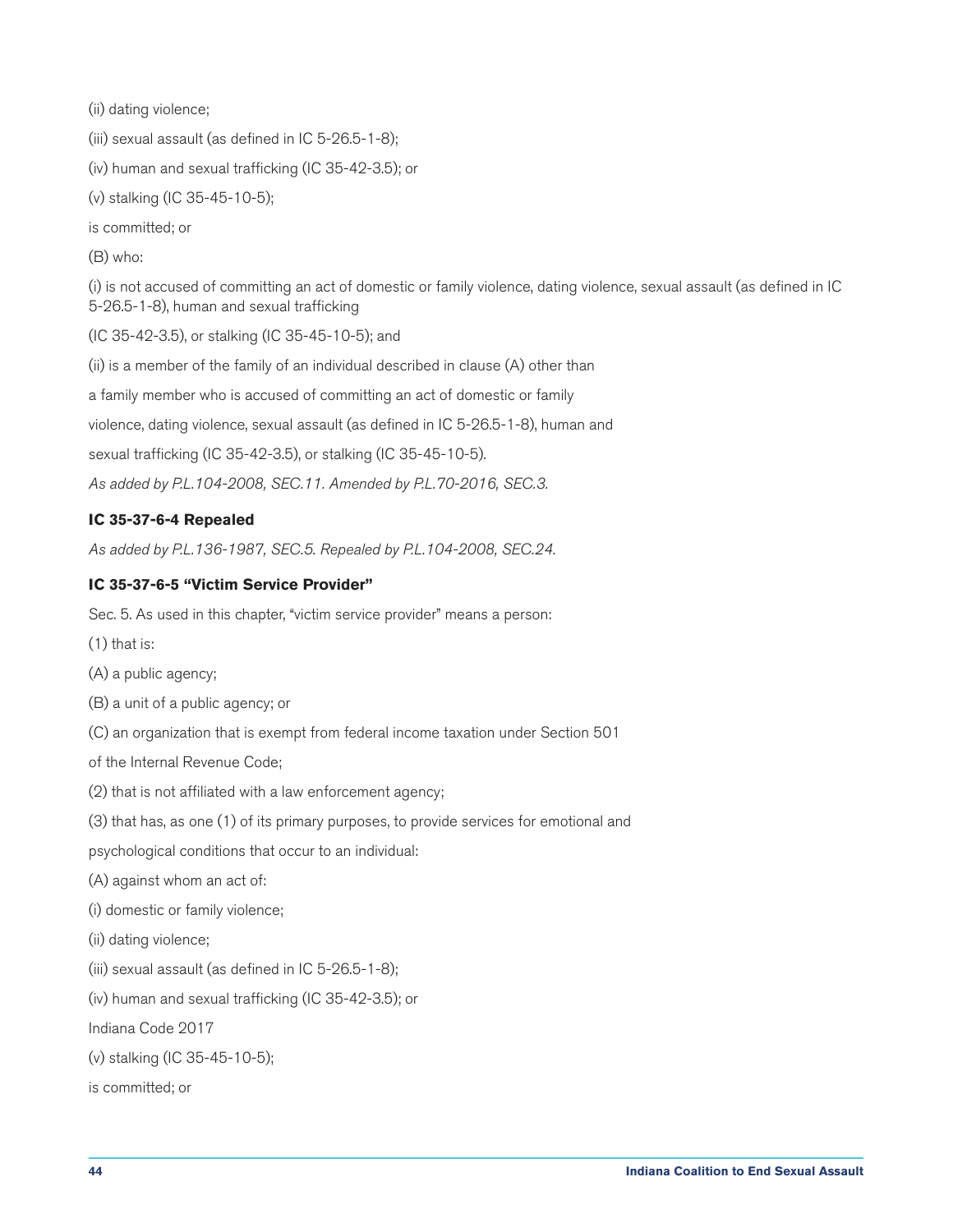(B) who:

(i) is not accused of committing an act of domestic or family violence, dating violence, sexual assault (as defined in IC 5-26.5-1-8), human and sexual trafficking

(IC 35-42-3.5), or stalking (IC 35-45-10-5); and

(ii) is a member of the family of an individual described in clause (A) other than a family member who is accused of committing an act of domestic or family violence, dating violence, sexual assault (as defined in IC 5-26.5-1-8), human and sexual trafficking (IC 35-42-3.5), or stalking (IC 35-45-10-5).

*As added by P.L.136-1987, SEC.5. Amended by P.L.104-2008, SEC.12.*

# **IC 35-37-6-6 Repealed**

*As added by P.L.136-1987, SEC.5. Repealed by P.L.104-2008, SEC.24.*

# **IC 35-37-6-7 Application of Chapter**

Sec. 7. This chapter does not limit any other testimonial privilege available to a person.

*As added by P.L.136-1987, SEC.5.*

# **IC 35-37-6-8 Duty of Victim Advocate to Report**

Sec. 8. This chapter does not relieve a victim advocate of any duty to report suspected abuse, neglect, battery, or exploitation under IC 12-10-3, IC 31-33, or IC 35-46-1-13.

*As added by P.L.136-1987, SEC.5. Amended by P.L.3-1989, SEC.222; P.L.2-1992, SEC.875; P.L.1-1997, SEC.144; P.L.104-2008, SEC.13.*

# **IC 35-37-6-9 Confidential Communications; Compelling Testimony; Records; Temporary Emergency Shelters**

Sec. 9. (a) The following persons or entities may not be compelled to give testimony, to produce records, or to disclose any information concerning confidential communications and confidential information to anyone or in any judicial, legislative, or administrative proceeding:

(1) A victim.

(2) A victim advocate or victim service provider unless the victim specifically consents to the disclosure in a written authorization that contains the date the consent expires.

(b) A victim advocate, victim service provider, or victim may not be compelled to provide testimony in any judicial, legislative, or administrative proceeding that would identify the name, address, location, or telephone number of any facility that provided temporary emergency shelter to the victim of the offense or transaction that is the subject of the proceeding unless the facility is a party to the proceeding.

(c) A victim service provider or victim advocate may not require a victim to consent to the disclosure of information concerning confidential communications and confidential information as a condition of the victim receiving services.

(d) This section does not prohibit a victim from providing testimony concerning an offense.

(e) The consent to disclose information on behalf of:

(1) a child who is less than eighteen (18) years of age and is unemancipated; or

(2) an incapacitated victim;

may be made by a custodial parent, custodian, guardian, or guardian ad litem in a written authorization that contains the date the consent expires.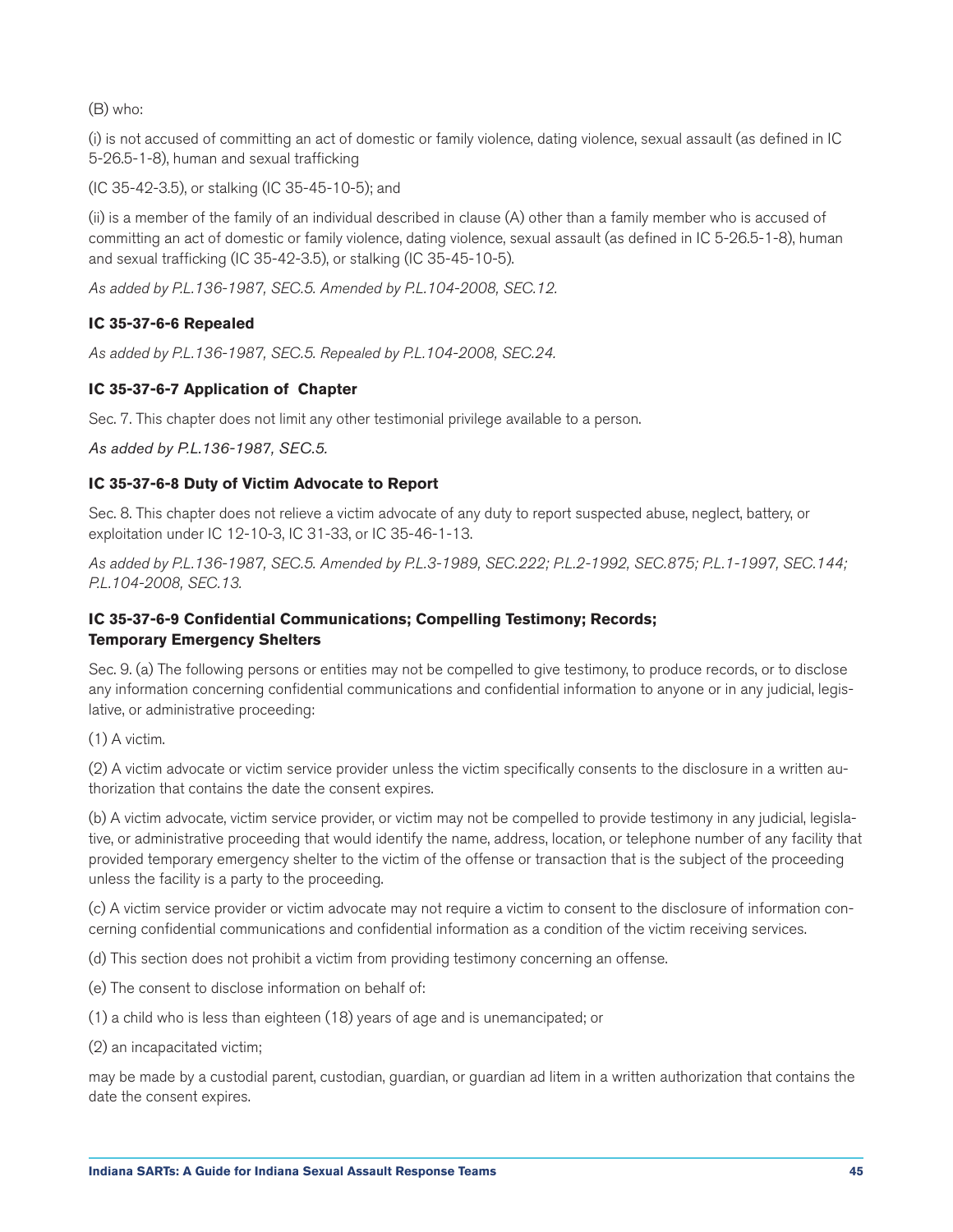(f) A consent under subsection (e) may not be given by a custodial parent, custodian, guardian, or guardian ad litem of the victim if the custodial parent, custodian, guardian, or guardian ad litem: (1) committed; or Indiana Code 2017 (2) is alleged to have committed; an offense against the victim. *As added by P.L.136-1987, SEC.5. Amended by P.L.104-2008, SEC.14.*

# **IC 35-37-6-10 Waiver by Victim of Protections of Chapter**

Sec. 10. (a) A victim does not waive the protections afforded by this chapter by testifying in court about an offense. However, if the victim partially discloses the contents of a confidential communication in the course of testifying, either party may request the court to rule that justice requires the protections of this chapter to be waived, to the extent they apply to that portion of the communication.

(b) A waiver under this section applies only to the extent necessary to require any witness to respond to questions concerning the confidential communication that are relevant to the facts and circumstances of the case.

*As added by P.L.136-1987, SEC.5.*

# **IC 35-37-6-11 Waiver by Victim Advocate of Protection of Chapter; Disclosure of Confidential Information**

Sec. 11. A victim advocate may not waive the protections afforded to a victim under this chapter. However, if:

(1) a victim brings suit against a victim advocate or victim service provider in which the victim advocate was employed or served as a volunteer at the time of the counseling relationship; and

(2) the suit alleges malpractice during the relationship; the victim advocate may testify or produce records regarding confidential communications with the victim and is not liable for doing so.

*As added by P.L.136-1987, SEC.5. Amended by P.L.104-2008, SEC.15.*

# **IC 35-37-6-13 Authorization of Release of Confidential Information**

Sec. 13. (a) Except as provided in subsection (d):

(1) a victim; or

(2) in the case of a deceased victim, the victim's personal representative; may authorize a victim advocate or victim service provider to release confidential information or other information by signing a written authorization that specifies what information will be released and to whom the information will be released.

(b) The authorization described in subsection (a) must include a date the authorization expires.

(c) A victim advocate shall make reasonable attempts to notify a victim when a victim service provider or victim advocate is required to disclose confidential information or confidential communications.

(d) A consent for release may not be given by a personal representative of the victim if the personal representative:

(1) abused or killed the victim;

(2) is alleged to have abused or killed the victim; or

(3) assisted another person in abusing or killing the victim.

*As added by P.L.104-2008, SEC.16.*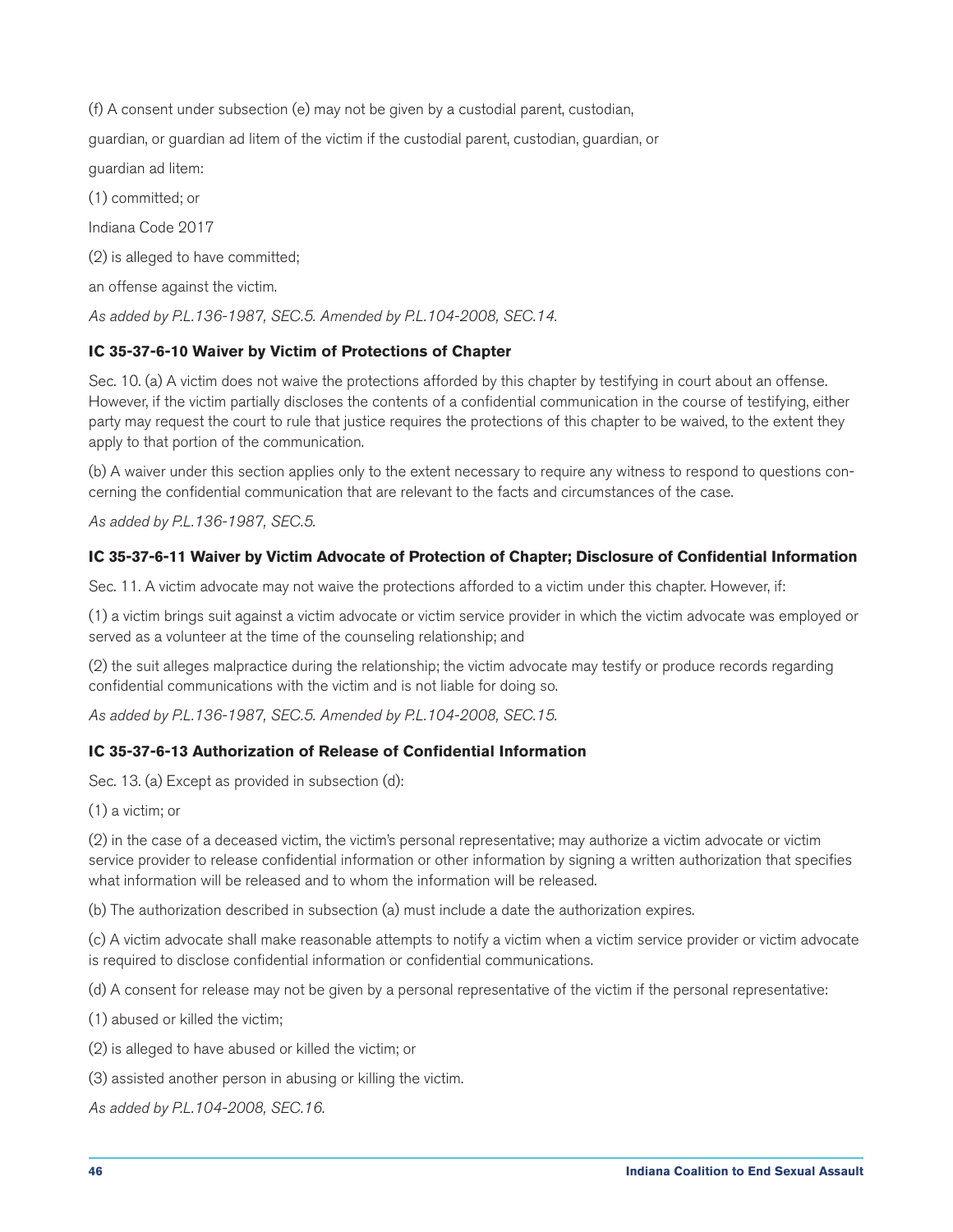#### **IC 35-37-6-14 Prosecuting Attorney Duty to Disclose; Victim Preserves Confidentiality**

Sec. 14. (a) This section does not:

(1) relieve a prosecuting attorney of the constitutional and ethical obligation to disclose exculpatory evidence; and

(2) prohibit impeachment of a victim as permitted by the Indiana Rules of Evidence.

(b) A victim does not waive any privileges or confidentiality protections under this

Indiana Code 2017

chapter if the victim:

(1) testifies about underlying acts of domestic violence, dating violence, sexual assault,

or stalking; or

(2) reveals that he or she used or attempted to use the services of a victim service provider or victim advocate.

*As added by P.L.104-2008, SEC.17.*

#### **IC 35-37-6-15 Partial Disclosure**

Sec. 15. The partial disclosure of a confidential communication under this chapter does not waive any privilege concerning the remainder of the confidential communication.

*As added by P.L.104-2008, SEC.18.*

#### **IC 35-37-6-16 Refusal to Testify**

Sec. 16. The fact that a victim or victim advocate refuses to testify or disclose information because of a privilege under this chapter does not raise any negative inferences or presumptions.

*As added by P.L.104-2008, SEC.19.*

#### **IC 35-37-6-17 Disclosure of Information in Aggregate Form**

Sec. 17. A victim service provider may disclose information in the aggregate that does not identify a victim regarding services and demographic information to comply with federal or state data collection requirements.

*As added by P.L.104-2008, SEC.20.*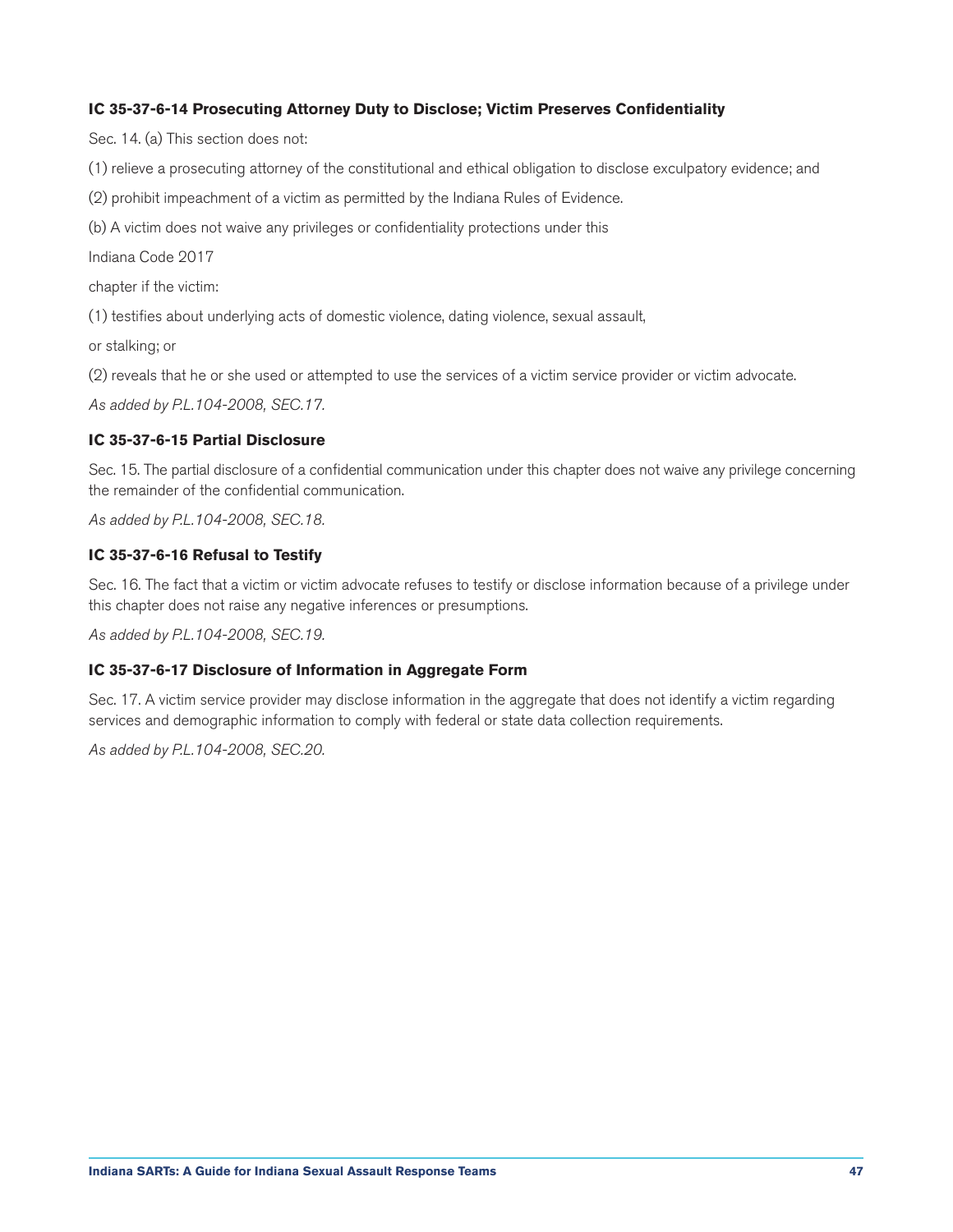# CRIME VICTIM'S RIGHTS

<span id="page-48-0"></span>A victim of crime has the right to be treated with fairness, dignity, and respect free from intimidation, harassment, and abuse throughout the criminal justice process. The State of Indiana also provides for the following rights:

- The right to be notified of the time and place of all court proceedings and to be present at all court proceedings (except where the law forbids it);
- The right to be informed of his or her constitutional and statutory rights as a victim;
- The right to be informed if the offender is released from custody or has escaped;
- The right to confer with the prosecutor's office after the accused is charged, before the trial, and before any sentencing in the criminal case;
- The right to have his or her safety taken into consideration in determining release from custody of the accused;
- The right to be heard at any hearing involving sentencing or post-conviction release from custody of a convicted offender;
- The right to make a written or oral Victim Impact Statement to be included in the pre-sentence report;
- The right to pursue restitution and other civil remedies against the person convicted of a crime against him or her;
- The right to be given information about the outcome of the criminal case involving the victim, and to be given information about the conviction, sentence or release of a person accused of committing a crime against him or her;
- The right to obtain a translator or interpreter when necessary to advise the victim of his or her rights under the law; and
- The right to be informed of services available to victims, including:
	- Violent Crimes Compensation Fund
- Victim assistance services
- Legal resources
- Mental health services
- Social services
- Health resources
- Rehabilitative services
- Crisis intervention services
- Childcare and transportation services to promote victims; participation in court proceedings
- Victims are afforded all of these rights to the extent that exercising these rights does not infringe upon the constitutional rights of the accused.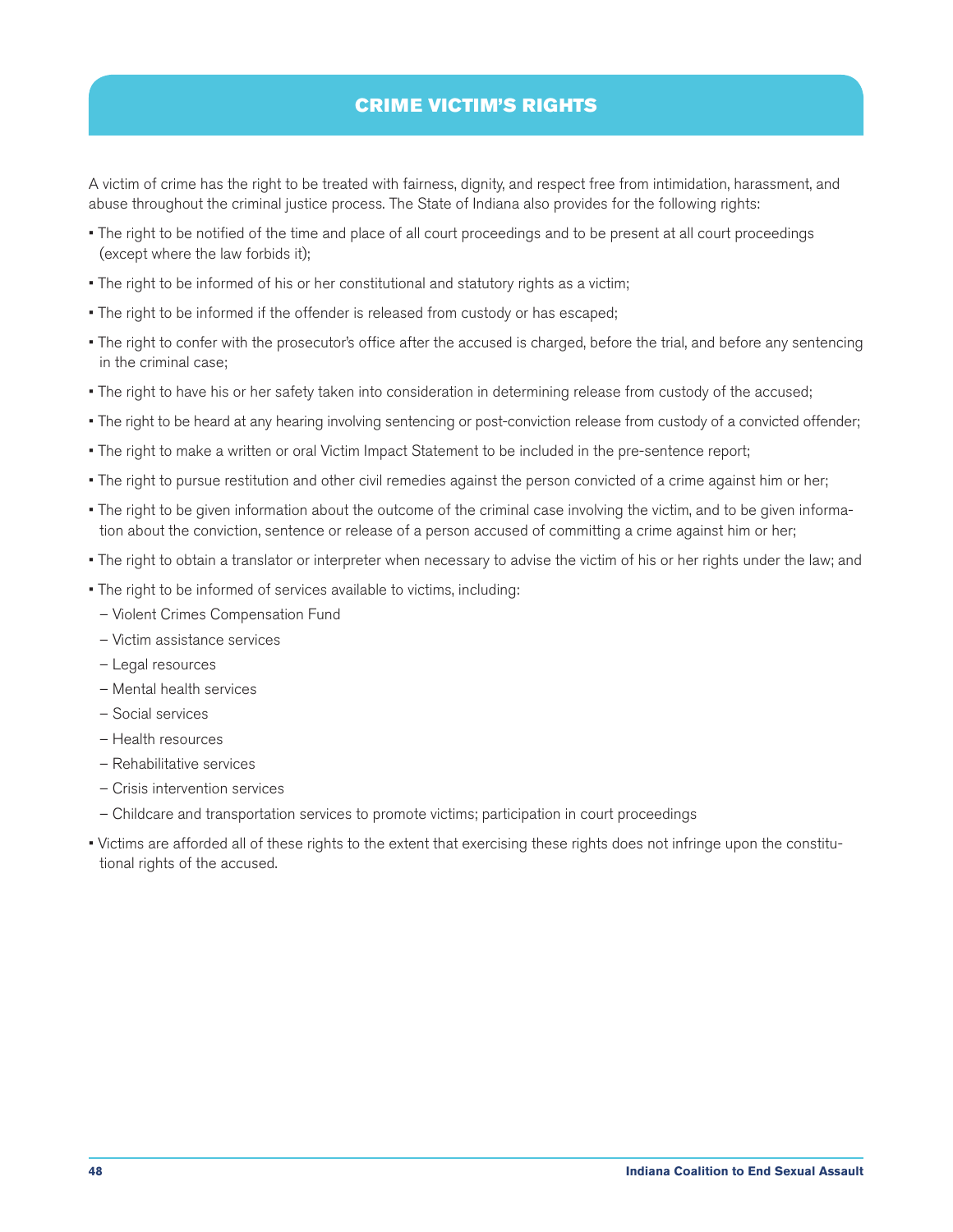# <span id="page-49-0"></span>RIGHTS NOTIFICATION FOR NON-REPORTING ADULT SEX CRIME VICTIMS

- 1. I understand that I am entitled to have a medical forensic examination performed without reporting to law enforcement and without charge to me or my insurance.
- 2. I understand that law enforcement will maintain custody of the sexual assault kit and evidence collected during the medical forensic examination. My identity will remain anonymous.
- 3. I understand that I have 365 days to report the sex crime to law enforcement. If I do not report the crime to law enforcement after one year, the sexual assault kit and evidence collected may be destroyed.
- 4. I understand that the provider who performed my medical forensic examination will apply to the Criminal Justice Institute (ICJI) for reimbursement and that application will include a copy of all medical records relating to my examination and treatment.
- 5. I understand that it is my responsibility to notify ICJI of any changes in my home and/or email address.

# **ICJI Violent Crimes Compensation Fund 101 W. Washington St., Suite 1170E Indianapolis, IN 46204-3414**

#### **Telephone: 1-800-353-1484; Email: [ViolentCrimeCompensation@cji.in.gov](mailto:ViolentCrimeCompensation%40cji.in.gov?subject=)**

6. I have received a copy of this document.

| Signature of Patient   | Date |  |
|------------------------|------|--|
| Patient's Home Address |      |  |
| Patient's Email        |      |  |
|                        |      |  |

Agency Name/Phone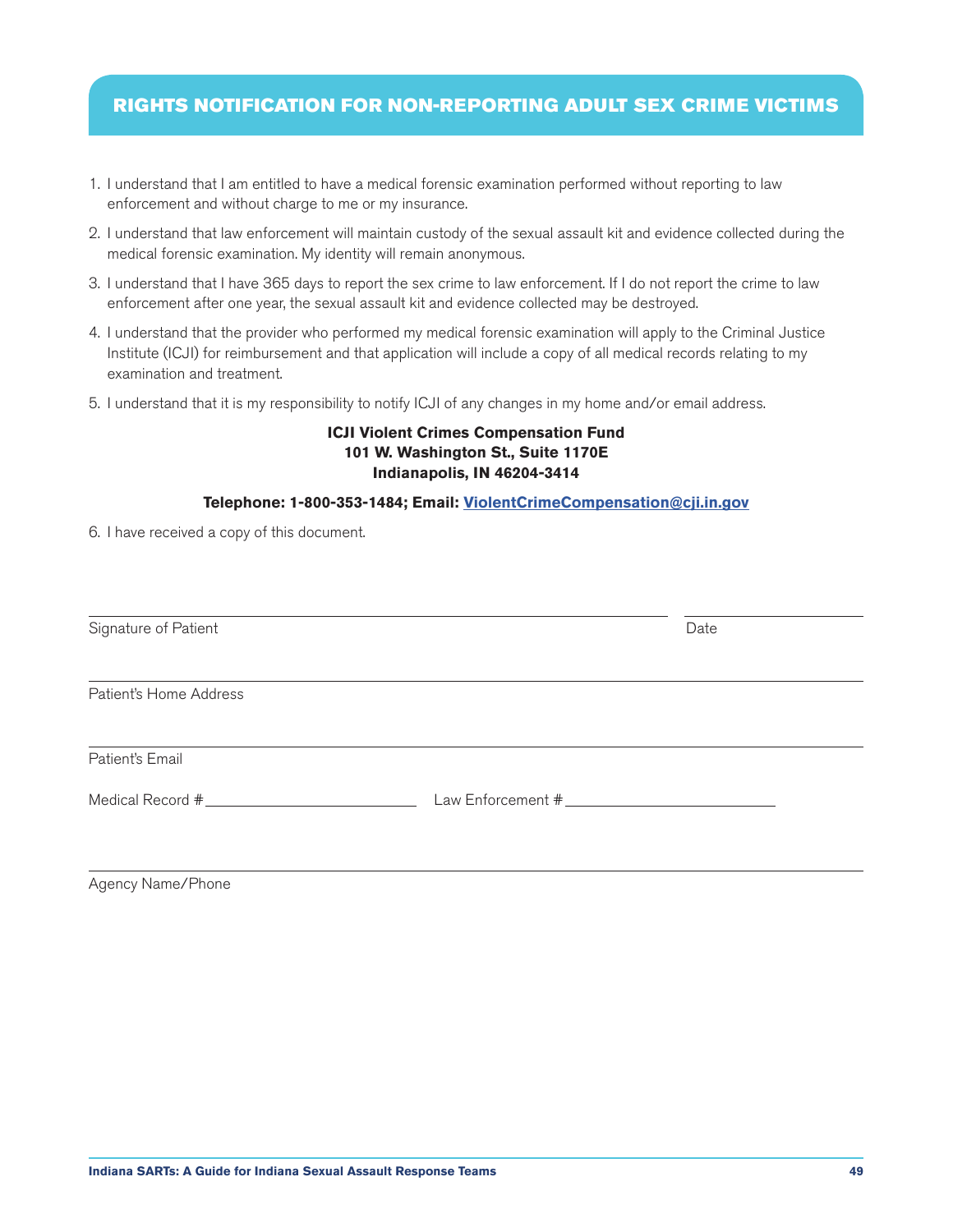# <span id="page-50-0"></span>SAMPLE COUNTY SEXUAL ASSAULT RESPONSE TEAM AGREEMENT

**WHEREAS,** Sample County recognizes the need and benefit of establishing and maintaining a Sexual Assault Response Team (SC-SART); and

**WHEREAS,** the following signatories of this Agreement desire to be a part of the SC-SART ("Members") and acknowledge that the SC-SART will operate based upon a "Victim Centered" Principle, as set forth in the Mission Statement and Vision Statement, attached hereto as Exhibit A; and

**WHEREAS,** the SC-SART recognizes the need for collaboration in its efforts to respond to the needs of investigating the serious allegations surrounding the report of a sexual assault; and

**WHEREAS,** the Members also recognize the continuing need for periodic review and revision of existing policies, procedures and guidelines to ensure conformity with the needs of victims, improvements in science and medical procedures, and changes in the laws and investigative procedures and techniques.

#### **IT IS THEREFORE, RESOLVED AS FOLLOWS:**

- 1. Guidelines for Adults. The Members hereunder agree to adopt and follow the Guidelines for Reporting Adults, attached as Exhibit B, and the Guidelines for Non-reporting Adults, attached as Exhibit C, in all adult sexual assault cases reported in Sample County.
- 2. Guidelines for Minors. The Members hereunder further agree to adopt and follow the Guidelines for Infants, Children, and Adolescents, attached as Exhibit D, in all sexual assault cases involving minors that are reported in Sample County.
- 3. SC-SART Committee. The Members agree that these guidelines should be reviewed annually by the SC-SART Committee.
	- A. The SC-SART Committee will consist of the following appointees:
		- a) One (1) representative from the Sample County Prosecuting Attorney's Office.
		- b) One (1) Law Enforcement Officer from each of the following law enforcement agencies:
			- (i) Sample City Police Department
			- (ii) Sample Town Police Department
			- (iii) Sample County Sheriff's Department
			- (iv) Sample College Campus Security
			- (v) Sample County Hospital Police Department
			- (vi) Indiana State Police
		- c) Two (2) officers to represent the smaller towns, to be appointed by agreement of the Chiefs/Marshals from [list smaller towns].
		- d) One (1) SANE nurse from the Sample County Hospital [include SANE or administrator from each hospital in county]
		- e) One (1) representative from the Department of Child Services
		- f) One (1) representative from the Sample County Health Department
		- g) One (1) representative from the Indiana State Police Laboratory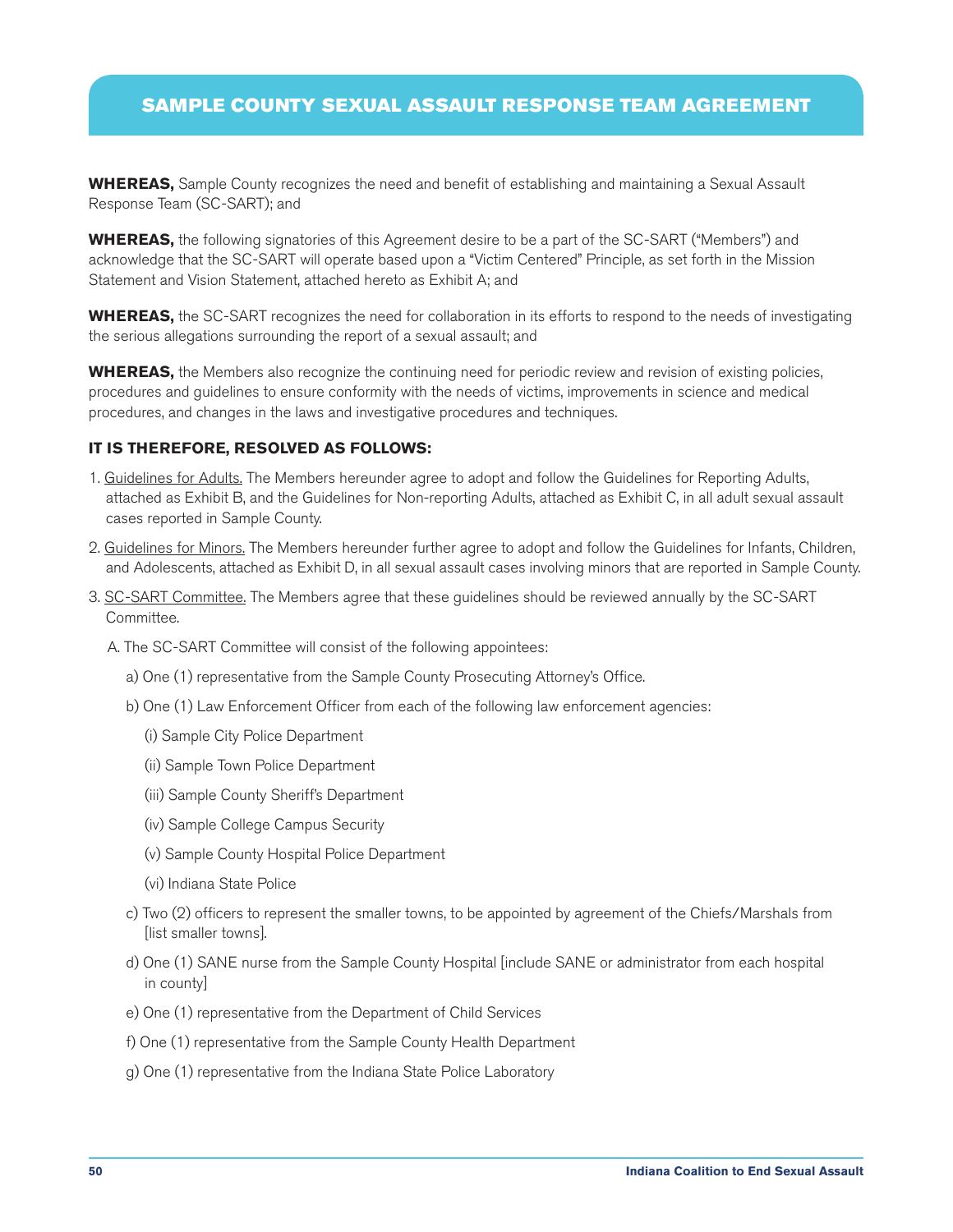- h) One (1) representative from Sample County Community Corrections
- i) One (1) representative from the Indiana Criminal Justice Institute
- j) One (1) representative from Victim Advocacy Agency.
- k) One (1) representative from Indiana Coalition to End Sexual Assault
- l) One (1) representative from Child Advocacy Center.
- B. Experience Recommended. It is recommended that all appointees have experience working with sexual assault cases and their victims.
- C. Committee Meetings. Committee meetings shall be held as agreed upon by the committee members, but are to be regularly scheduled at least every other month.

4. Amendments. Any recommended revisions to this Agreement and its Exhibits shall be submitted to all Members for review and approval, as agreed upon by the Committee Members.

5. Training. The SC-SART Committee will also be responsible for scheduling and conducting a SART-related education or training session at least once every two (2) years. The SC-SART Committee will also be responsible for providing information regarding other SART related training opportunities to ensure that all members of the SC-SART and related agencies have access to the latest information concerning the proper handling of reports of sexual assault in Sample County.

6. Compliance with Laws. The parties will operate at all times in compliance with federal, state, and local laws, rules and regulations, the policies, rules and regulations of the parties, and the applicable standards of accrediting bodies. It is the intent and agreement of the parties that neither this Agreement nor any part hereof shall be construed to require any party to violate the Laws in its operation and all parts of this Agreement must be interpreted in a manner that is consistent with the Laws.

7. Privacy of Victims. Members agree at all times to respect and preserve the privacy of the victims the SC-SART is serving to the extent reasonably possible.

# EXHIBIT A

#### **MISSION STATEMENT**

It shall be the mission of every person within the Sexual Assault Response Team of Sample County to ensure an effective, consistent, comprehensive and collaborative response to sexual assault that prioritizes the needs of sexual assault victims and brings responsible persons to justice.

# **VISION STATEMENT**

The Sample County Sexual Assault Response Team will function as a vehicle for collaboration, relationship building and education among and between professionals in Sample County by:

- Identifying the needs of the victims;
- Providing victims with crisis intervention and support services as requested or required;
- Providing a joint, effective, sensitive approach to victims of sexual assault;
- Conducting a thorough and professional investigation of the crime;
- Documenting and preserving forensic evidence for prosecuting the perpetrator of the crime; and
- Supporting or leading prevention and education programs.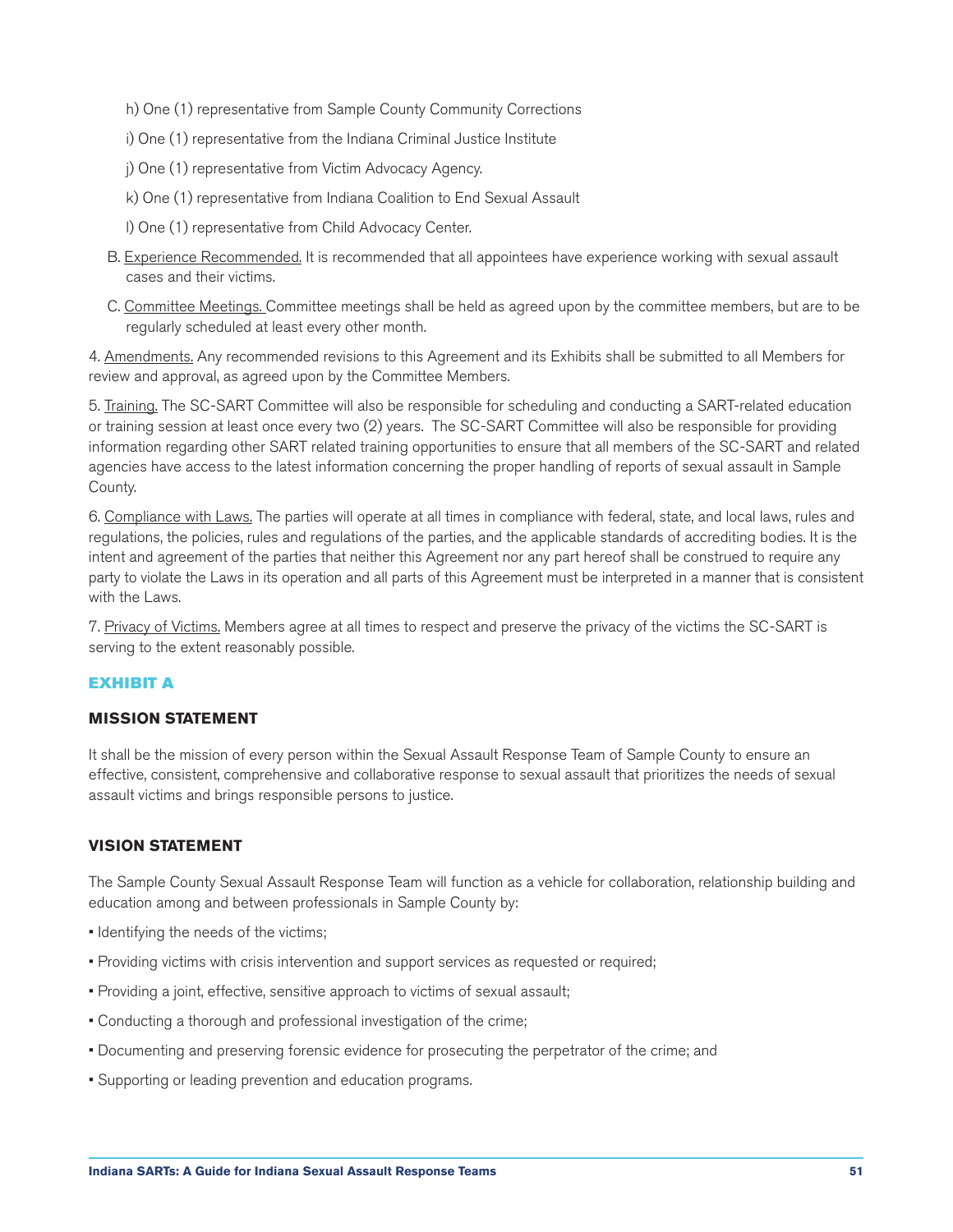# EXHIBIT B

# **Sexual Assault Response Team of SAMPLE County Guidelines for Reporting Adults**

- 1. The SC-SART will be activated immediately to a sexual assault that is reported to law enforcement, a hospital, a medical facility or any other entity.
- 2. The SC-SART, consisting of a law enforcement officer of the appropriate jurisdiction, a Sexual Assault Nurse Examiner (SANE) and a Victim Advocate, will report to the location where the medical forensic examination will take place to assess the facts.
- 3. The SC-SART will collaborate with a SANE nurse to determine an appropriate location and the appropriate person who will conduct a medical forensic exam if necessary. If it is determined a forensic exam is needed, a forensic exam and an Indiana State Police (ISP) sexual assault kit will be completed, provided the victim consents to such exam.
- 4. Any evidence collected by the SANE will be given to law enforcement for investigative purposes.
- 5. Law enforcement will take photographs and collect evidence pertinent to the investigation with the consent of the victim. Law enforcement will follow its department's policy for evidence handling and storage.
- 6. Following the SANE examination, all appropriate forms will be completed, including but not limited to: Application for Benefits for Sex Crime Victims Services Fund, the Adult Medical Forensic Examination Form, Medical Release Form and the Crime Victim/Domestic Violence Form.
- 7. A formal interview of the victim by law enforcement will be conducted at the earliest opportunity.
- 8. The Sample County Prosecuting Attorney's Office Sex Crimes Deputy Prosecuting Attorney will be available for consultation during the investigation, examination, search warrants, court proceedings, or as otherwise may be necessary to assist all members of the SC-SART. If the Sex Crimes DPA is unavailable for any reason, a member of the Sample County Prosecuting Attorney's Office Screening Team or the assigned Sample County Prosecuting Attorney's Office after-hours on-call prosecutor will be available for consultation or as otherwise needed to assist.
- 9. Should a legal action be initiated as a result of the SC-SART investigation, all members of the team agree to be available for consultation or testimony in any related hearings, depositions and trials.

# EXHIBIT C

# **Sexual Assault Response Team of SAMPLE County Guidelines for Non-Reporting Adults**

- 1. When a victim who is at least eighteen (18) years of age reports a sexual assault in Sample County and requests a forensic examination, but elects not to have the crime of sexual assault reported to law enforcement, a confidential number will be assigned to that victim by the medical facility, and a Victim Advocate will be called to the Medical Facility to offer services to the victim. The Victim Advocate for non-reporting adults may not be the employee or agent of law enforcement or the prosecuting attorney's office.
- 2. The victim will be informed of his/her rights under the law and will receive a copy of their signed consent form from the medical facility at the time of the medical forensic examination.
- 3. The medical facility will notify the law enforcement agency of the appropriate jurisdiction to transport the ISP sexual assault kit and/or other items of possible evidence for evidence handling and storage pursuant to that law enforcement agency's policies and procedures.
- 4. If the victim declines to report to law enforcement within one (1) year (365 calendar days) of the date the sample is logged into evidence that he/she does not want to proceed with a criminal investigation, each law enforcement agency may abide by its existing policy on destruction of evidence.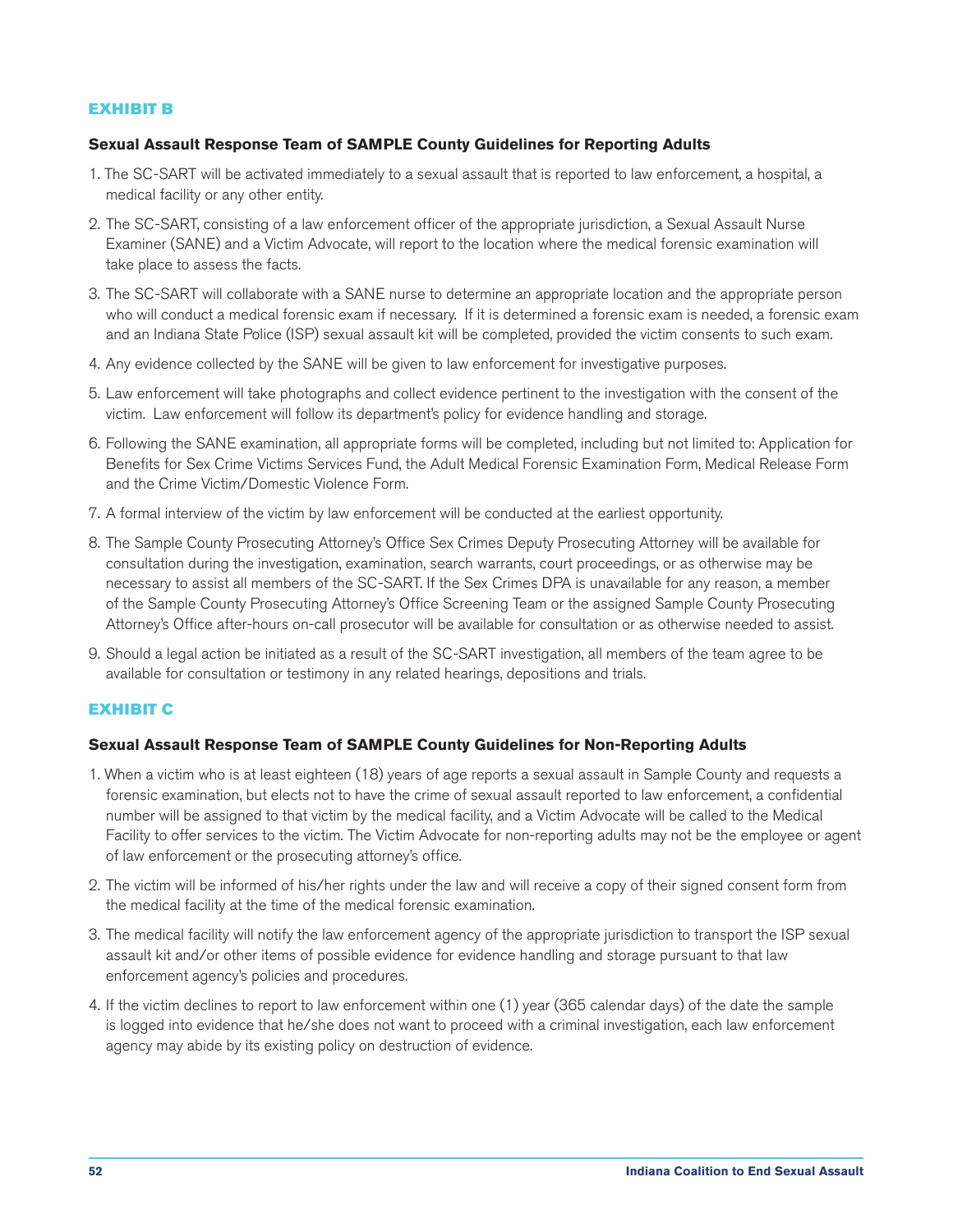5. Should the victim elect to have the sexual assault reported to law enforcement prior to the one (1) year (365 calendar days) expiration of time, that agency will conduct the victim interview and will be responsible for obtaining a signature from the victim on a medical release form. This will allow law enforcement to have access to and obtain the medical forensic examination records from the medical facility that performed the examination and will permit an evidentiary examination of the contents of the ISP sexual assault kit.

#### EXHIBIT D

#### **Sexual Assault Response Team of SAMPLE County Guidelines for Infants, Children and Adolescents**

- 1. The SC-SART will be activated immediately, in accordance with Indiana law, for a sexual assault report to law enforcement or a sexual assault report to the Department of Child Services (DCS), where the victim is under eighteen (18) years of age.
- 2. A law enforcement officer of the appropriate jurisdiction, a DCS representative, or a Sexual Assault Nurse Examiner (SANE), will determine the following:
	- a. If the victim is in immediate need of medical care due to injury, the victim will be transported to the nearest or most appropriate hospital.
	- b. If immediate medical attention is NOT needed, the SC-SART will collaborate to determine whether the report is an emergency, urgent or non-urgent case. In all emergency cases, the medical forensic examination should be done without delay.
	- c. In urgent and non-urgent cases, the forensic interview of the victim should be done prior to the medical forensic examination. A law enforcement officer of the appropriate jurisdiction or DCS representative will contact the child advocacy center to set up a forensic interview as soon as possible.
	- d. The victim advocate shall be notified and kept apprised of all decisions and offer services to the child and family.
- 3. All children who are suspected victims of child sexual abuse are entitled to a medical evaluation by a provider with specialized training. The SC-SART will collaborate with a SANE nurse to determine an appropriate location and the appropriate person to conduct the medical forensic exam. Medical forensic exams will include an Indiana State Police (ISP) sexual assault kit when appropriate.
- 4. Law enforcement will collect evidence, including the victim's clothing at the time of the assault if possible, and take photographs pertinent to the investigation. Law enforcement will follow its department's policy for evidence handling and storage. Any evidence collected during the medical forensic exam will be given to law enforcement for investigative purposes.
- 5. The Sample County Prosecuting Attorney's Office Sex Crimes Deputy Prosecuting Attorney will be available for consultation during the investigation, examination, search warrants, court proceedings, or as otherwise may be necessary to assist all members of the SC-SART. If the Sex Crimes DPA is unavailable for any reason, a member of the Sample County Prosecuting Attorney's Office Screening Team or the assigned Sample County Prosecuting Attorney's Office after-hours on-call prosecutor will be available for consultation or as otherwise needed to assist.
- 6. Should a criminal or CHINs action be initiated as a result of the SC-SART investigation, all members of the team agree to be available for consultation and/or testimony in any related hearings, depositions, and trial.

Date Marshal, Sample Town Police Department

Date Chief, Sample City Police Department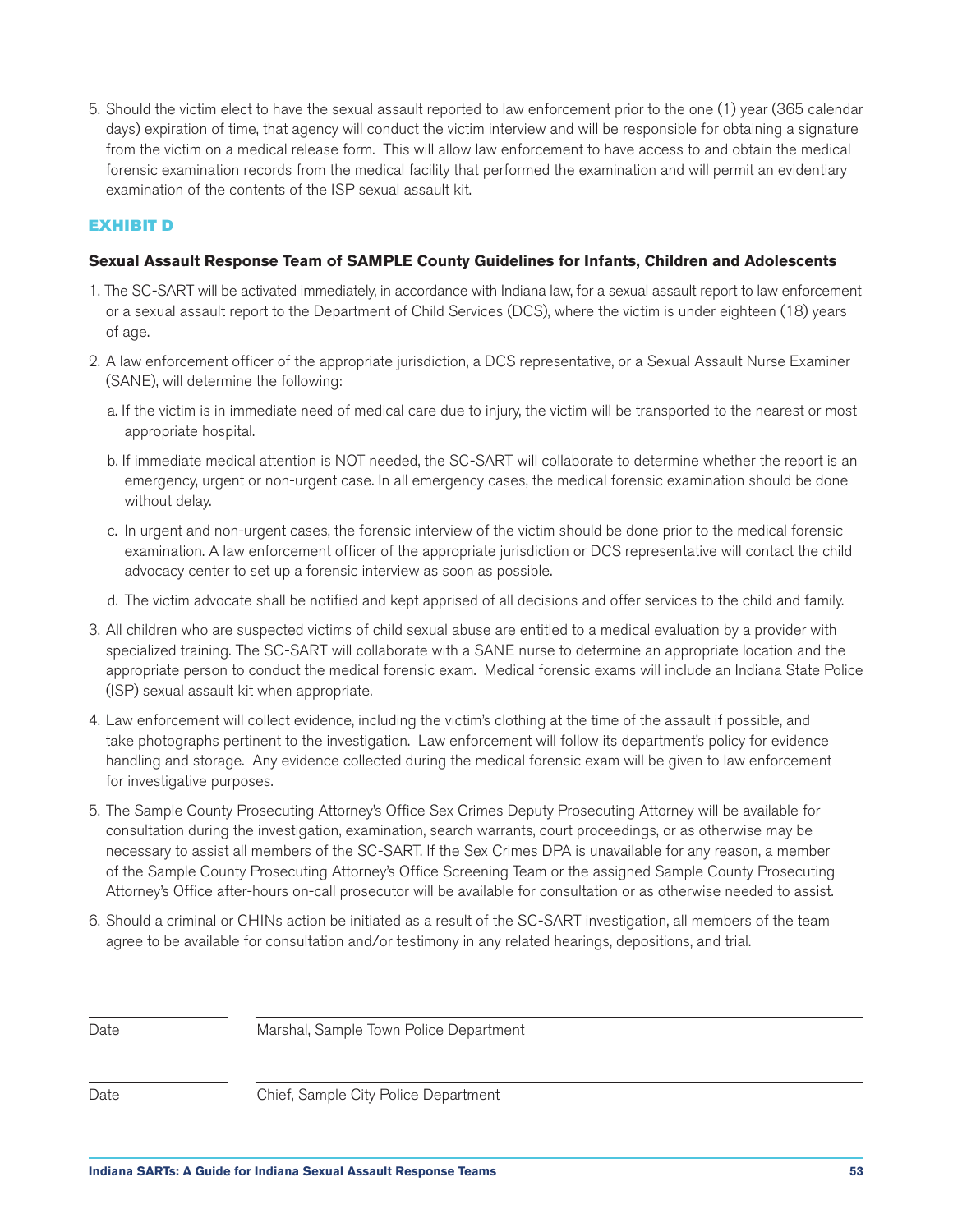| Date | Sheriff, Sample County Sheriff's Dept.                          |
|------|-----------------------------------------------------------------|
| Date | Post Commander, Indiana State Police                            |
| Date | Chief, Sample College Campus Security                           |
| Date | Prosecuting Attorney, xth Judicial Circuit                      |
| Date | Executive Director, Victim Advocates                            |
| Date | Representative, Sample County Hospital                          |
| Date | Chief, Sample County Hospital Police Dept.                      |
| Date | Representative, Sample County Department of Health              |
| Date | Representative, Sample County Department of Child Services      |
| Date | Representative, Sample County Community Corrections             |
| Date | Representative, Indiana Criminal Justice Institute (ICJI)       |
| Date | Representative, Indiana Coalition to End Sexual Assault (ICESA) |
| Date | Representative, Child Advocacy Center                           |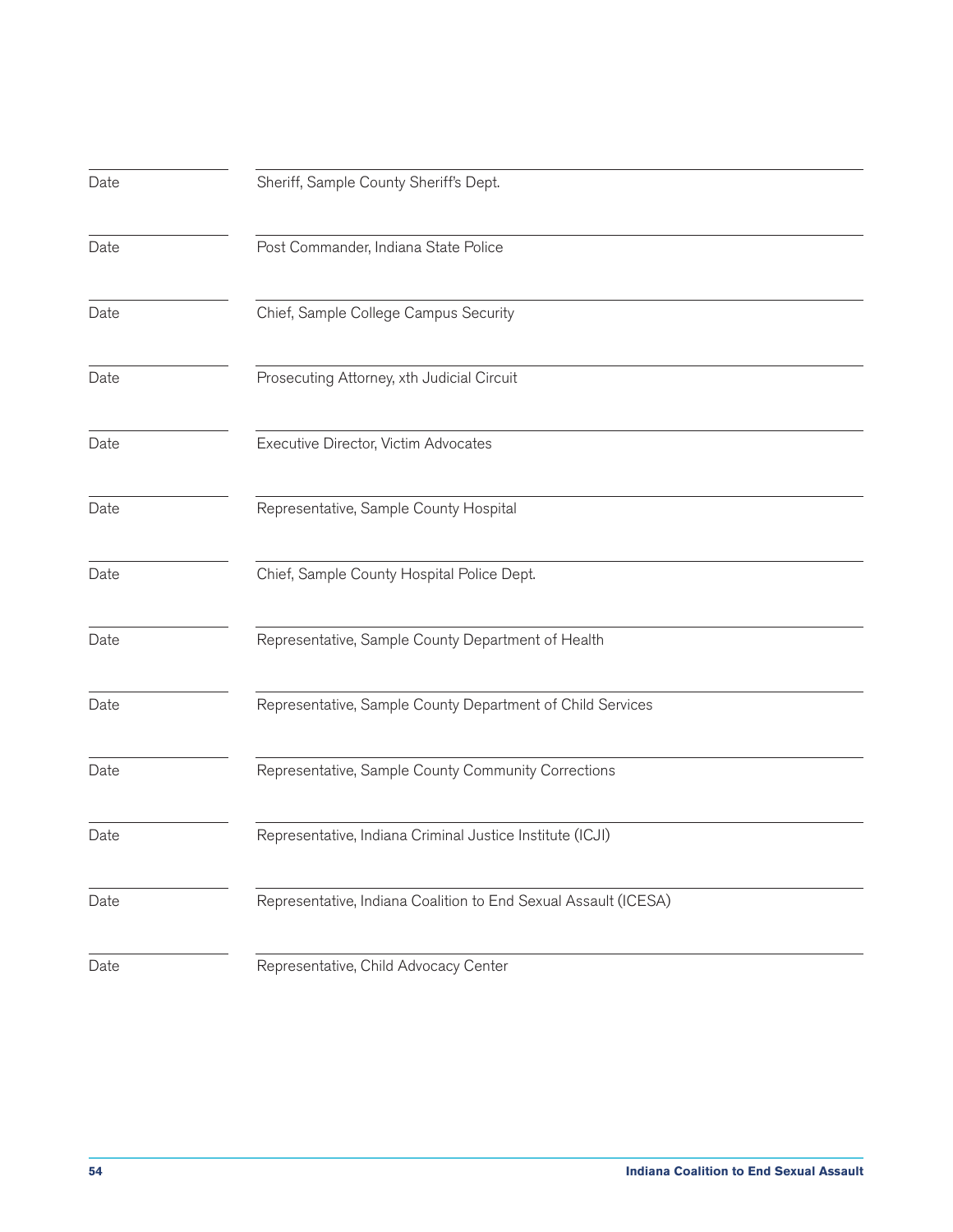



Engage. Educate. Empower.

9245 N. Meridian Street, Suite 227 Indianapolis, IN 46260

317.624.2370

[indianacesa.org](http://indianacesa.org )